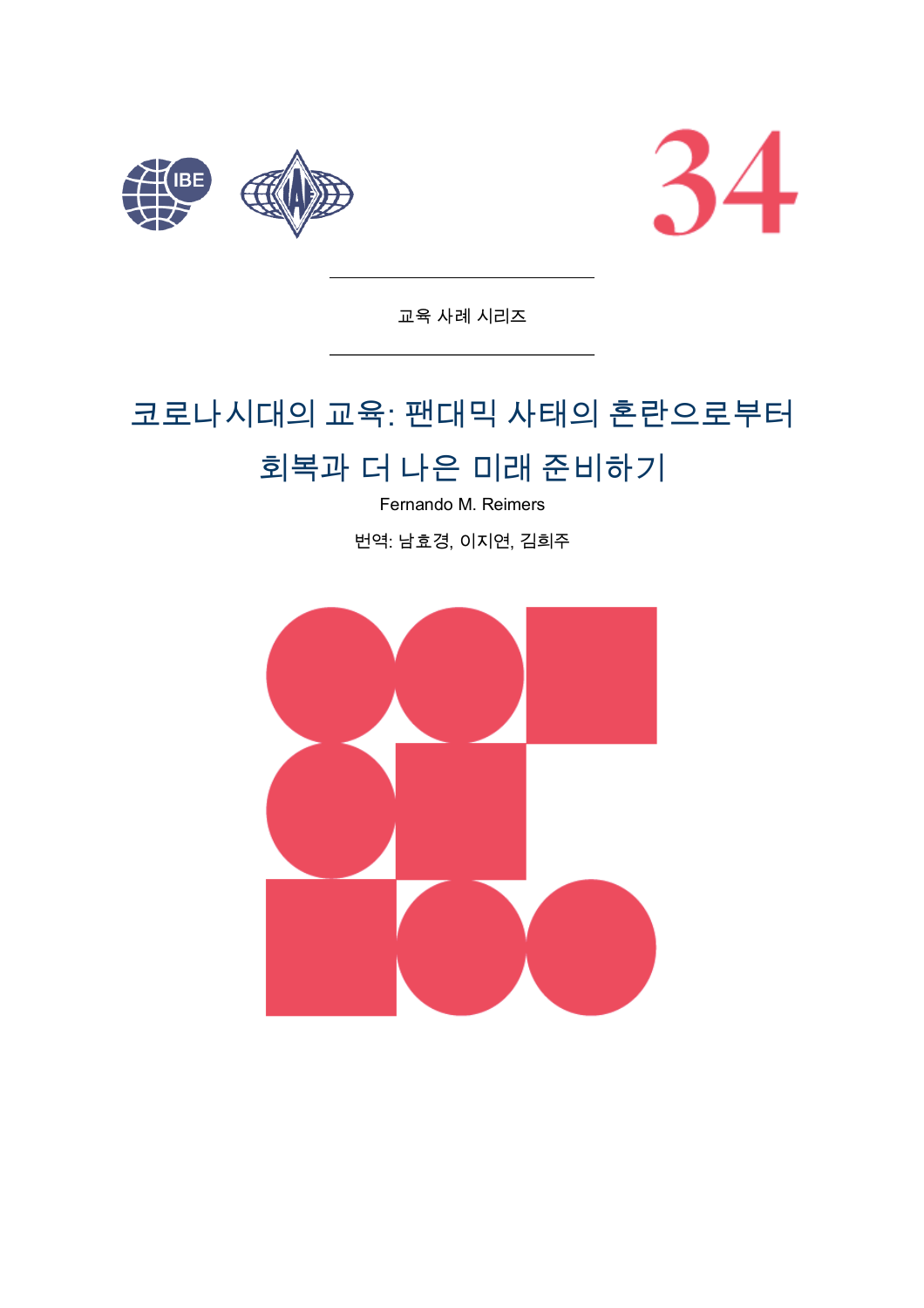#### 목차

소개

- 변화된 상황을 측정하고 그 변화가 만들어낸 새로운 요구를 측정  $\mathbf{L}$ 1.학생의 건강과 학습 의욕을 평가. 2. 학생의 배움에 대한 접근성과 참여도를 평가. 중퇴 한 학생들이 있는지 확인 3. 교사와 (교)직원의 건강을 측정,교육 준비도를 평가, 도움주기 4. 변화된 상황 평가, 팬대믹의 지역 사회 대한 영향 측정, 빈곤, 불평등 5. 교육 시스템 운영 상황을 평가 유약
- Ⅱ. 감염병 확산시 또는 감염병으로부터 회복시 시스템 또는 학교차원의 교육운영 전략 개발
	- 1. 모든 학습자를 지원하기로 약속한다.
	- 2. 개인화와 차별화를 가능하게하며 대면 /비대면 (원격식) 학습의 균형을 갖춘 유통 플랫폼을 개발.
	- 3. 교육 과정에 우선 순위를 매긴다. 아이들 전체의 교육을 실시하며 기르는 능력에 중점을 둔다.
	- 4. 학습을 가속시켜 개인화를 추구한다.
	- 5. 학생의 정신 건강과 정서적인 행복을 지원
	- 6. 혁신의 효율성을 측정하기.
	- 7. 학생을 위한 서비스 (건강, 영양)를 통합한다. 요약
- Ⅲ. 역량 향상시키기
	- 1. 학교의 역량을 개발한다. 교직원의 역할과 책임을 저반적인 접근법의 학생 발전을 위하여 조정하기
	- 2. 교사, 학교 지도자, 직원의 역량을 기른다. 교사의 능력 개발, 배움의 공동체,
	- 3. 학교와 다른 조직과의 협력 관계 구축.
	- 4. 학부모와의 커뮤니케이션을 도모하고, 부모의 양육자로서의 능력을 향상시키기,
	- 5. 학교간 네트워크 구축

요약

결론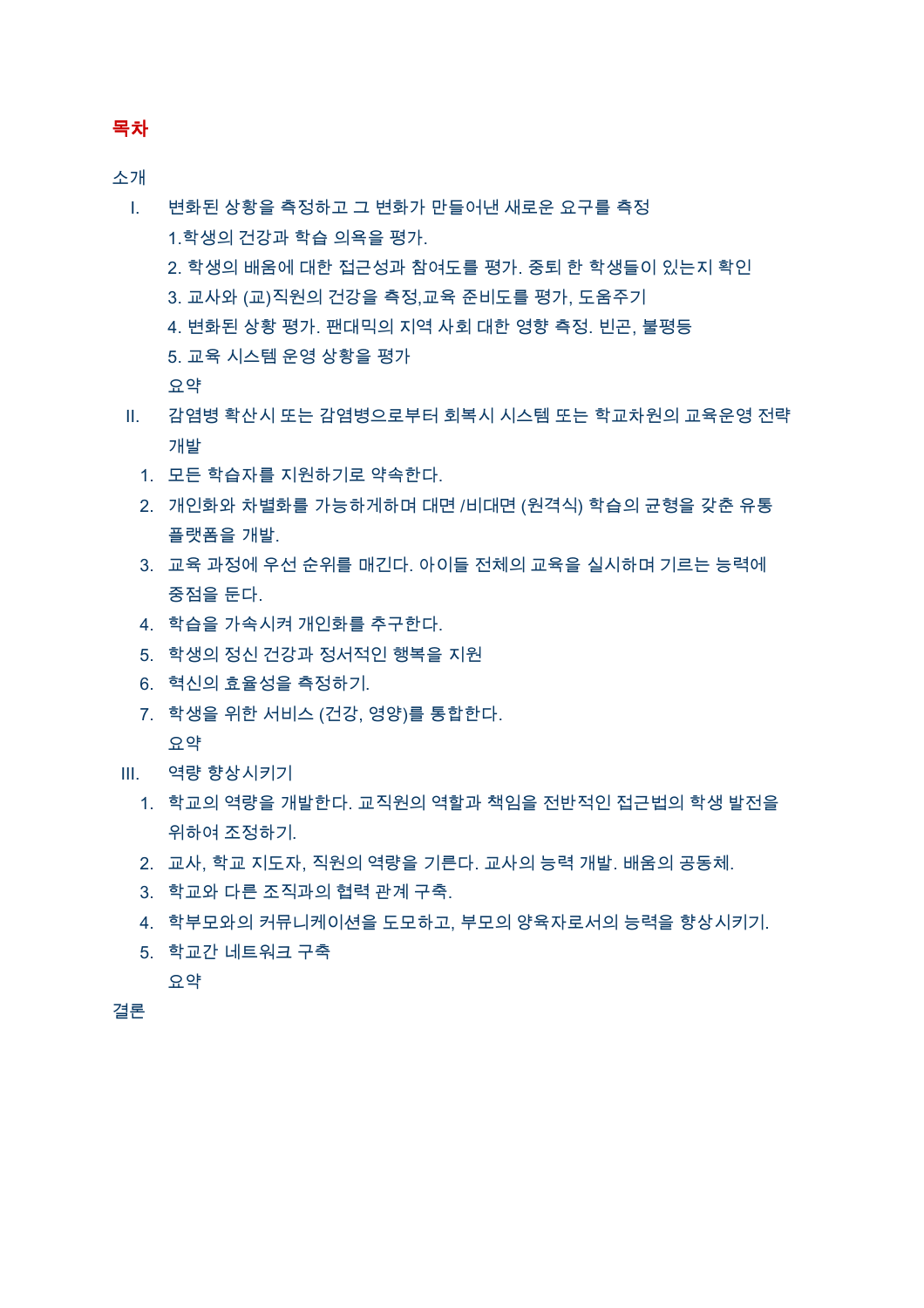#### 서문

코로나사태는 전 세계의 학교와 교육 시스템에 충격을 주고 교육의 기회에 차질을 가하게 되었다. 많은 학생들이 이로 인해 새로운 정보, 기술, 그리고 코로나 사태 전에 습득한 과목의 지식 마저 잃게되었다. 또한 많은 학생들이 학교에 관심을 잃고 일부 국가에서는 퇴학자 수가 증가했다. 이러한 영향은 특히 불우한 학생들에게 현저하고 국내 교육 격차의 확대로 이어졌다. 또한, 교육 격차는 특히 지구 '남반구'에서 현저하며, 국가 간 교육 격차의 확대로 이어졌다. 이러한 교육의 손실은 개인과 국가의 기회를 제한 할 가능성이 높다. Hanushek 과 Woessman 은 코로나로 의한 학습 손해, 손실의 결과 학생들의 평생 소득이 3% 감소로 이어질 것으로 추정하고있다 (2020 년).

이러한 학습의 손실은 코로나로 인한 세계 보건, 경제, 사회적 간접적 영향은 물론 교육 기관에 직접적인 영향의 결과물이다. 또한 학교 밖에서는, 학생, 가족, 감염자의 친척의 신체적 · 정신적 건강에도 피해를 끼쳤고 세계 수백만 명의 사람들에게 치명적인 경제적 타격을 주었다. 코로나는 세계 경제의 활동을 둔화시키고 실업자를 늘렸으며 기업의 폐쇄와 바이러스의 확산을 막기위한 전면적 또는 부분적 봉쇄조치 기간 동안 상품 · 서비스에 대한 수요의 감소를 초래했다. 대면 회의와 여행의 제한 조치는 여러 기관의 기능과 인간의 행복에 타격을 주었다.

아울러 코로나의 경제적 영향은 교육 분야에도 파급되었다. 학생들과 교사들에게는 배움과 지도과정에 악영향을 주고 의욕도 떨어트렸다. 뿐더러 학생과 교사가 받는 지원도 제한되었다. 바이러스 확산을 억제하기 위해 채용 된 사회적 거리 두기 조치의 일환으로 교육 당국은 대면 교수사업을 중단했다. 세계의 많은 지역에서는 학교가 가장 먼저 폐쇄되고 가장 마지막에 재개 되었기 때문 학습 기회에 큰 지연을 초래하였다. OECD 국가 33 개국의 평균 휴교 기간은 70 일로 덴마크와 독일 20 일에서 콜롬비아와 코스타리카의 150 일 이상 및 국가마다 상당한 차이가 있었다 (OECD 2021). PISA 등 국제 학력 조사에서 학생들의 학업 성취도가 낮은 국가에서는 휴교 기간이 길어지고 있다 (OECD 2021). 이런 상황에서 교사와 교육 행정 담당자는 독감에 의한 혼란에서 급거 준비된 대안 교육 방법의 미비로 인한 학습 손실를 회복하기 위해 혁신적인 노력이 강요 되었다.

코로나가 교육에 미치는 궁극적인 영향은 마이너스였지만 긍정적인 영향도 있었다. 우선적으로 교육 기회를 유지하기 위해 교육자가 다양한 연구를 거듭 한 것이다. 이러한 교육 혁신 관련 신연구는 디지털 교육 전략의 가능성과 한계에 대해 설명해주며 교사 주도의 혁신과 디지털 교육법의 효과적인 이용을 지원 조건에 대한 귀중한 지식도 남기고 있다. 그러나 팬데믹 사태에 만들어진 디지털 대안 교육은 신중한 계획 및 설계의 결과가 아니라 대부분이 임시변통의 것이며, 기록된 자료와 연구가 불충분하다. 원격 교육 전략의 유효성에 대해서는 국가마다 상당한 차이가 있고, 또한 한 국가 내에서의 학생들의 사회인구학적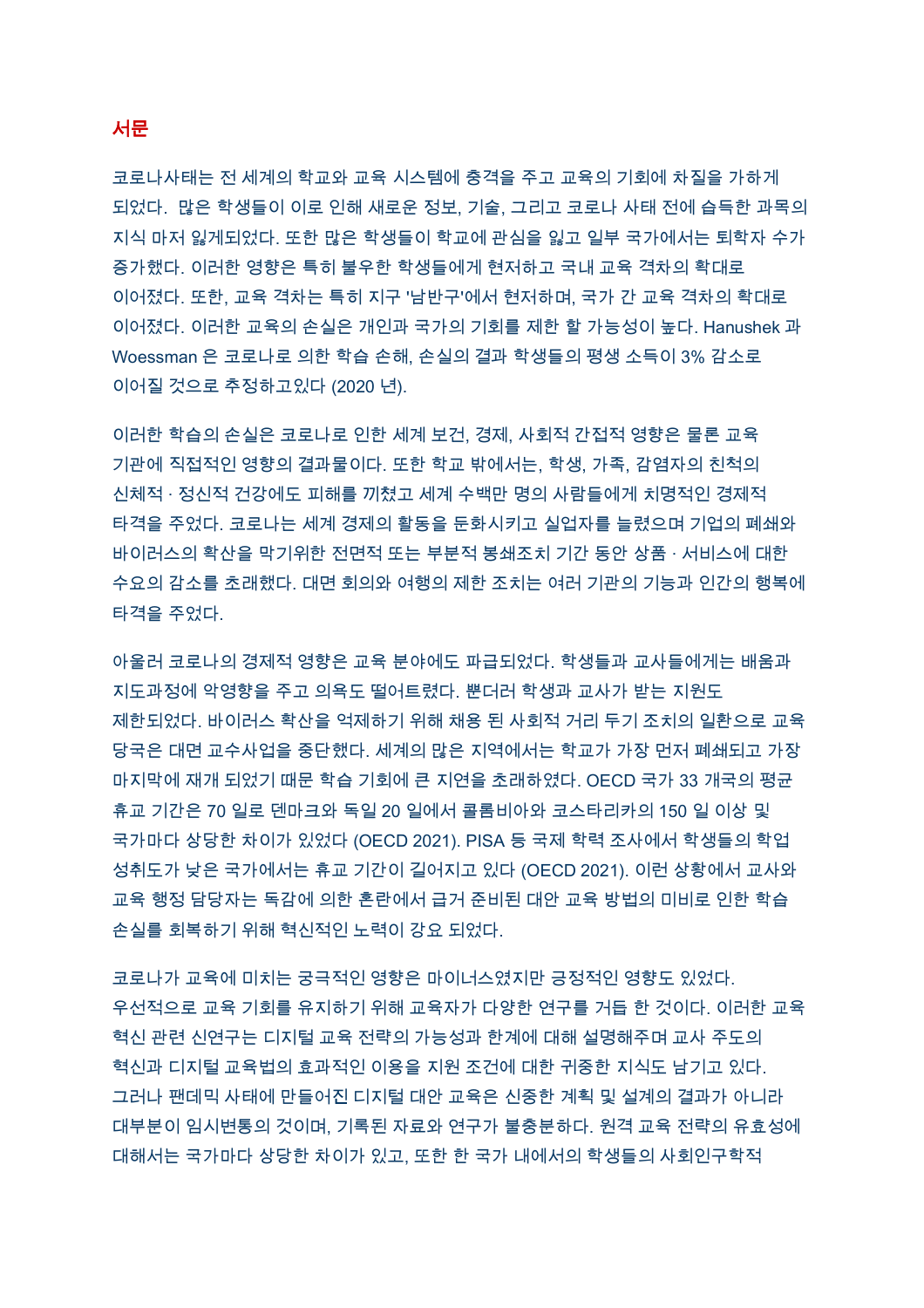배경에 따른 격차로 인해 그 전략에 관여하거나 관여 해 나갈 수 있는지에 대해 역시 상당한 차이가 있다 (Reimers 2021).

본 책자에서는 코로나 사태에 재생된 연구 바탕 지식과 관련 주제의 선행 연구를 바탕으로 상황에 맞는 교육 전략 개발을 지원하기 위한 틀을 제안하고 있다. 이 책자는 학교와 시스템 수준의 교육 관리자를 대상으로 하고 있다. 또한 전세계적으로 코로나 사태가 지속 되고 그로 인해 세계의 많은 지역에서 교육 중단이 2022 년 까지, 그리고 아마도 그 이후도 계속 될 것이라는 점을 인식 한 후에 작성된 것이다.

이 책자는 교육에만 초점을 맞추고 있다. 물론 코로나 사태는 근본적으로는 공중 보건 위기이며, 그것이 경제적, 사회적, 교육적으로도 많은 영향을 일으키는 것은 있지만, 판데믹에 대한 보건 의료 및 기타 정책 대응에 대해서는 언급하지 않았다. 정부의 적절한 대응은 일관 되며 멀티섹터에 걸친 것이어야하며. 대응을 위한 다분야의 구성 요소가 잘 조정 되어 있어야 한다.

예를 들어. 사람들에게 백신을 접종하는 것은 바이러스의 확산을 억제하기 위한 중요한 단계이다. 교육 시스템의 구성원인 교직원, 학생, 학부모 등의 사람들이 백신 접종이 된다면 교육 기회 중단도 적어진다. 마찬가지로, 코로나 사태는 빈곤층에 엄청난 경제적 타격을 주고 있으며, 정부의 적절한 대응으로는 경제 활동과 고용을 촉진하고 가장 타격 받은 이들에게 소득을 이전하고, 식량 불안정에 대처하는 것이 요구된다. 코로나가 교육에 타격을 입힌 원인의 일부는 보건적 그리고 경제적 충격을 완화하기 위한 정부의 대응책이 미흡했다는 점도 있다. 그러나 코로나로 부터 회복하기 위한 교육 이외의 요소들은 이 책자에서 다루지 않는다. 교육 이외의 사항에 관한 결정의 대부분 이 책자의 독자 및 교육 당국의 관할 밖의 사항에 해당 되기 때문이다.

또한 코로나 바이러스는 백신을 접종하지 않은 지역에서 변이하며 계속하여 돌것이라는 예측도있다. 이러한 예측에 따르면, 우리는 정기적으로 변이가 발생할 가능성을 고려하면서, 당분간은 바이러스와의 공존에 적응해 나가야한다는 것이다 (Osterhom and Olshaker 2021). 또한 G20 의 독립 작업위원회의 최근 보고서에서는 또 다른 미래 팬대믹 사태 대비를 촉구하고있다. "팬데믹 사태 대비의 확대는 코로나 사태 종말까지 기다릴 수 없다. 이미 미래의 또 다른 세계적 팬대믹의 위협은 우리를 육박하고있다. 세계는 앞으로 더 자주, 더 치명적인 감염병이 발생하는 명백한 위험을 직면하고있다. 이번의 팬대믹 사태가 다음 팬데믹의 예행 연습이었다고 말할 수 있을지도 모른다. 다음 팬대믹 사태는 향후 10 년이든 내년이든 언제든지 발생할 수 있으며, 인류의 안전 보장에 의해 심각한 손해를 끼칠 수있다."고 말하고 있다 (G20 고위급 독립 패널 2021).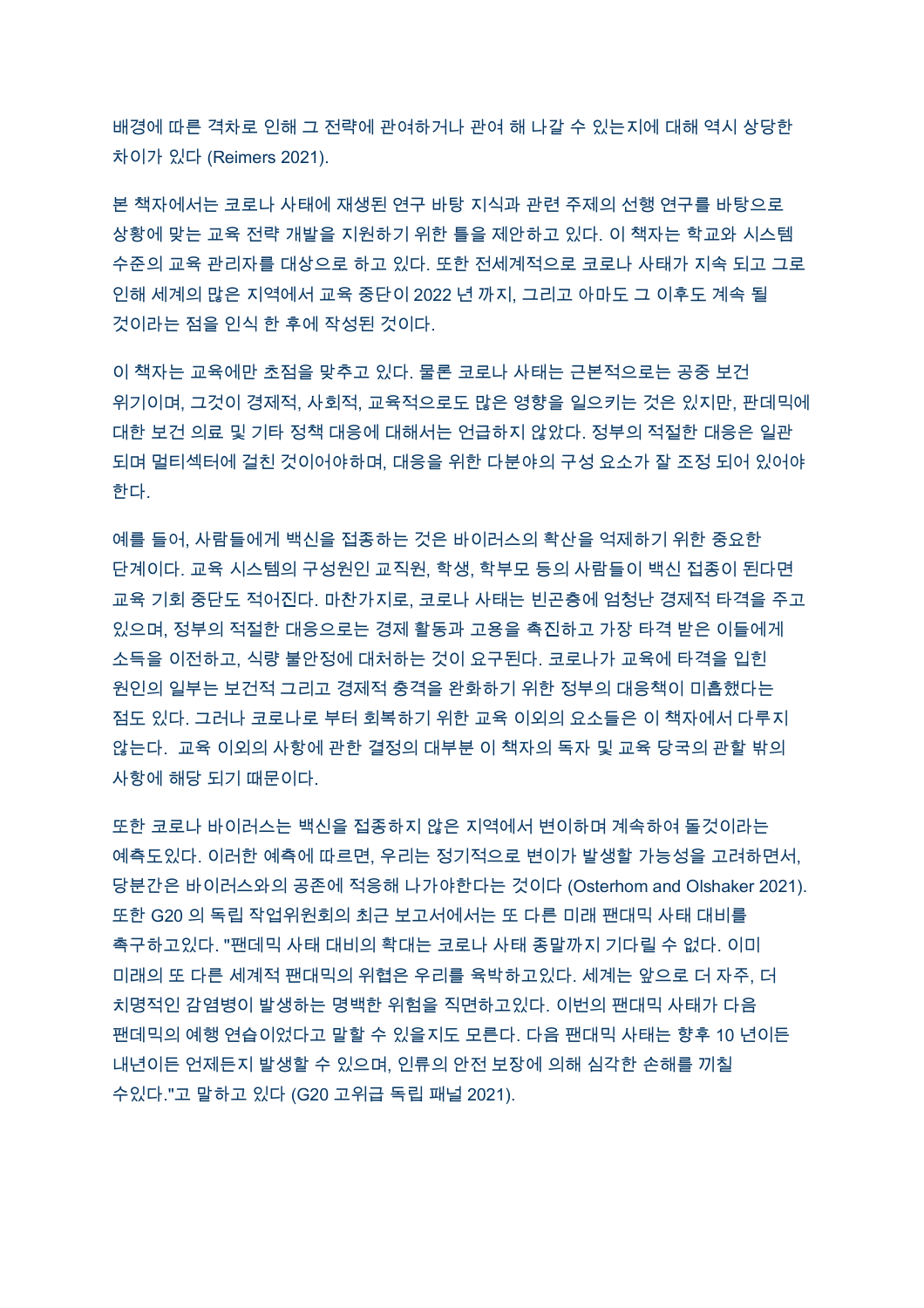대면 수업이 재개되는 교육 시스템도 코로나의 감염이 또 다시 발생할 수 있기에, 교육 시스템의 회복력을 높이는 것이 중요하다. 대면 수업을 방해하는 비상 사태에도 수업을 계속할 수 있게끔 교육자들에 준비를 주는 것이다.

또한 팬데믹은 비효율적이며 불평등한 교육 시스템에 특히 큰 충격을 가했다. 팬데믹으로 인해 대안 교육의 방법을 모색하는 도중, 우리 사회의 기존 과제를 해결하기 위한 노력이 대부분 보류 되고 말았다. 분명 이러한 문제는 미룰 수 없다. 실제로 전염병의 영향으로 빈곤층 아이들에 대한 교육 타격의 비율을 생각해 본다면, 이러한 기존 과제에 대한 대처는 이제 필요점이며, 이것이 "더 굳건하게 가자 (Build Back Better) '라는 말의 의미이다.

이러한 미래 시나리오에서 교육 정책 입안자가 우선시 해야 할 일은 다음 3 개의 목표라고 생각된다. 즉 현재 팬데믹 사태의 교육 전략의 효율성 향상, 패대믹 사태의 교육 기회의 회복과 재생, 그리고 향후 발생시 작동하는 교육 시스템 회복력 구축. 이러한 세 가지 큰 목표를 위한 행동은 서로 비슷하지만 구체적인 활동 내용은 어떤 목표를 추구하거나에 따라서 다르다. 그림 1 은 이러한 목표와 이를 달성하기위한 행동을 정리 한 것이다.

| Improve the effectiveness<br>of education strategies<br>during the current<br>outbreak | Recover and rebuild<br>educational opportunity<br>after the outbreak | Build the resiliency of the<br>education system to<br>function during future<br>outbreaks |
|----------------------------------------------------------------------------------------|----------------------------------------------------------------------|-------------------------------------------------------------------------------------------|
| Assess how the context                                                                 | Assess how the context                                               | Assess how the context                                                                    |
| has changed for students,                                                              | has changed for                                                      | has changed for                                                                           |
| families, teachers,                                                                    | students, families,                                                  | students, families,                                                                       |
| communities, and for the                                                               | teachers, communities,                                               | teachers, communities,                                                                    |
| education delivery                                                                     | and for the education                                                | and for the education                                                                     |
| system.                                                                                | delivery system.                                                     | delivery system.                                                                          |
| Develop a strategy to                                                                  | Develop a strategy to                                                | Develop a strategy to                                                                     |
| teach during the outbreak                                                              | teach during the outbreak                                            | teach during the outbreak                                                                 |
| or to recover from one.                                                                | or to recover from one.                                              | or to recover from one.                                                                   |
| Increase capacity of                                                                   | Increase capacity of                                                 | Increase capacity of                                                                      |
| schools, teachers, school                                                              | schools, teachers, school                                            | schools, teachers, school                                                                 |
| leaders, students, families                                                            | leaders, students,                                                   | leaders, students,                                                                        |
| and the system.                                                                        | families and the system.                                             | families and the system.                                                                  |

그림 1. 코로나 19 교육 위기에 대응하기 위한 목표와 실천

이러한 활동은 3 개의 기둥으로 구성되어있다.

I. 학생, 가족, 교사, 지역 사회에 교육 제공 시스템의 상황이 어떻게 변화했는지를 평가한다.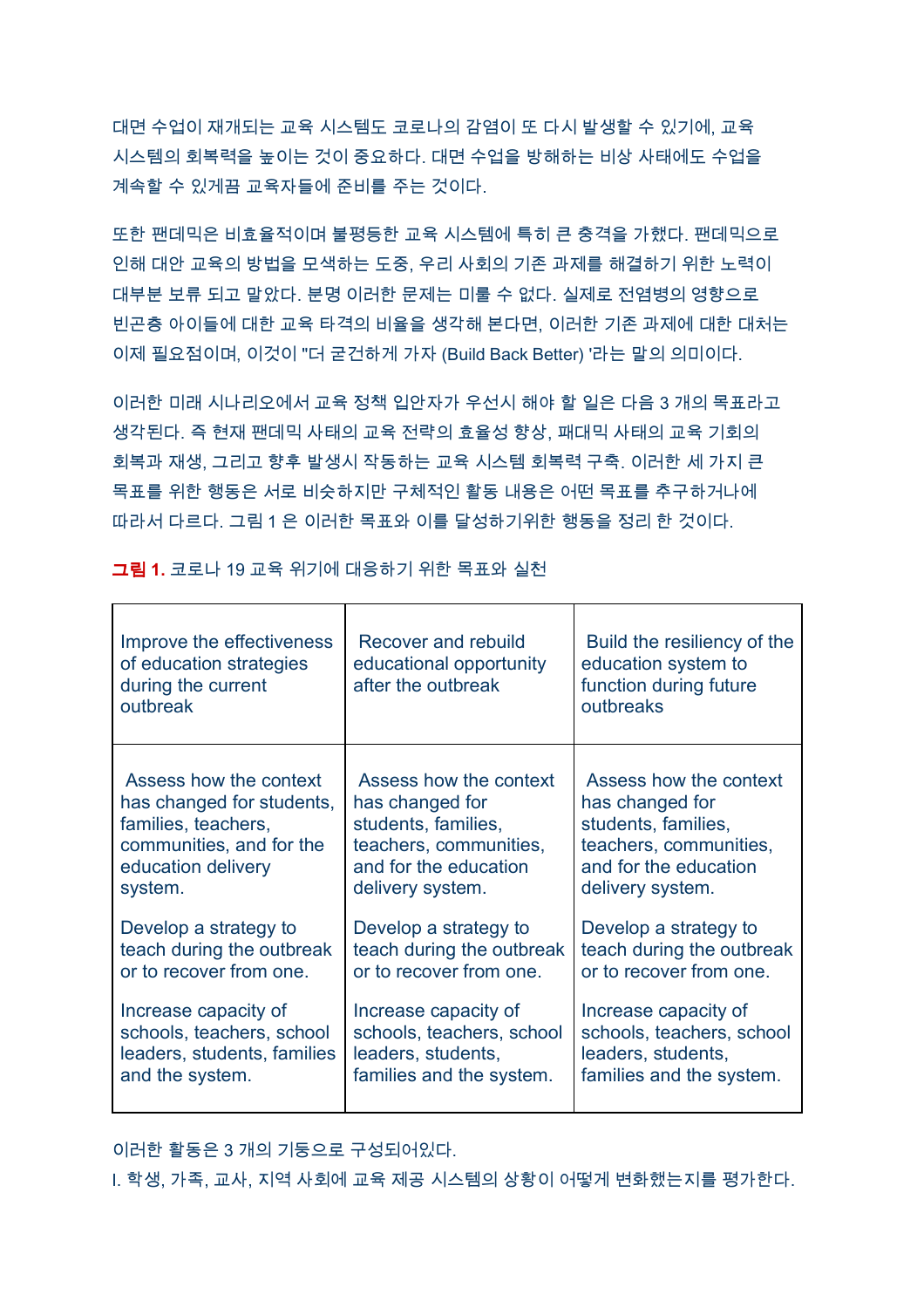Ⅱ. 팬데믹 사태 도중 가르치는 대안을 만들며 회복하기 위한 전략을 세운다. Ⅲ. 학교, 교사, 학교 지도자, 학생, 가족, 교육 시스템의 능력을 높인다.

이 3 개의 기둥의 각각은 상호 의존적인 일련의 활동이 포함되어있다. 그림 2 는 각 기둥에서 필요로 하는 교육 활동을 정리 한 것이다.

#### 그림 2. 교육 전략의 세 기둥

| Assess changes in context                                                                                                                                                                                                                           | Develop a blended<br>education strategy                                                                                                                                                                                                                                                                                                                                                                                                                                                               | Increase capacity                                                                                                                                                                                                                                                                                                                                                                                                               |
|-----------------------------------------------------------------------------------------------------------------------------------------------------------------------------------------------------------------------------------------------------|-------------------------------------------------------------------------------------------------------------------------------------------------------------------------------------------------------------------------------------------------------------------------------------------------------------------------------------------------------------------------------------------------------------------------------------------------------------------------------------------------------|---------------------------------------------------------------------------------------------------------------------------------------------------------------------------------------------------------------------------------------------------------------------------------------------------------------------------------------------------------------------------------------------------------------------------------|
| 1. Student well-being<br>and learning readiness.<br>2. Student access<br>and engagement.<br>3. Teacher and staff<br>well-being and teaching<br>readiness.<br>4. Communities. Poverty<br>and inequality.<br>5. Operation of the<br>education system. | 1. Commit to<br>supporting all learners.<br>2. Develop a delivery<br>platform that balances<br>inperson with remote<br>learning and allows<br>personalization and<br>differentiation.<br>3. Prioritize the<br>curriculum. Focus on<br>competencies and on<br>educating the whole child.<br>4. Accelerate<br>learning and personalize.<br>5. Support mental<br>health and emotional<br>wellbeing.<br>6. Assess innovations<br>which have taken place.<br>7. Integrate services<br>(health, nutrition). | 1. Develop the<br>capacity of schools. Align<br>roles and responsibilities of<br>school staff so they<br>support a holistic approach<br>to student development.<br>2. Build teachers '<br>school leaders ', and staff 's<br>capacity. Teacher<br>professional development.<br>Learning communities.<br>3. Build partnership.<br>4. Communicate<br>with parents and develop<br>parenting skills.<br>5. Build school<br>networks. |

교육지원에 필요한 3 개의 기둥 사이에 일관성과 무결성이 있음이 중요하다.

일관성이 있으면 대규모 조직 개선 지원을 위한 시너지 효과가 발생난다. 예를 들어. 단편적이고 수직적 접근 방식으로는 불충분하다. 마찬가지로, 팬데믹 사태에 의한 변화를 종합적으로 평가하지 않은 교육 방법은 불충분하며 이미 핍박하는 교육 시스템에 과도한 부담을 끼치게 된다.

이 문서에서는 이 3 개의 기둥을 위한 행동은 분석하고 검토한다. 이 책자는 3 개의 장으로 구성되어 있으며, 각각의 기둥에 초점을 맞추고 있다.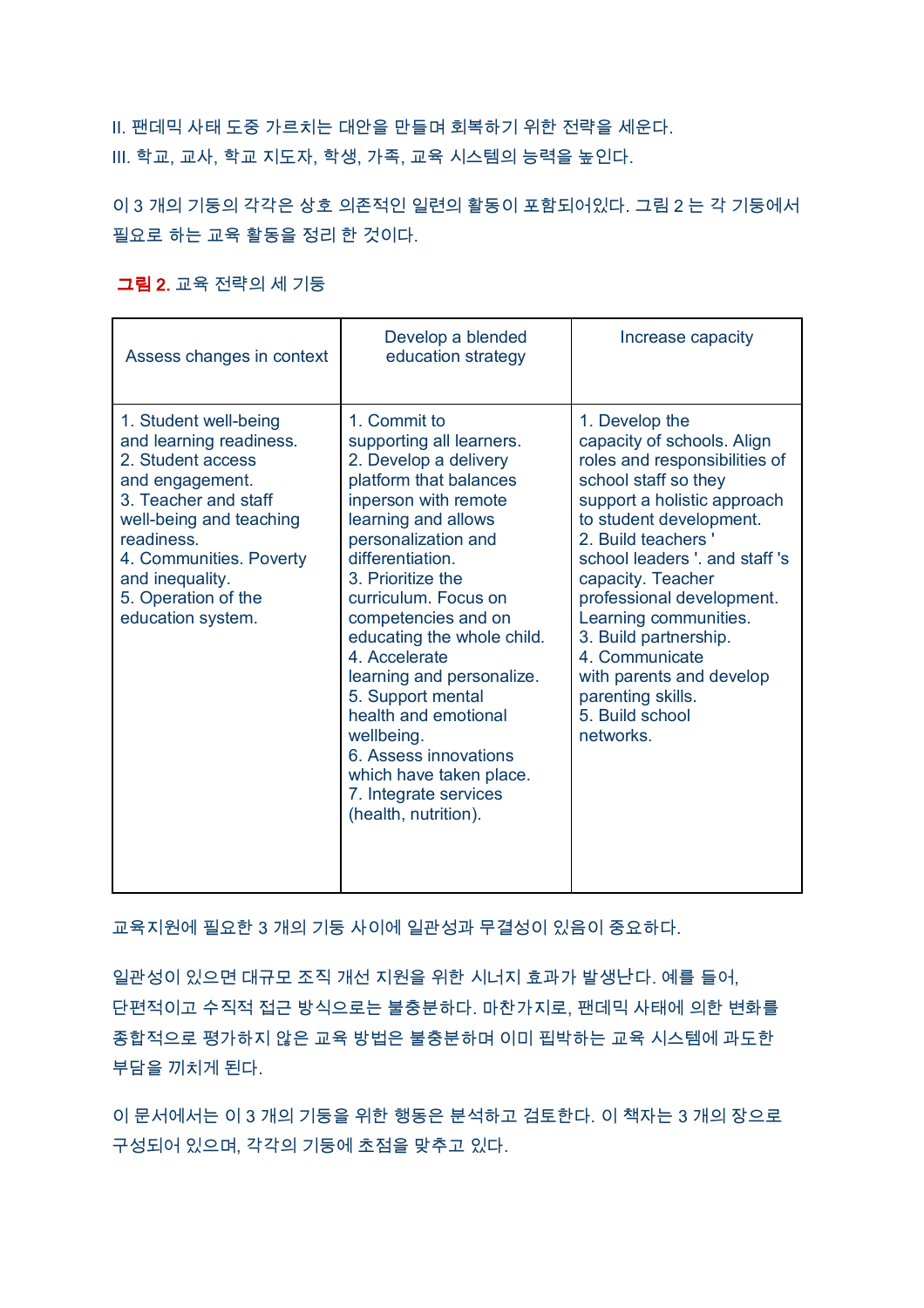#### 변화된 상황을 측정하고 그 변화가 만들어낸 새로운 요구를 측정하기  $\mathbf{L}$

팬데믹 사태에 맞추어 학생들을 교육하기 위한 효과적인 전략을 수립하기 위해 교육자 및 정책 입안자는 그 지역의 특성에 따라 전략을 세워야 한다. 즉, 팬데믹이 학생과 그 가족, 교사, 교직원들이 사는 지역 사회, 그리고 교육 시스템의 핵심 기능, 재생 능력에 어떤 영향을 주었는지 구체적으로 이해 한 후, 전략을 세울 필요가있다. 변화를 파악하는 것이 무엇보다도 첫 걸음이 된다.

코로나 19 는 다양한 배경의 학생들과 학교에 각기 다른 영향을 주고 있기 때문에 팬데믹이 어린이와 가족에게 끼지는 영향을 지역별로 평가할 필요가 있다. 지역별로 교육에 대한 수요 사태를 파악 한다는 것은 전부 지방 자치 단체 스스로가 해결책을 찾아 실시하는 것을 의미하는 것이 아니다. 정반대로 국가나 지역 정부는 교육 성과와 공정성을 확보하기 위해 지역과 학교 수요에 의해 각기 다른 방식의 지원을 할 책임이 있다. 지역을 중시하지 않는 대응은 무의미한 것이며, 국가 나 지역 정부의 적극적인 관심과 후원 없이는 팬데믹으로 인해 확대된 교육 불평등을 더욱 악화 시킬것이다.

이 문서에서 코로나로 의한 교육 현장 영향을 파악하기 위한 5 가지 원칙을 설명한다. 각각의 원칙에 대한 간단한 설명을 한 후 그 원칙에 따른 근거와 그 원칙을 실현하기 위한 행동 예시를 제공한다. 또한 각 섹션에서는 일련의 권장 문헌을 소개하고 있는데, 이 문헌의 권말에 완성된 참고 자료를 게재하고 있다.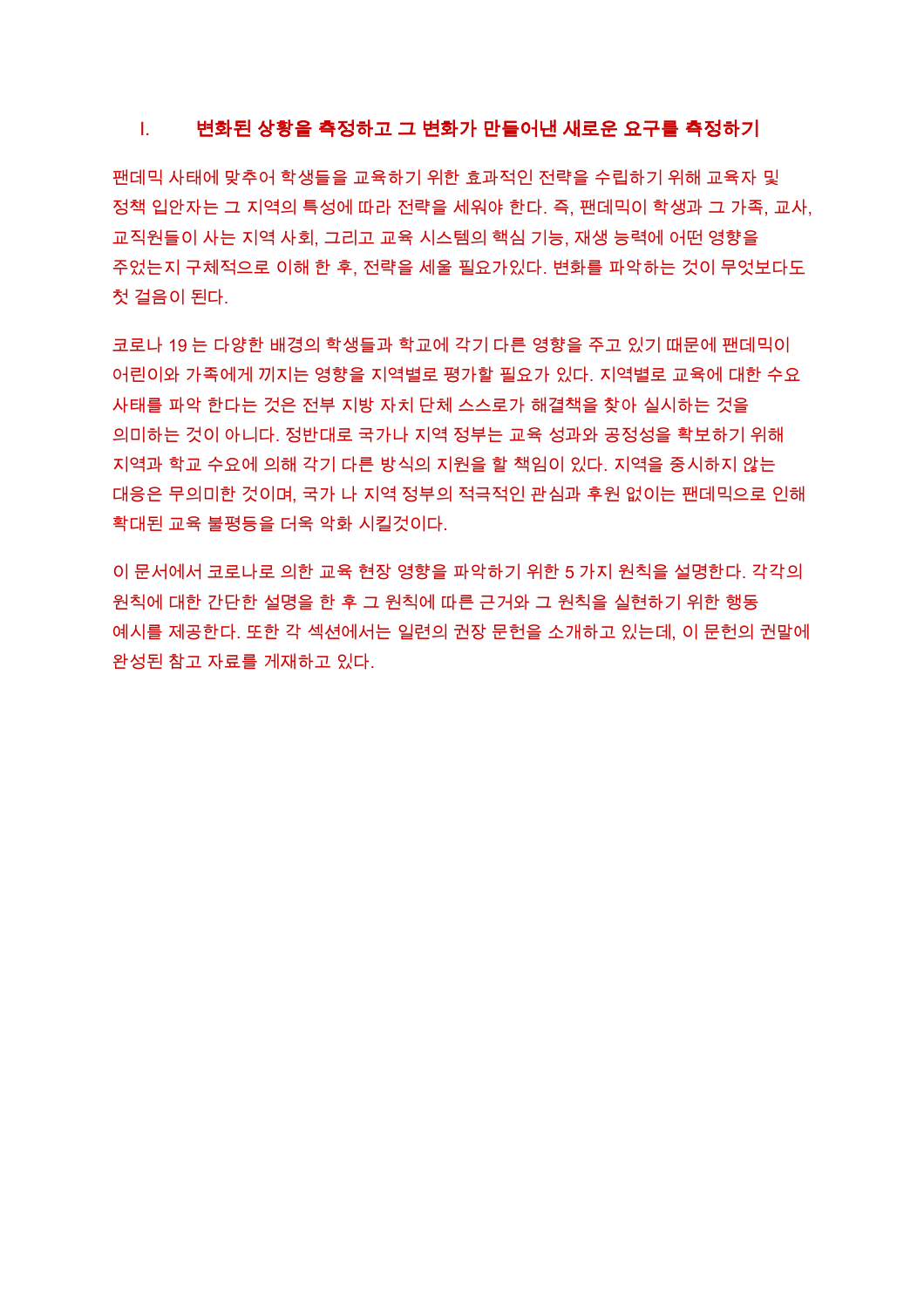#### 1. 학생들의 건강과 학습 의욕의 평가.

#### 원칙

학생들의 행복감과 학습 의욕을 높일 수 있도록 지원을 한다. 팬데믹 사태가 학생들에게 미치는 영향은 각 지역에 따라 차이가 있으므로 각 지역의 건강. 경제. 사회 혼란에 대한 이해를 바탕으로 취약한 아이들에 미치는 영향을 파악하여 전략을 세워야 한다. 학생들의 정신적, 정서적 건강에 끼치는 사회현상의 예로는 식량 불안의 발생, 가정 소득 감소, 가정 폭력 증가, 우울증 증가 등이 있겠다.

#### 근거

2020 년 여름, 세이브 더 칠드런 (Save the Children)은 코로나 사태의 여파를 46 개국의 어린이와 가족을 대상으로 조사를 실시했다. 조사 대상은 프로그램 참가자, 그 설문 관심 대상자와 일반 대중이었다. 조사 결과에 따르면 주로 취약한 어린이와 가족 프로그램 참가자 중 3 분의 1 은 가정 폭력 발생을 보고하였다. 대부분의 아이들(83%)과 학부모(89%)가 코로나 19 사태로 인해 비관적인 감정이 늘었다고 응답하였으며 보호자의 46%가 자녀의 심리적 고통을 호소했다. 친구와 교류가 단절 되었다는 아이들 57 %가 행복도의 감소를 호소하였고, 54%은 걱정이 많아졌으며, 58%가 불안을 느꼈다. 한편, 친구들과 교류 할 수 있는 아이들이 비슷한 감정을 보인 수치는 5% 이하였다. 장애가 있는 아이들은 코로나 사태발생이후야뇨(7%) 비정상적인 통곡(17%)이 증가하고, 장애가 없는 아이들 보다 3 배 이상으로 증가한 수치이다. 또한 가사 양이 증가했다고 응답 한 아이는 여자가 63%, 남자가 43%였으며 여학생의 20%가 가사의 양이 너무 많아서 공부에 할애할 시간이 적다고 응답 한 반면, 남성은 단지 10%였다 (Ritz et al 2020).

또한 코로나로 인한 학습 손실은 개개인의 차이가 있기 때문에 학교와 교사는 학교에 돌아온 학생의 지식과 기술의 수준을 재평가할 필요가 있다. 교육자는 학생의 수준에 맞춘 커리큘럼을 기획하고 학생 개별 지원을 위한 별도의 전략을 고안할 수 있다. 최신 연구 리뷰에 따르면 팬데믹 사태의 학습 손실에 초점을 맟춘 연구건은 총 8 개 밖에 되지 않았으며 모두 비교적 단기간의 학교 폐쇄를 경험 한 OECD 국가 (벨기에, 네덜란드, 스위스,스페인, 미국, 호주, 독일)의 연구 뿐이다. 연구의 결론에 따르면 학습 손실은 물론, 교육의 불평등이 확대되고 있었다. 그러나 학교 폐쇄에 의한 학습 효과는 학교의 과목이나 교육 수준에 따라 다르다는 것도 증명 되었다. (Donelly and Patrinos 2021).

지금까지 대부분의 국가에서 팬데믹 영향에 의한 학습 손실에 대한 신뢰적인 평가가 이루어지고 있지 않았지만, 진행되었던 한정된 연구에서는 특히 불리한 학습 여건에 처한 학생들의 학습 손실은 매우 심각한 수준으로 나타났다. 학교가 약 9 주간 폐쇄 된 벨기에서 실시 된 최근 조사에서는 언어와 수학에서 상당한 학습 손실을 볼 수 있었으며 (학교 평균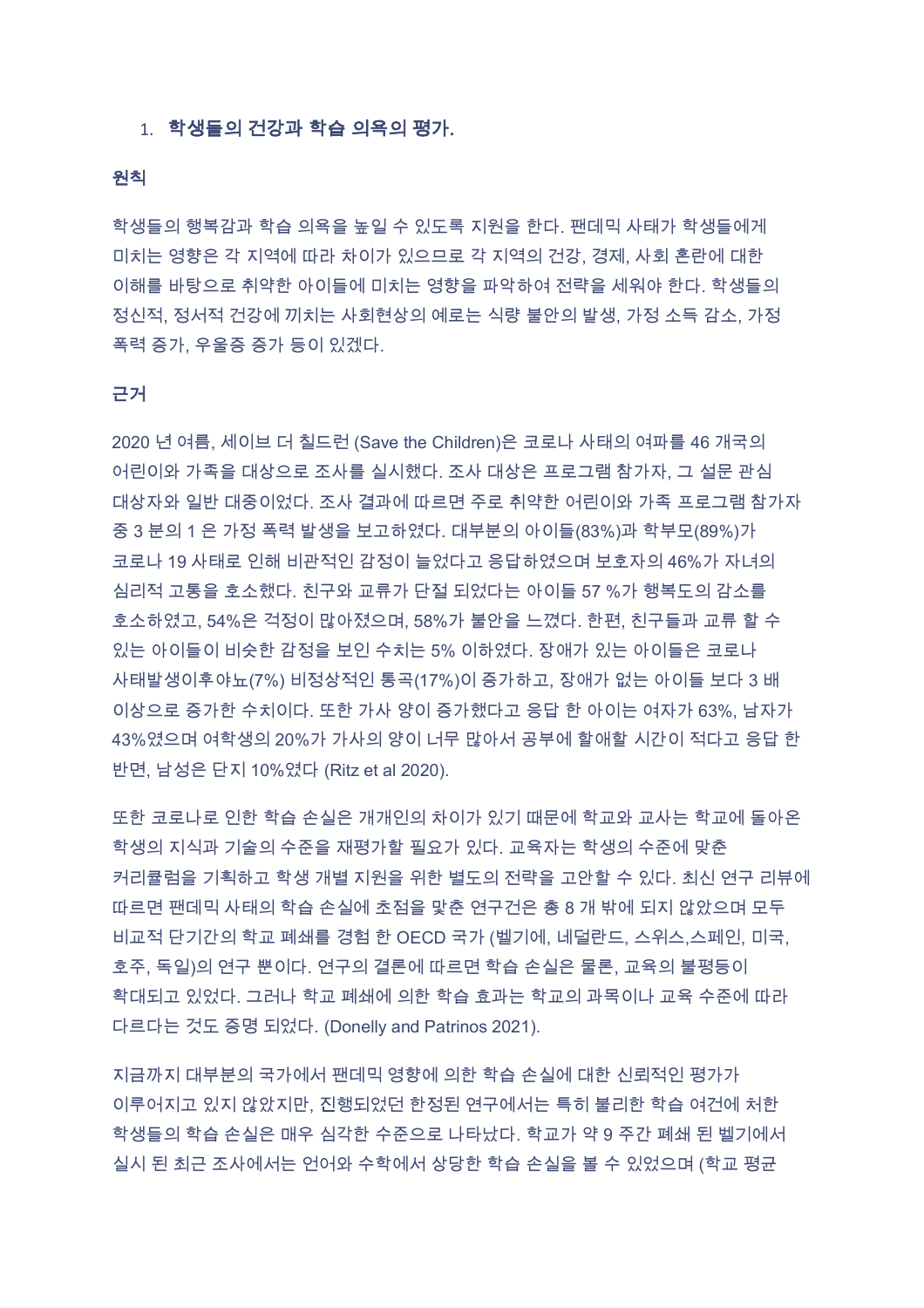수학 점수는 지난번 조사 집단에 비해 0.19 표준 편차 감소, 언어 점수는 0.29 표준 편차 감소), 학습 결과의 불평등이 수학에서 17 %, 언어 20 % 증가한 것으로 나타났다. 이것은 학교 사이의 불평등이 확대 된 것이 원인이다 (학교 간 차이에 의한 학습 성과의 불평등 비율은 수학에서 7 %, 언어 18 % 증가). 학습 손실은 또한 불우한 학습 여건에 처한 학생의 비율이 높은 학교일수록 만큼 높아진다 (Maldonado, De Witte, 2020).

이 외에도 네덜란드, 미국, 호주, 독일에서 7 개의 실증 연구 (그 중 하나는 고등 교육에 관한 것)에서도 학습 손실이 보고 되고 있다. 그러나 이러한 국가의 학습 손실은 벨기에의 연구에서 보고 된 것보다 적다. 또한 스위스 연구에서 보고된 학습 손실은 경미한 것으로 나오며, 스페인의 연구에서는 팬데믹으로 인한 학습 효과 상승을 오히려 보고하였다 (Donnelly and Patrinos 2021, 149). 이러한 8 개의 연구 중 7 개의 연구는 교육 시스템이 비교적 잘 되어 있는 국가에서 실시 되었으며 학교 폐쇄 기간도 상대적으로 짧았다. 나라별 학교 폐쇄 기간은 벨기에 9 주, 네덜란드 8 주, 스위스 8 주, 호주 8~10 주, 독일 8.5 주이다 (ibid.). 또한 이러한 연구에서는 지속적인 학습 손실은 초등학교 학생들에게는 볼 수 있지만, 중고등학교, 대학교 학생들에게는 보이지 않았다.

상파울루 소재 국공립 학교 (지자체 운영 학교, 사립 학교 제외)의 5 학년, 9 학년, 12 학년 학생의 학업성취도를 2021 년 연초(3 월)에 조사한 결과, 5 학년 학생들의 수학 지식의 수준은 2019 년 3 학년때 조사한 수학 수준보다도 낮은 것으로 나타났다. 초등학교 5 학년의 읽기 능력 수준은 2019 년 3 학년때의 읽기 능력 보다는 높지만 2019 년의 동일한 5 학년 학생들의 수준보다는 크게 낮았다. 조사한 9 학년 (중학교 3 학년)과 12 학년 (고등학교 3 학년) 학생들도 학습 손실이 보고 되었으나 이것은 매우 낮은 수준에서 시작한 학생들의 능력이 지속적으로 향상되었다 라는 맥락에서 해석해야한다 (CAEd / UFJF 2021).

교육의 성공은 학생들의 행복감이 중요하다는 것은 충분히 축적 된 연구이다. Willms 이러한 연구를 종합하여 학생의 행복도를 평가하는 틀을 개발했다. 이 틀은 학생들에게 실시하는 설문 조사를 설계 할 때 사용되며 학교의 연중 교사에게 귀중한 정보를 제공하는 역할을 하고 있다(Willms 2020).

#### 실천에 옮기려면 어떻게 해야할까?

시스템적 차원에서 정기적으로 학생들의 행복도에 관한 조사를 실시하고 그 결과를 토대로 대응책을 강구한다. 조사의 초점 대상은 학생과 학부모가 될수도 있고 대표적인 작은 샘플이 될수도 있다.

교실에서는 교사가 학생에게 매일같이 "오늘은 어때?"라며 간단한 체크인 설문을 실시한다. 교실이나 학교 수준에서 학생들의 행복감과 소속감에 대한 정기적인 조사를 제도화하며 그 결과를 교사에게 제공하고 직원 회의에서 논의한다.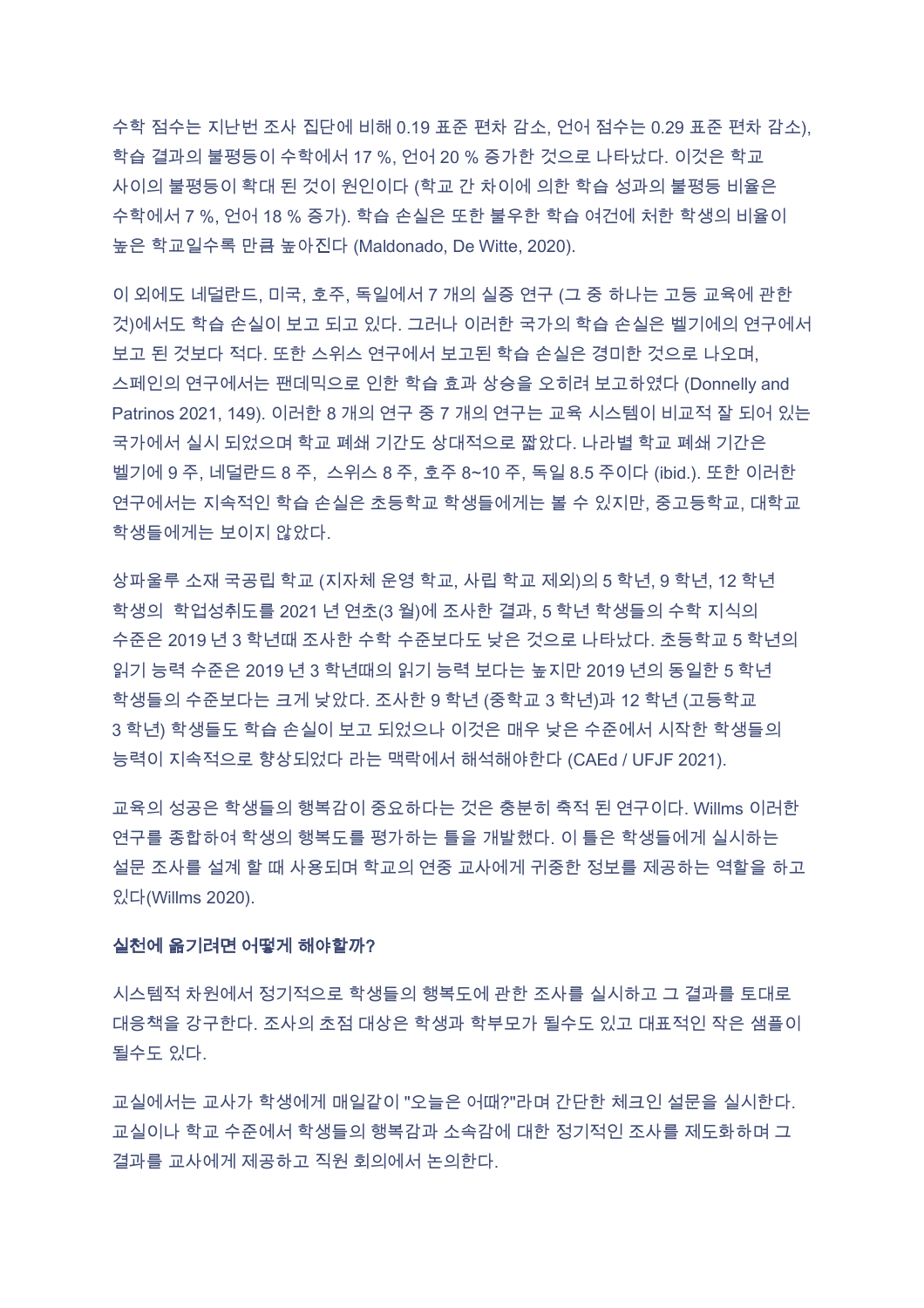## 추천 문헌

Anderson 2021, CAEd / UFJF 2021, Donelly and Patrinos 2021, Maldonado and De

Witte 2020, Reimers 2021, Reimers and Schleicher 2020a, Ritz et al 2020, UNESCOUNICEF-World Bank 2020, Willms 2020.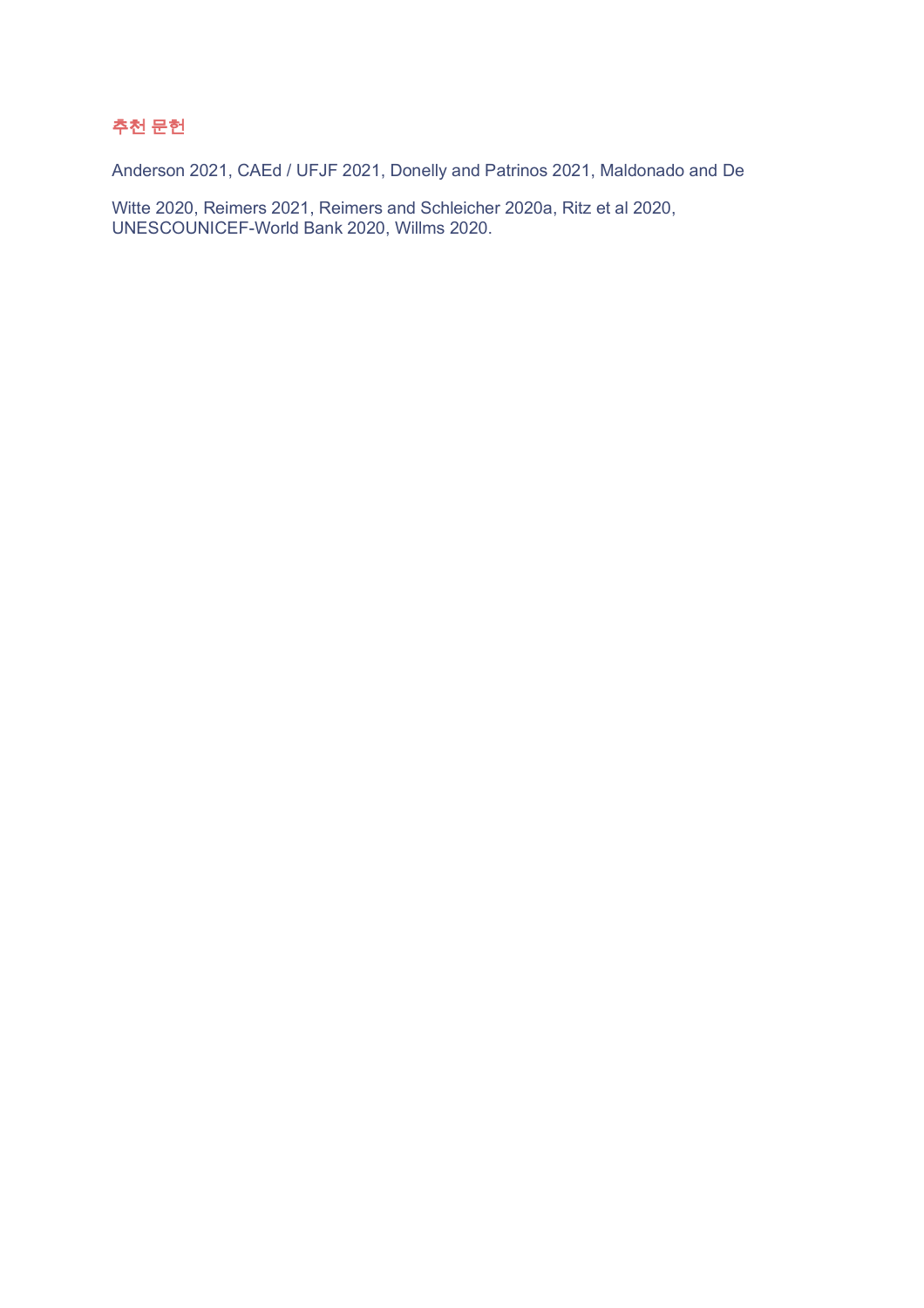## 2. 학생의 배움에 대한 접근성과 참여도를 평가한다. 중퇴한 학생들이 있는지 확인

#### 원칙

대면 수업으로 돌아오면서 어떤 학생이 뒤쳐졌는지. 중퇴를 하였는지 여부를 파악하고 학생들을 다시 수업에 참여시키기 위해 모든 노력을 귀우리는 것이 우선어야 한다. 원격 교육을 할 때 필수 사항 중 하나는 학생의 참여도를 모니터하고 학생들이 학교에 계속 다닐수 있도록 구체적인 노력을 해야하는 것이다.

#### 근거

학생들이 원격 수업을 진행함으로서 배움이 저하되거나 다른 용무로 학습 시간을 취할 수 없게 된다면 원격 교육 참여가 불규칙해진다. 그렇게되면 수업에서 완전히 이탈하는 학생이 발생한다. 또한 지속적인 이탈은 학습 의욕의 저하를 초래하여 결국 학생을 퇴학 하게 만든다.

일부 연구에서는 상당수의 학생들이 원격 교육에 의한 학습으로 수업 집중도가 떨어졌다고 보고되었으며, 이것은 학습 의욕과 웰빙의 감소로 인한 것으로 보고 된다 (Bellei et al 2021, Cardenas et al 2021. Kosaretsky et al 2021. Soudien et al 2021. Hamilton and Ercikan  $2021$ ).

예를 들어. 2007 년 우루과이는 교육 디지털화를 추진하기 위한 야심찬 국가 프로그램을 시작하였는데 전국 전형적인 샘플을 대상으로 실시한 3 학년과 6 학년 학생들의 조사에 따르면, 중퇴률이 크게 증가하고 있으며, 이 비율은 상대적으로 경제적 · 문화적으로 불우한 상황에 놓인 학생들에서 더 높게 발생하고 있다. 한해에 학교를 퇴학한 학생의 비율은 2017 년 0.9%에서 2020 년에는 2.8%로 증가했다. 또한 학생들의 학력조사를 하는 날에 학교에 등교하지 않은 학생 수는 2017 년의 5.9%에서 2020 년 9.4%로 크게 증가하였으며 장애 아동이 학력조사에 참가하지 못한 비율도 2017 년 2.4 %에서 2020 년 9.4%로 증가 하였다.

이러한 변화로 인해 학력조사를 받은 학생 비율은 2017 년 90.8%에서 2020 년 78.4%로 감소했지만, 이것은 아마도 각 연도에 학습 기회를 받았던 학생의 비율을 잘 나타내는 수치라고 할 수 있겠다 (INEED 2021). 또한 2020 년에는 평균사회 경제적 · 문화적수준이 낮은 학생들이 많을 수록 중퇴율이 높았다. 사회 경제적 · 문화적 평균 수준이 가장 높은 22%의 학교 학생은 0.7%밖에 중퇴 하지 않은 반면, 그 다음으로 경제적 · 문화적으로 유리한 20%의 학교 학생들의 중퇴율은 2%로 측정되며, 그 다음 15%의 학교의 학생들은 2.5%, 그 다음 22%의 학교의 중퇴율은 3.4%. 그리고 사회 경제적 · 문화적으로 평균 수준이 가장 낮은 20%의 학교의 중퇴율은 5.4%으로 기록 되었다 (INEED 2021, 24), 같은 조사에서 교사에게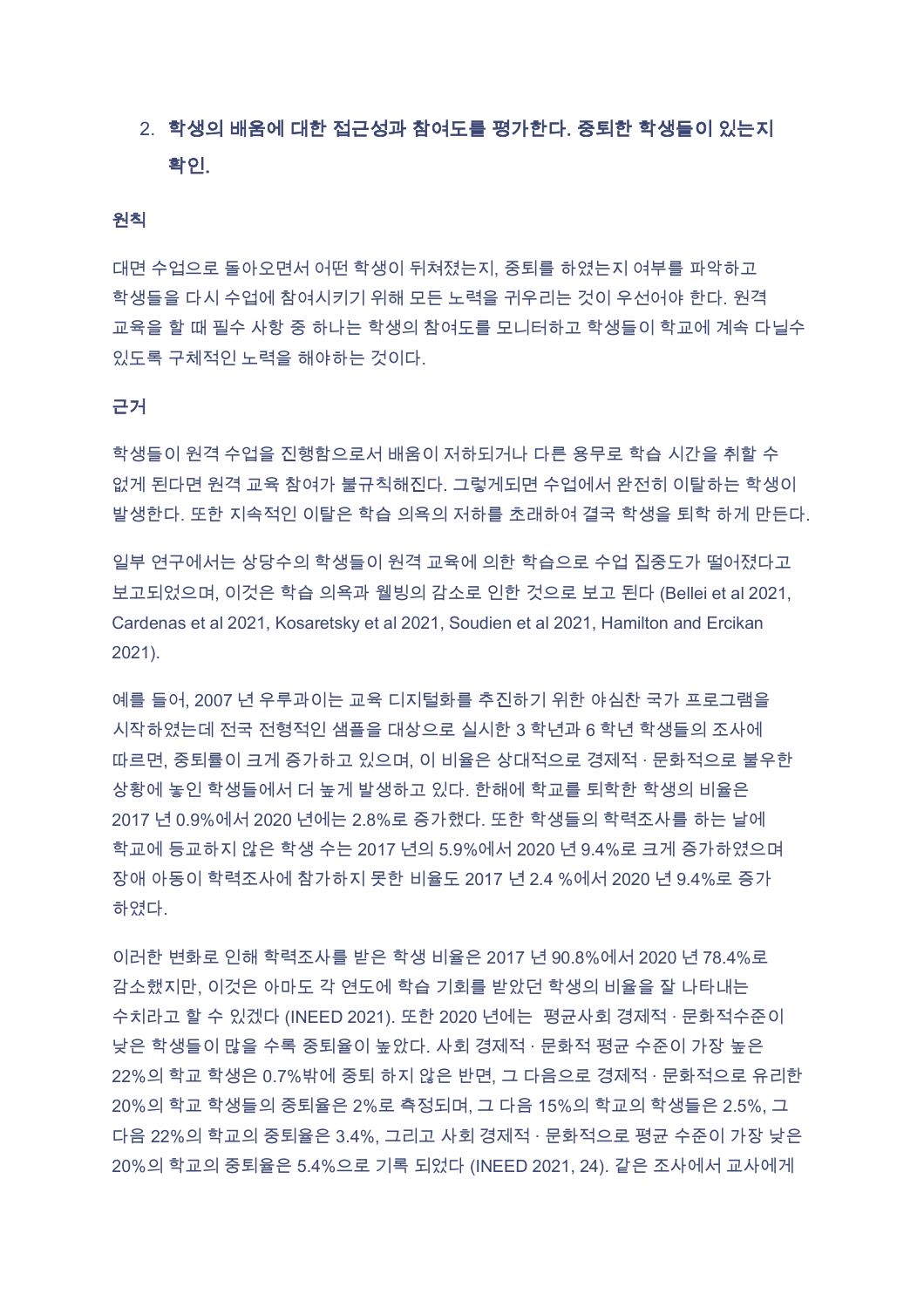학생들이 얼마나 정기적으로 학교를 다니는지에 대한 여부를 보고하도록 요구했다. 사회 경제적 · 문화적으로 가장 유리한 수준의 22%의 학교에서는 95%의 교사가 학생들이 정기적으로 등교하고 있다고 보고하고 있는 반면, 사회 경제적 · 문화적으로 가장 불리한 수준의 20%의 학교에서는 68%의 교사만 학생이 정기적으로 등교하고 있다고 보고하고 있었다 (INEED 2021, 38).

#### 실천에 옮기려면 어떻게 해야할까?

새로운 교육 형태에 적합한 방식으로 학생의 수업 참여를 평가하는 새로운 지표를 개발한다. "학교 출석"에 부여되는 의미가 대면/비대면 등 사용 되고 있는 참여 형태를 반영한 수업 참여 학습 지표를 사용할 필요가 있다. 또한 원격 교육에 사용되는 학습 플랫폼은 기기와 연결 시간, 다운로드 한 교재, 실제로 수업시간에 참여한 시간 등을 보다 정확하게 측정 할 수 있게 한다.

시스템 차원과 학교 차원에서는 기존의 온라인 플랫폼에 대한 학생의 액세스와 참여 정보를 분석한다. 등록된 학생 중 누가 어떻게 플랫폼을 이용하고 누가 이용하지 않는지를 확인한다. 교사가 원격 수업을 위해 학생에 직접 전화하거나 인쇄물을 전달하는 등 다른 형태의 원격 교육을 실시하는 경우 그런 기록물로 학생들의 outreach 와 학생 참여율을 판단하게 한다.

또한 나라와 학교에서는 학생들의 입학 기록을 분석하고 입학자의 흐름이나 퇴학자를 특정한다.

나라와 학교 차원에서는 각 가정을 조사하여 어떤 학생이 학교에 등교하며 적극적으로 학교와 학습에 참여 하고 있는지 확인을 한다.

학교와 교실내에서는 등록한 학생들을 대상으로 학교 활동에 적극적으로 참가하고 있는지를 확인한다. 또한 원격 수업 플랫폼에 참여하지 않는 학생이나 학습을 포기한 학생들을 위한 구체적인 지원 메커니즘을 구축한다. 학교 차원에서는 교사의 '대책 조직'을 마련하여 참여가 미흡한 학생이나 퇴학을 한 학생과 그 가족을 지원할수도 있겠다. 이 대책 조직은 자원봉사자들을 동원하며 (청소년 자원 봉사자 포함) 퇴학한 학생이나 퇴학의 위기에 놓인 학생의 부모에게 연락을 하도록 돕는 것이다.

#### 추천 문헌

Bellei et al 2021, Cardenas et al 2021, Kosaretsky et al 2021, Soudien et al 2021, Hamilton and Freikan 2021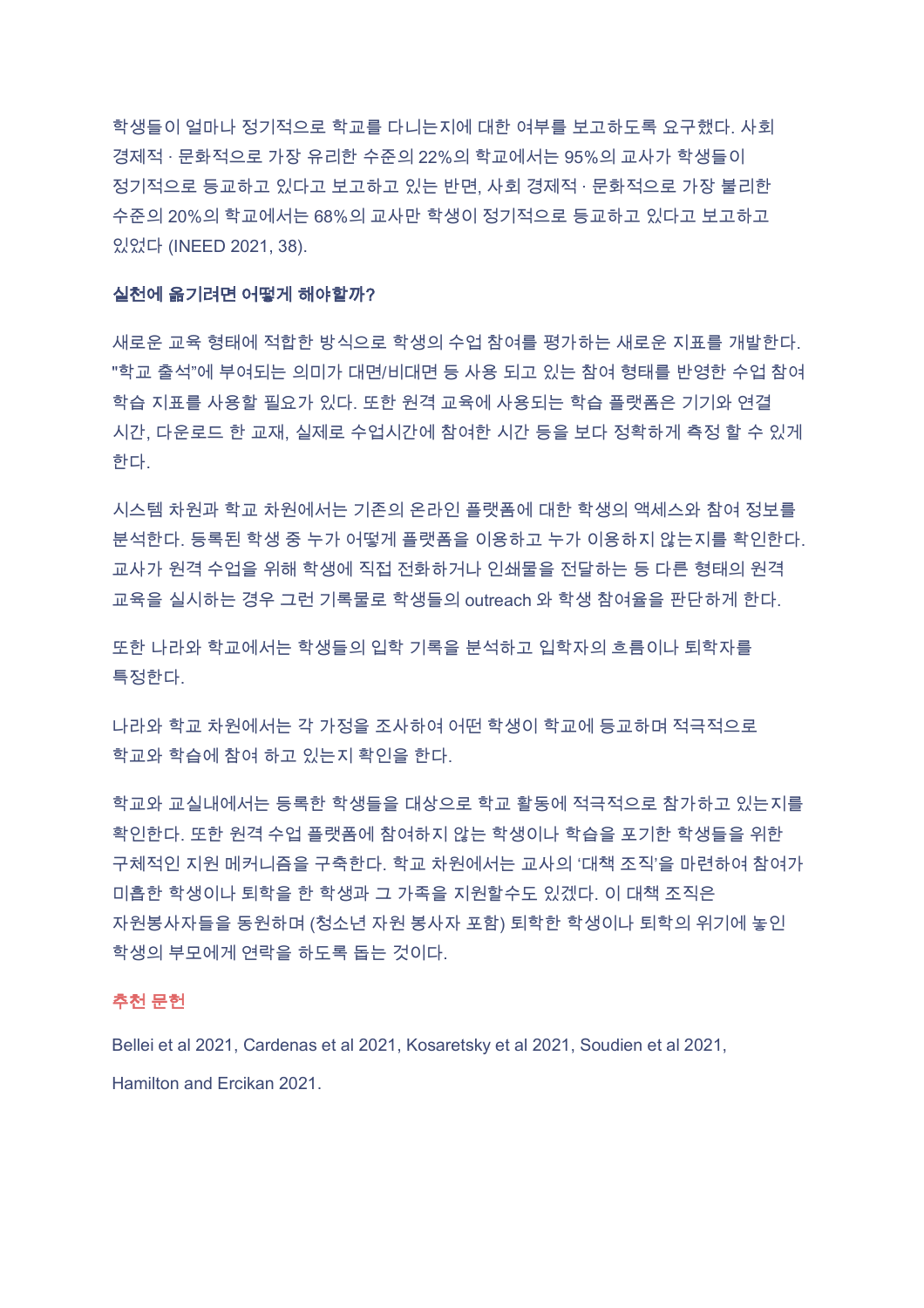#### 3. 교사와 (교)직원의 건강 그리고 교육의 준비성을 평가한 뒤 지원을 제공하기.

#### 원칙

학교들은 학교의 교사, 관리자, 직원들이 학생들을 지원하기 위한 충분한 준비와 마음가짐을 갖출 수 있도록 지원해야한다.

#### 근거

팬데믹 사태는 학생과 그들의 가족의 생활뿐만 아니라 교사의 생활에도 영향을 주었다. 또한 교사는 충분한 준비와 지원이 없는 상태에서 원격 교육을 유지하기 위해 많은 새로운 요구에 부응 해야만 하였다. 또한 교사 중에는 원격 교육을 하면서 부모로서 자신의 자녀의 교육을 지원해야 했거나 가족의 요구에 응하지 않으면 안되는 이들도 있었다. 이러한 여러 압력은 교사의 웰빙에 큰 타격을 주고 있으며 교사의 탈진이나 교직에서의 분리가 우려될 만한 충분한 원인이 되고 있다 (Audrein et al 2021, Hamilton and Ercikan 2021).

교사에게 스트레스의 근원은 원격 교육의 사전 준비 부족과 차선의 교육환경 (원격 교육 학습 방안을 교사와 학생들 자신들이 세워야했다) 두가지이였다. 교사가 디지털 교육법을 충분히 지원 받고 있는 상황에서는 원격 수업으로 전환이 비교적 원활하게 이루어졌다 (Lavonen and Salmela-Aro 2021, Tanand Chua 2021).

#### 실천에 옮기려면 어떻게 해야할까?

학교나 시스템 차원에서 디지털 교육에 대한 교사의 준비 상황을 평가하고 이 정보를 적절한 교사 전문성 개발에 활용한다.

또한 학교나 시스템 차원에서는 교사의 건강 상태를 조사하고 교사 자신과 학생들의 스트레스에 주의 할 수 있도록 돕고 정신적, 육체적 웰빙을 위한 프로그램을 실시하고, 학교에 보살핌 윤리 (ethics of care) 문화를 기른다.

교사의 전문 능력 개발(교사의 전문성 개발)의 필요성을 파악하고 학생, 특히 가장 취약한 학생을 우선적으로 교육 · 지원하기 위한 능력을 향상 시킬수 있도록 교사들을 지원한다.

#### 추천 문헌

Audrein et al 2021, Hamilton and Ercikan 2021, Lavonen and Salmela-Aro 2021, Tan and Chua 2021, UNICEF 2021a.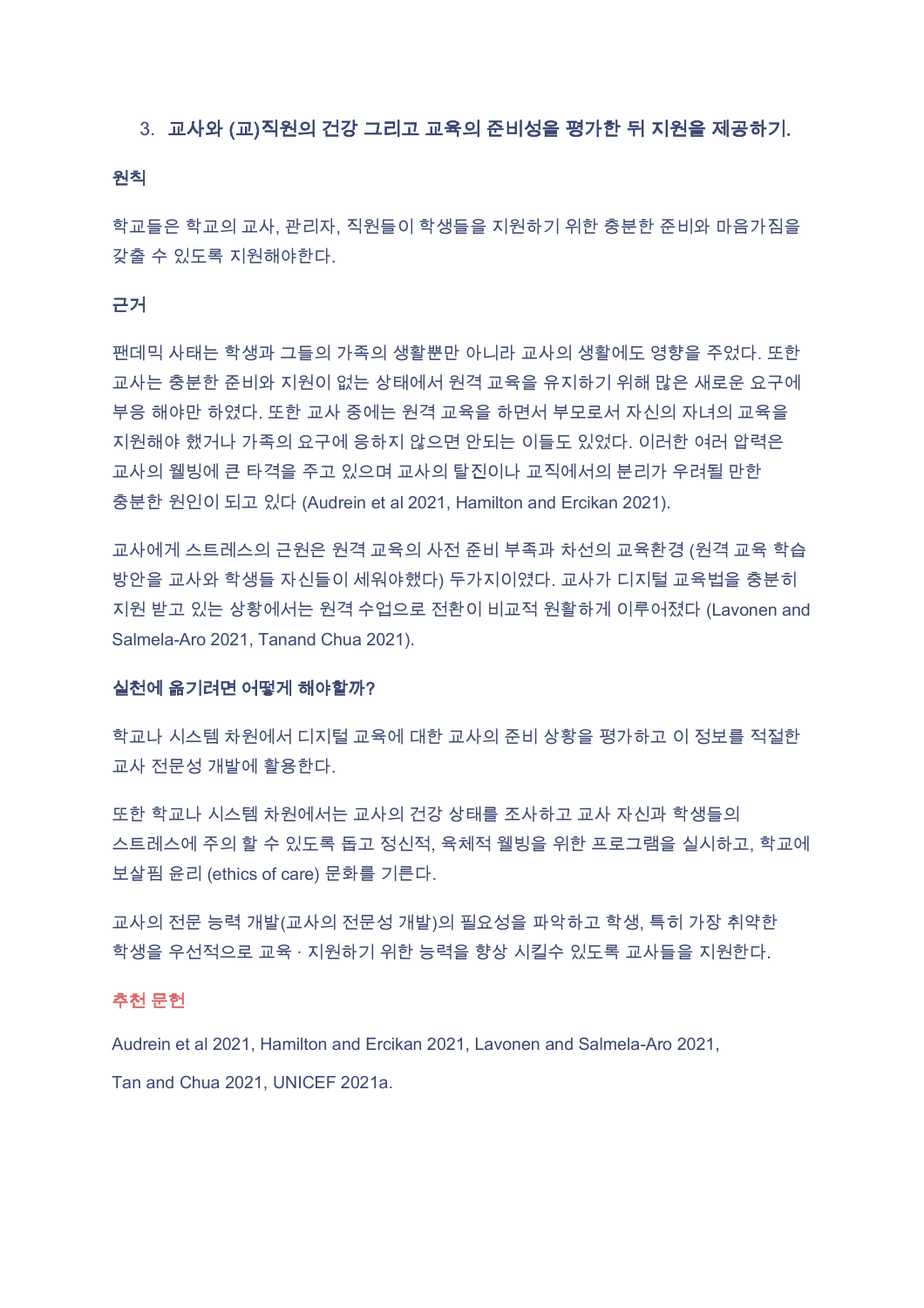## 4. 변화된 상황을 평가한다. 팬대믹이 지역 사회에 미치는 영향 측정, 빈곤, 불평등.

#### 원칙

팬데믹에 의해 학교 공동체 (커뮤니티)의 상황이 어떻게 변화했는지를 평가하고 그 변화가 교육에 미치는 영향을 검증한다.

#### 근거

팬데믹의 영향은 각 지역 사회와 지역에 따라 다르지만, 이는 그 지역의 사회 경제적 상황을 반영하기 때문이다. 이러한 지역적인 영향으로는 바이러스 감염뿐만 아니라 세계적 전염병이 빈곤에 부여한 영향도 포함된다. 코로나로 인한 보건과 경제에 미치는 영향은 지역 사회의 다양한 과제를 가속화 하거나 서로 영향을 주기도한다.

팬데믹 사태가 빈곤과 불평등을 확대하고 건강과 행복에 악영향을 미치고 있음을 나타내는 근거는 상당하다(Reimers 2021b), 세계 은행 (The World Bank)은 2021 년 3 월까지 코로나에 의해 세계의 빈곤층이 1 억 2 천만 명 증가하고, 이 증가는 대부분 중저 소득 국가에서 발생한 것으로 추정하고 있다(Atanda and Cojocaru 2021).

#### 실천에 옮기려면 어떻게 해야할까?

학교 커뮤니티에서는 코로나로 의해 형성된 빈곤, 불평등, 보건, 사회 포섭 등 지역 사회 특징 프로필을 여러 출처의 기존 사회 인구 통계 데이터를 통합하여 작성한다.

#### 추천 문헌

Atanda and Cojocaru 2021, Reimers 2021b.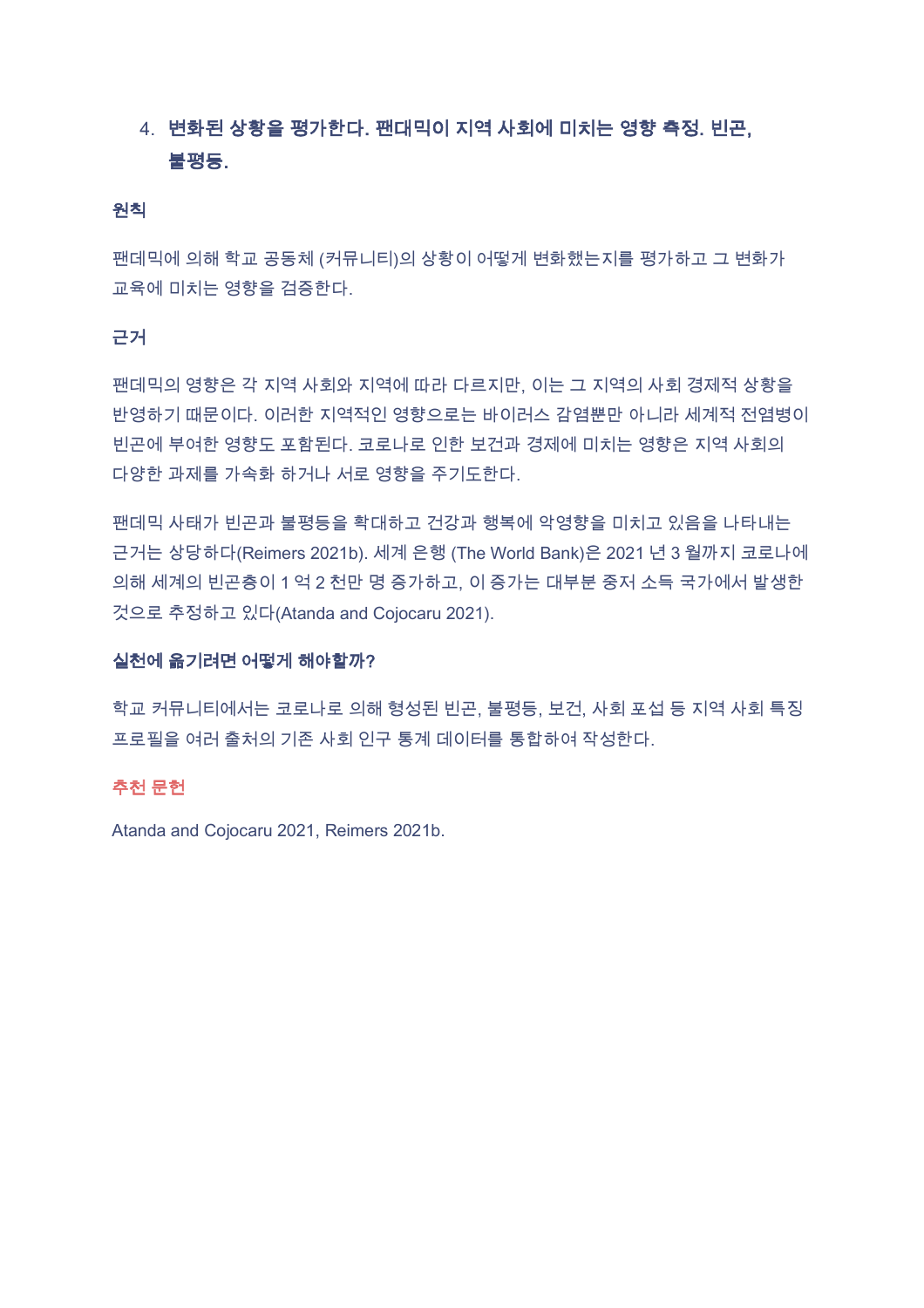#### 5. 교육 시스템의 운용 상황을 평가한다.

#### 원칙

팬데믹으로 인한 어떠한 교육 제공 시스템이 타격을 받았거나 방해되었는지 검증한다.

근거

코로나 19 는 학교에 새로운 수요를 발생시켰다. 사회적 거리 조침과 코로나로 인한 재정적 부담은 학교 운영에 필수적인 다양한 기능에 타격을 입혔다. 이것은 수업을 진행함에 따른 학교 내 다양한 부가적 서비스 제공 (급식 영양 실태, 정신 건강 프로그램, 정기적인 학생 평가, 감독자 방문, 교사 전문성 개발 연수 등 포함)과 그 전체적인 시스템에 이르고 있다. 팬데믹이 학교의 어떤 기능에 영향을 주었는지를 체계적으로 검증하는 것은 학교 운영의 지속과 회복을 위한 전략 수립에 필수적이다.

예를 들어. 모든 학생들에게 교육 기회를 제공하기 위한 효과적인 공급망의 여부를 확인하는 것이 필수적이다. 앞서 언급했듯이, 멕시코에서의 원격 교육 국가 전략이 텔레비젼 및 컴퓨터를 이용할 수 없는 가장 불우한 학생들에게는 도움을 주지 못하였다. 2007 년 모든 학생들을 위한 디지털 교육 프로그램을 시작한 우루과이에서도 모든 학생들에 원격 수업 공급이 제대로 실행되지 않았다. 2020 년 실시 된 조사에 따르면, 초등학교 3 학년 43%의 학생들은 개인 컴퓨터를 소지 하고 있었으며, 46%의 학생들이 공동의 컴퓨터 접속이 가능하였고, 이 중 10%의 학생들은 개인 컴퓨터와 공동 컴퓨터 둘 다 접속이 가능하였지만, 18%의 어린이는 아예 컴퓨터와 기기의 접근 조차 어려웠다. 초등학교 6 학년 학생의 경우 49.5%가 개인 컴퓨터를 소지하였고 12%가 공유 컴퓨터를 사용 할 수 있었으며, 27.9%는 개인 컴퓨터와 공용 컴퓨터 둘 다 사용할 수 있었지만, 10.5%는 기기를 전혀 사용할 수 없었다 (INEED 2021, 47). 컴퓨터 기기와 접근이 힘든 6 학년 학생들 중에서 사회 경제적 · 문화적 배경으로 가장 취약한 20%의 학교 학생들의 15%로 집계 되었으며, 사회 경제적 · 문화적으로 가장 부유한 22%의 학교의 학생들 중 컴퓨터 접근이 어려운 5%에 비해 3 배나 많았다 (INEED 47).

코로나 19 사태와 관련된 공중 보건과 경제 비상 사태는 정부에 새로운 재정적 압박을 형성하여 교육에 사용할 공적 자금 부족 현상을 초래하였다. 따라서 모든 학생들의 인터넷 연결 및 장비제공을 위한 자금과 교사의 전문성을 높이기 위한 자금 등 정부의 원격 교육의 전략을 지원하는 능력이 제한되었다. 뿐만 아니라 원격 학습 환경에서 학생들의 학업성취도를 평가하는 전국적인 평가의 실시 및 교사 지망자의 실습 처 확보를 방해 한다.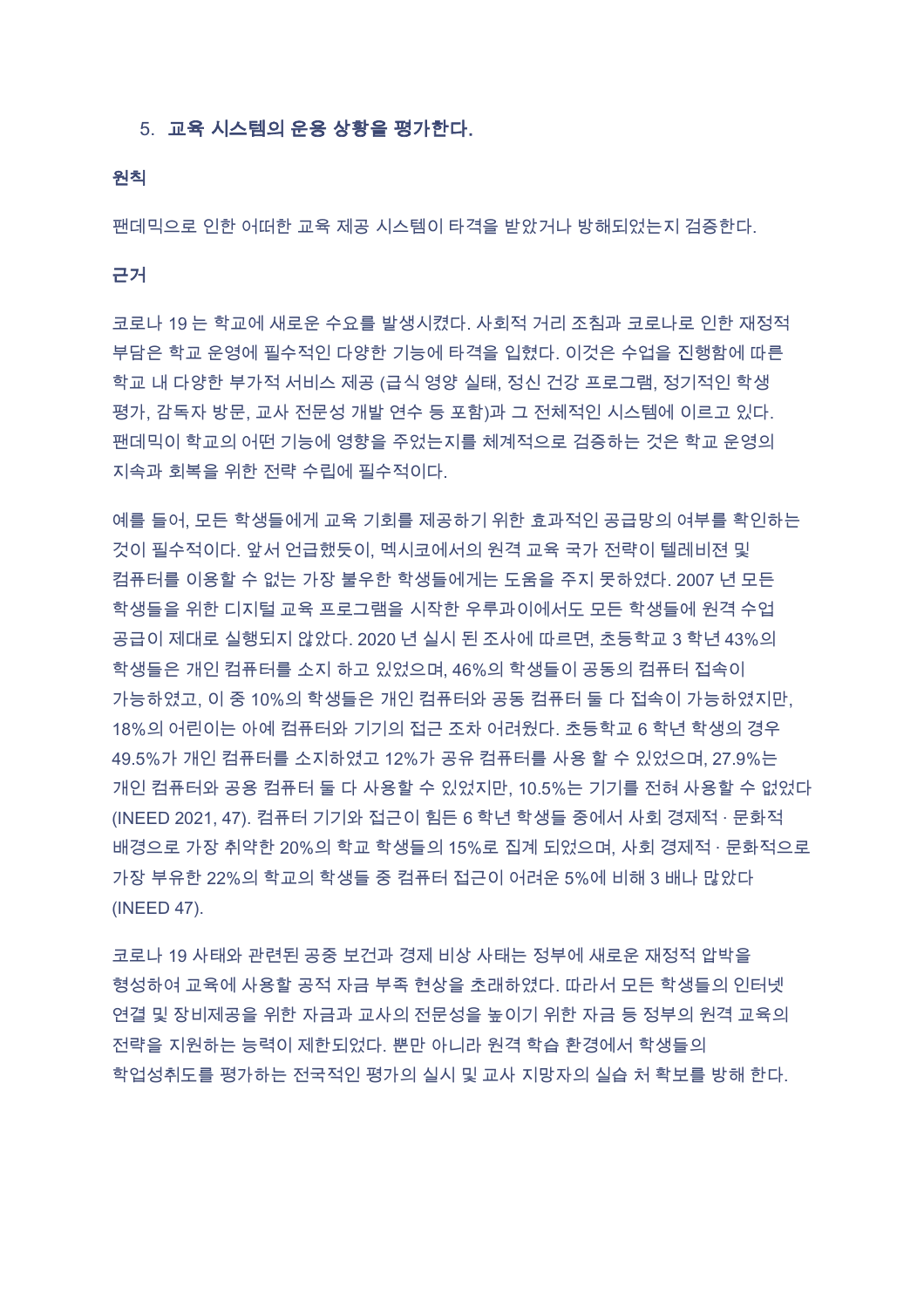코로나로 인한 새로운 수요에 대응에 쫓기는 동시에, 동시 교육 시스템의 지속적인 운영 수요 역시 대응해야만 했다. 그러나 사회적 거리 조침, 직원의 건강, 자원의 제약 등으로 지속적인 시스템 운영 기능은 크게 떨어졌다 (Reimers and Schleicher 2020b).

#### 실천에 옮기려면 어떻게 해야할까?

커리큘럼 제공, 평가, 교사 전문성 개발 연수, 교원의 임명과 승진, 학교 급식이나 기타 학생 서비스 제공 등 코로나 사태로 인한 중요한 학교 업무가 중단 될 때마다 주요 직원을 대상으로 조사를 학교나 시스템 차원에서 실시하고 그 영향을 평가한다.

교육 기관은 과도한 복잡성, 행정 레벨 간의 연계성의 부족, 실행을 더디게 하는 규칙 또는 규제에 때문 정책을 긴밀히 수행 할 수 없게 되는 경우가 많아지고, 한마디로 "전달 체인 기능의 부족"으로 정의 할 수 있다. 신속한 대응이 필요한 지금 이 같은 한계를 극복하고 교육 유통 체인을 잘 작동시키는 것이 매우 중요하다.

#### 추천 문헌

Reimers and Schleicher 2020b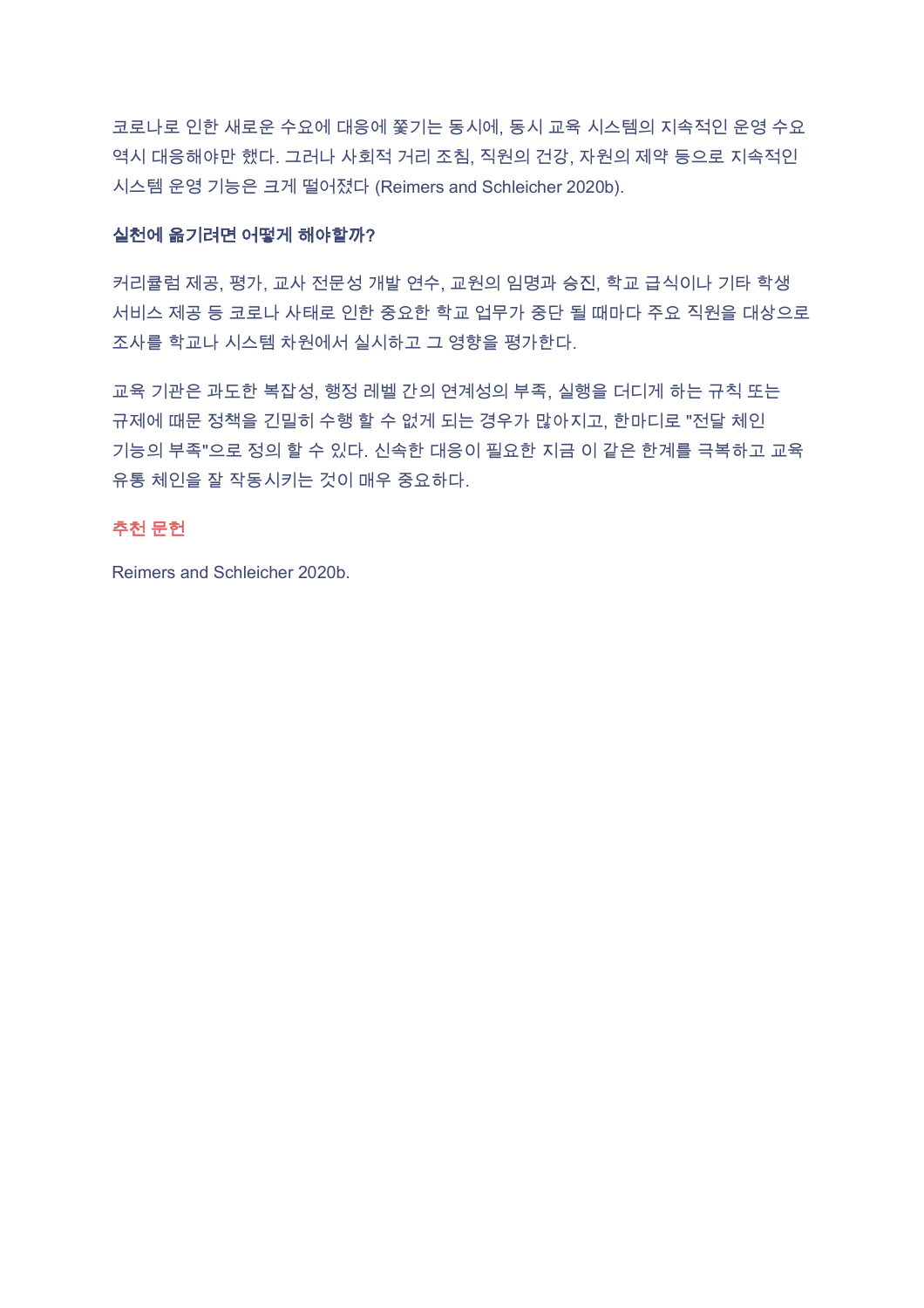#### 요약

코로나의 영향은 사람들이나 학교 시스템에 따라 다르기 때문에 적절한 교육 지원을 입안하기 위한 첫 번째 단계는 학생, 지역 사회, 교사, 그리고 교육 제공 시스템 자체에 대한 영향을 정확하게 파악하는 것이다.

이것은 교실, 학교, 시스템 차원의 각 수준에서 비교적 간단한 정보(data) 수집 도구와 이에 대한 규약으로도 가능하다. 예를 들어, 학생들이 등교 할 때 매일 간단한 체크인을 실시하며 교사가 학생의 상태를 묻는 등 진부한 것으로, 새로운 습관을 제도화 하는 것이다. 교사는 이러한 (이렇게 수집한) 정보를 바탕으로 적절한 대응을 하고 학생들의 웰빙과 학습 동기를 지원한다. 이 책자의 지속된 테마는 각각의 상황을 파악한 후 통합되고 일관성있는 행동을 취하는 것, 그리고 그 행동을 수행 할 능력을 지원하는 활동의 중요성이다.

그렇다면 어떤 행동이 교육 전략에 포함되어야 할 것인가를 분석 해본다.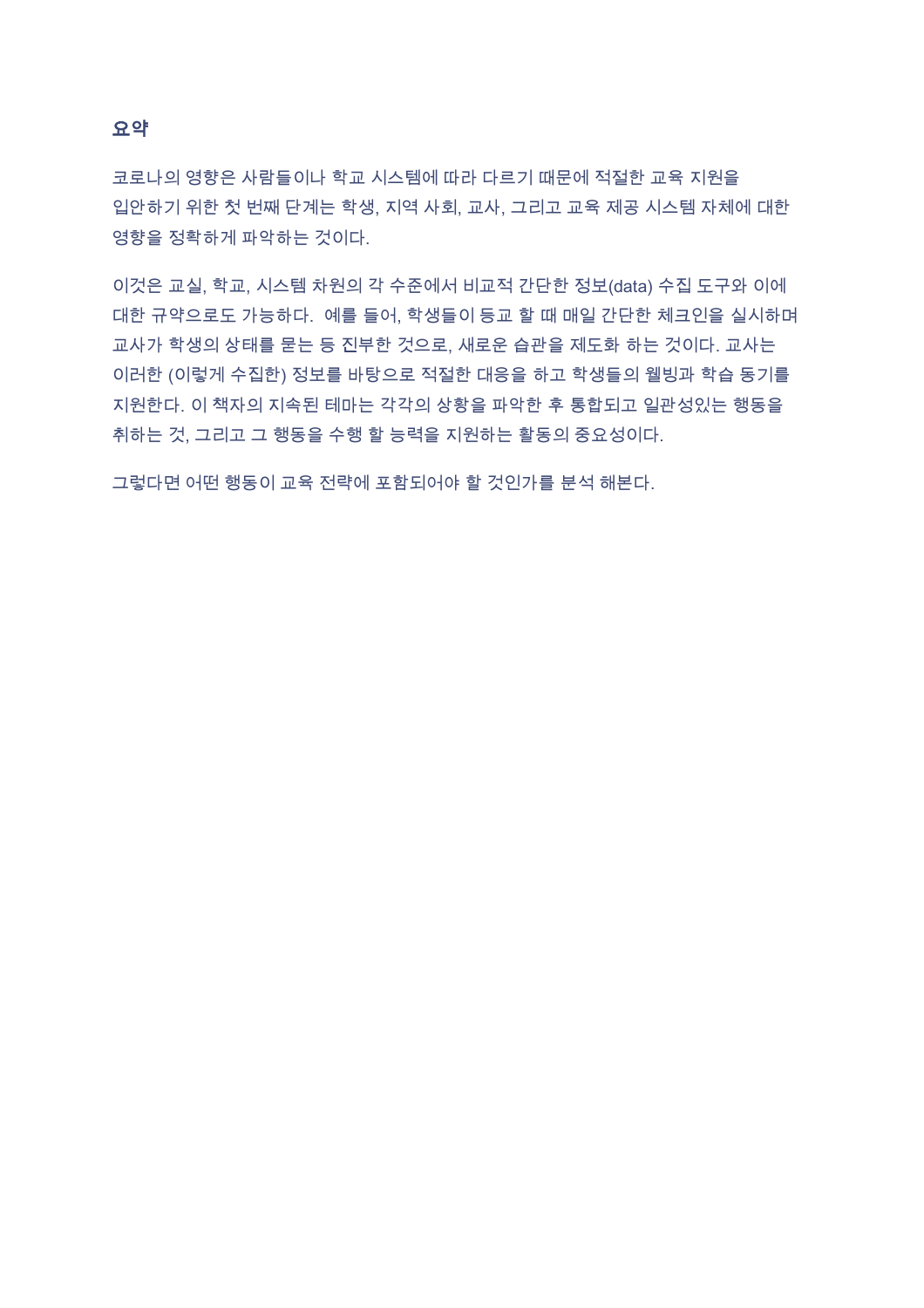#### 감염병 확산시 또는 감염병으로부터 회복시 시스템 또는 학교차원의  $\mathbf{H}_{\mathbf{r}}$ 교육운영 전략 개발

우리는 코로나가 학생, 교사, 가족, 그리고 학교 운영에 미치는 영향을 충분히 이해한 다음, 새로운 전략을 세워야 한다. 학교와 교육 시스템은 우선적으로 학생들의 교육 니즈를 파악하고 우선 순위를 매기고 이를 위한 전략을 세워야 한다. 모든 학습자를 교육시키도록 하는 책임감이 모든 전략의 지침이 되어야 할 것이다. 이러한 계획은 대면과 비대면 지도의 균형을 이루고 교육 제공 방법과 학생 교육 개별화 방법을 전부 식별해야 한다. 코로나 시대로 인한 교육 제공 역량 저하 가능성을 파악하며 교육 과정의 우선 순위를 재검토 할 필요가 있을지도 모른다.

교육 전략은 가장 큰 학습 손실과 참여 저하를 경험 한 학생들에게 학습 회복의 기회를 제공해야 한다. 또한 장기간 경험한 학생의 스트레스와 마음의 상처를 고려하며 그들의 정신건강을 지원해야 한다. 팬데믹 사태에 발생한 혁신과 솔루션을 기반으로 학생들을 종합적으로 지원하는 서비스 제공을 통합하도록 노력해야 한다.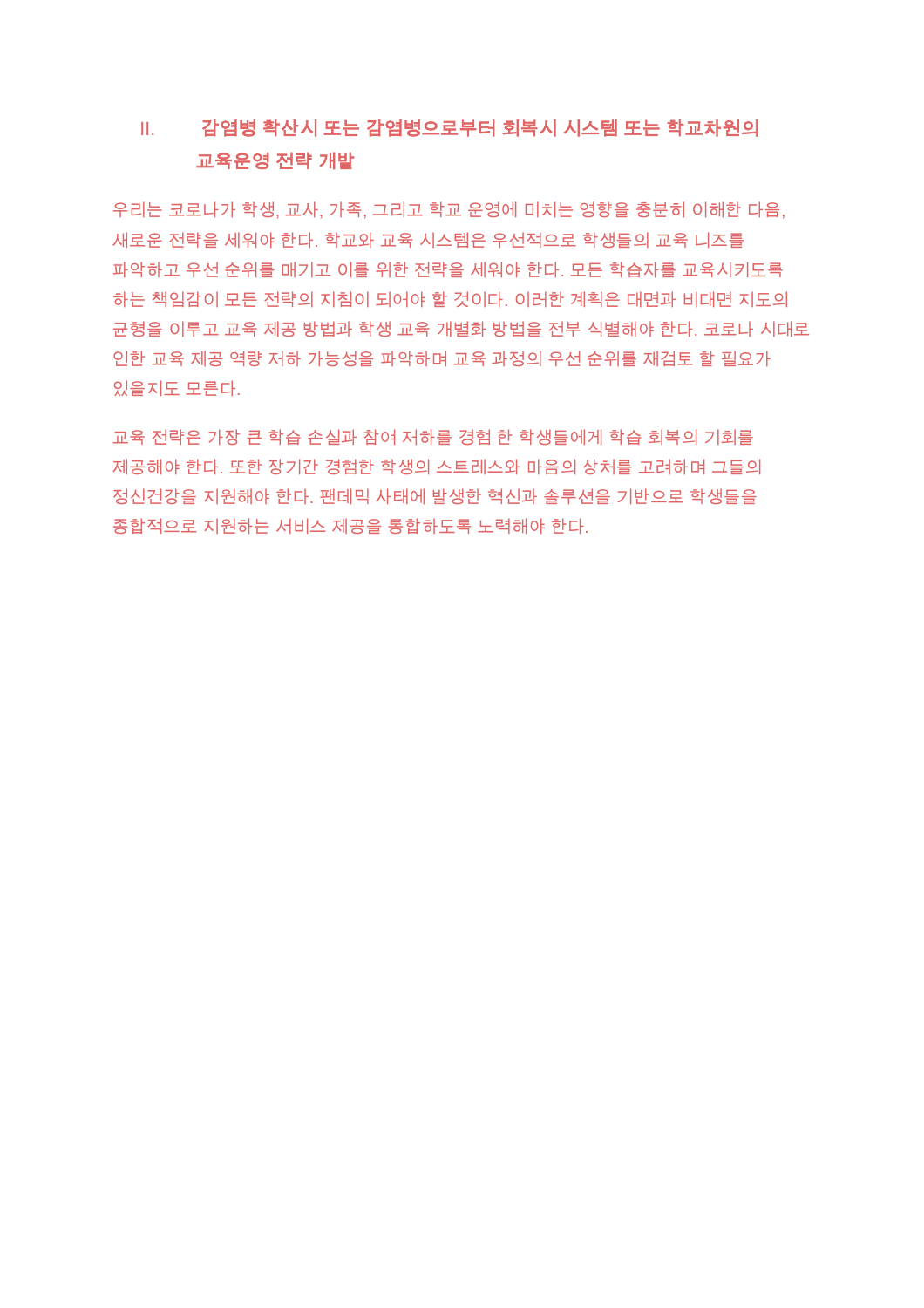#### 1. 모든 학습자를 지원하기로 약속한다.

#### 원칙

모든 학생들에게 평등 한 교육 성과를 보장하기 위해 교육 정책 지침으로 사용한다. 원격 수업이 폭넓게 이루어지는 상황 속에서 "교육의 기회"가 무엇을 의미하는지 고안하여 구체화된 틀을 만들어 지정한다. 또한 여학생과 남학생, 빈곤층과 비빈곤층, 농촌과 도시, 장애가 있는 학생과 없는 학생 등 다양한 사회배경 사이의 격차를 확인하기 위해 시스템을 모니터링한다. 그리고 학생들 간의 격차를 해소하기 위한 행동을 우선한다.

#### 근거

일반적으로 교육 기회는 교육과 학생의 기존 사회적 우위 상호 작용의 결과로 나타나지만, 코로나 사태에는 사회 경제적인 요인이 더욱 두드러나며, 빈곤층에 과도한 부담이 더해진다. 따라서 교육 기관이 공정성을 우선시하여 전략을 세우는 것이 특히 중요하다.

이것은 전염병의 영향을 가장 크게 받는 학생과 가장 불리한 입장에 있는 학생의 집단이나 클래스를 체계적으로 파악하는 것을 의미한다. 이러한 전략을 통해 학교는 가장 위험도가 높은 집단에 집중적으로 대체 교육 수단을 제공 할 수 있다. 사회적 보호 시스템이 상대적으로 부족한 지역에서는 코로나 사태가 빈곤층에 주는 부담이 더욱 더 악화 된다(Anderson 2021, Bellei et al 2021. Cardenas 2021. Hamilton and Ercikan 2021. Soudien et al 2021). 사회 환경에 따라 어린이와 노인의 보살핌 등 코로나 사태로 인한 부담은 여성들에 더욱 고조 되며 성비 불균형한 부담을 떠 맡기게 될 것을 예상된다 (Ritz 2020). 모든 학습자를 지원하기 위한 노력의 일환으로 장애 아동의 교육 권리 역시 특별한 주의가 필요하다. 포르투갈 등 일부 국가에서는 코로나 기간 동안 취약한 환경에 처한 그룹의 교육 기회를 유지하는 데 중점을 두는 목표를 명확히 하고 있었다. 마찬가지로 일본과 싱가포르 등의 국가에서는 불우한 그룹에 자원을 집중시키고 컴퓨터의 제공 및 연결성 향상을 도모하고, 원격 교육의 연속성을 중시하고 있었다 (Iwabuchi et al 2021, Tan and Chua 2021).

2021 년 초 OECD 국가의 교육 기관에 실시 된 조사에 따르면, 대부분의 국가가 불우한 환경에 처한 학습자를 대상으로 대면 교육을 우선시 하여 학습 격차를 줄이기 위한 보충적인 대응을 하고 있었다. 5 개국 중 3 개국은 가장 취약한 학생들을 지원하기 위한 구체적인 시책을 전개하고 있었으며, 5 개국 중 2 개국은 이민자 학생들도 지원 대상으로 지정했다. (OECD 2021).

#### 실천에 옮기려면 어떻게 해야할까?

교육 기회에 대한 주요 지표 (액세스 참여, 학습, 행복도)의 대시보드를 만들고 리스크 높은 집단을 집계하여 기회의 지표를 체계적으로 모니터링한다.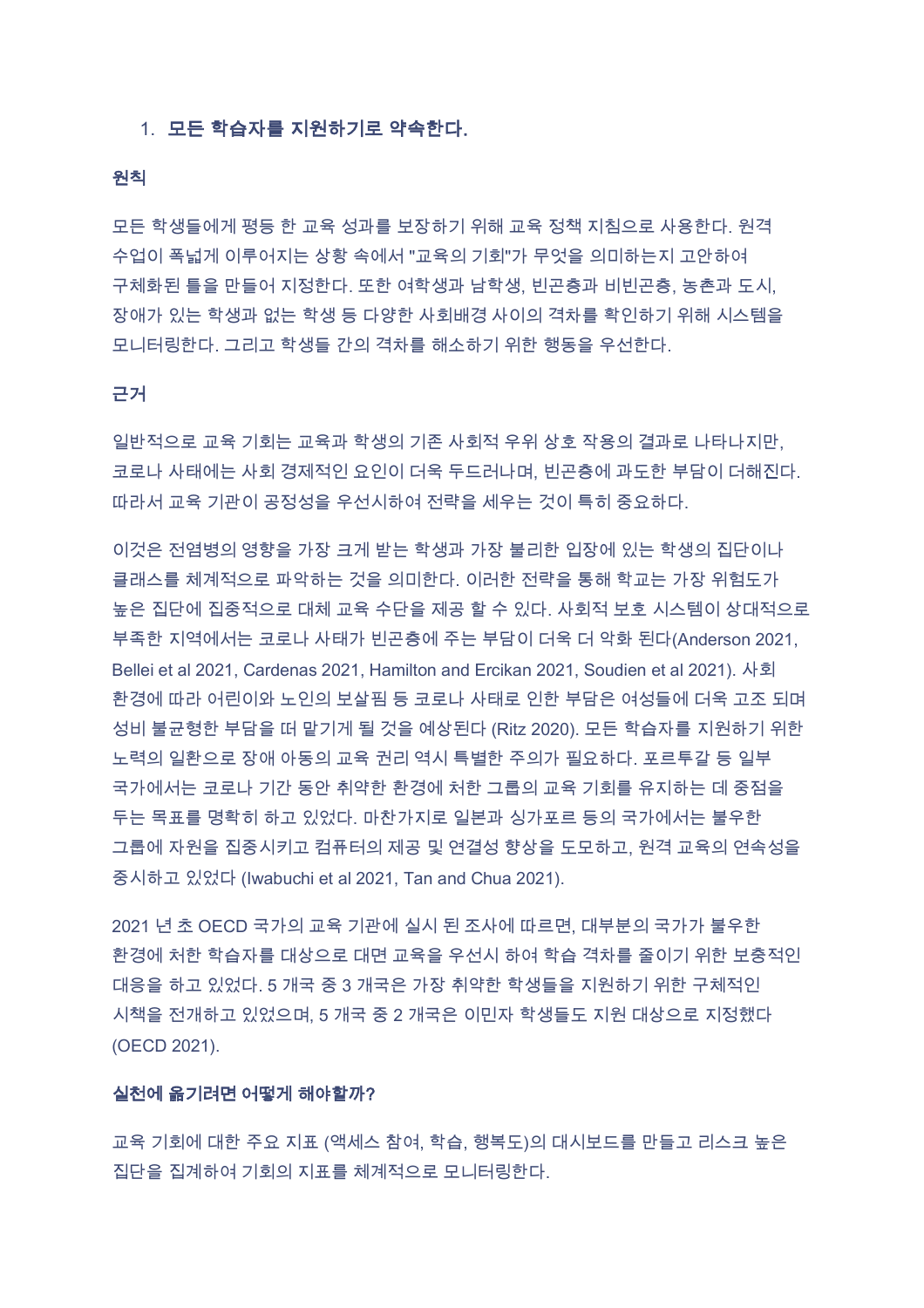모든 정책 결정을 살피며 "가장 위험도가 높은 집단 각각에 어떤 영향 또는 위험이 있을까"를 묻는다. 가장 불우한 환경에 처한 학생들의 교육을 지원하기 위해 자원을 투입한다.

예를 들어, 빈곤층 학생들에게 장비, 연결망, 디지털 자료 및 정보 접속 (Mobile Network Operator 통해) 등을 제공한다. 장애가 있는 학습자나 그들의 가족 의견을 들어 교육에 대한 접근과 참여에 대한 우선 사항이나 장애를 이해한다.

교재 및 학습 기회의 이용 가능성을 확보하고 장애 학생이 다른 학생들과 동등하게 이용 가능 하게끔 기능의 적절한 틀에서 플랫폼, 교재, 자료, 경험을 이용할 수 있도록 한다.

장애 학생의 학습을 촉진하기 위한 합리적인 배려 (예: 과제를 완료하기 위한 추가 시간, 다른 방법으로 학습의 설명 등) 및 지원기구 (예: 스크린 리더 소프트웨어, 특수 좌석 배치 등)를 제공하기 위한 정책을 수립하고 자원을 배분한다.

모든 학습자의 적극적인 참여를 지원하기 위해 학습을 위한 유니버설 디자인 원칙에 따라 인클루시브 (inclusive) 교육에 관한 교사의 능력을 높인다.

#### 추천 문헌

Accessible Digital Learning 2021, Anderson 2021, Bellei et al 2021, Cardenas 2021, Hamilton and Ercikan 2021, Instituto Rodrigo Mendes 2021, Iwabuchi et al 2021, OECD 2021, Soudien et al 2021, Tan and Chua 2021, UNICEF 2021b, UNICEF 2021c.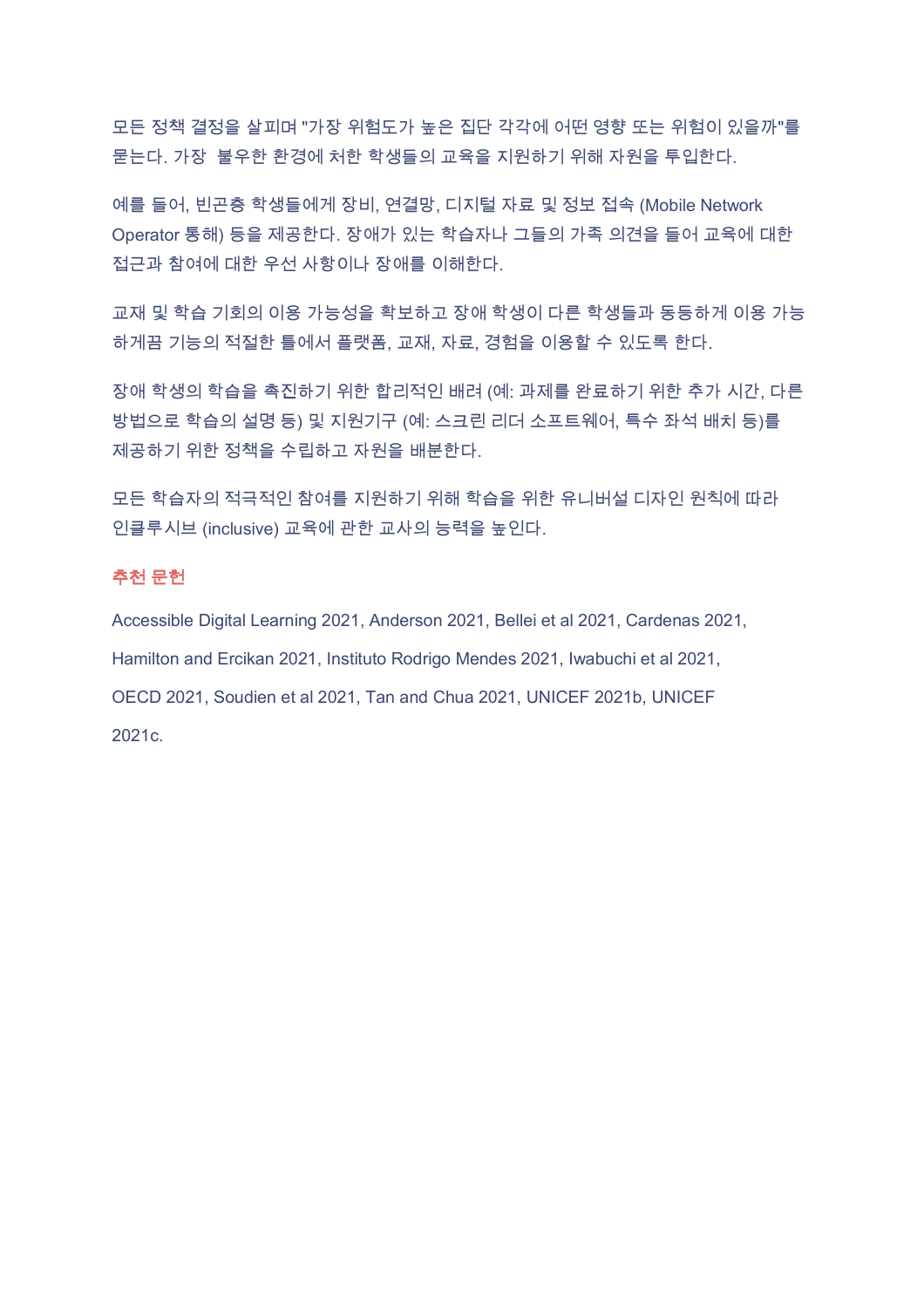## 2. 대면과 비대면식 학습의 균형이 잡힌 개인화와 차별화를 기능을 갖춘 배달 플랫폼을 개발한다.

#### 원칙

교육 제공 시스템을 주로 대면에서 비대면식과 혼합식으로 바꾼다. 이를 통해 학습 시간이 연장 된 학생은 자율성 개인화 학습 기회를 얻을 수 있다.

쌍방향성 기능이 높은 플랫폼은 학생의 고차원의 능력을 육성하는 능력이 우수하지만, 이러한 시스템 도입을 결정하는 이들은 액세스 불공평의 현실도 고려할 필요가 있다. 모든 학생들이 사용 가능한 광대역 온라인 플랫폼 같은 기기와 연결 수단을 제공해야 하며 라디오나 TV. Whatsapp 같은 상호 작용이 제한된 미디어를 기피해야 한다.

#### 근거

코로나로 의해 교육 기회에 수많은 제한과 제약이 생겼으나. 사회적 거리두기 제도로 인해 대면 수업이 대부분 제한되었다. 그 결과 많은 학교들이 폐쇄 되게 되었다 (UNESCO-UNICEF-World Bank 2020). 코로나 사태의 초기 단계에서는 부모와 교사는 학교에서 대면상 만나는 것에 불안을 느끼고 있었지만, 학교가 바이러스를 확산시키고 있다는 근거는 한정되어 있었다. 특히 코로나 확산에 학교의 기여도는 직장이나 다른 기관의 회의에 비해 현저하게 낮고, 일부 국가에서는 장기적 학교 폐쇄가 보건적으로 정당하다는 근거가 없었다. 2020 년 학교 폐쇄 관련 데이터를 OECD 가 분석 한 결과에 따르면, 일인당 소득을 고려하더라도 학교 폐쇄 기간은 감염 전파율과는 무관 하였다 (OECD 2021).

또한 학생들의 학습 의욕을 유지하고 학습을 지원하는데 원격 수업의 한계가 있을 수 있음이 밝혀지며 대면 수업을 전개하거나 필요에 따라 학생들을 그룹별로 시간을 늦추어 참석 시키고 지원을 가장 필요로 하는 학생(저학년 아이들과 특별한 도움이 필요한 학생 포함)을 우선하는 등 적어도 어떤 대면 교육의 기회를 학생들에게 제공하는 것의 중요성을 강조해 오고 있다(Anderson 2021). 대부분의 OECD 국가는 이 우선 순위를 실시하고 있다는 것으로 보고하고 있다(OECD 2021).

동시에 많은 원격 수업이 실패한 것은 범유행 전염병의 시점에서 제대로 된 원격 교육 공급망이 개발되어 있지 않았기 때문이다. 이러한 시스템은 네트워크 및 장비뿐만 아니라 그 플랫폼을 사용하여 가르치고 배우고하는 데 필요한 능력도 포함된다. 핀란드와 싱가포르 등 디지털 교육 방법의 개발을 지원해온 나라에서는 원격 수업으로의 전환이 비교적 순조롭게 진행 되었다 (Lavonen and Salmela-Aro 2021 and Tan and Chua 2021).

코로나 사태 기간 동안 학교는 책이나 연습장을 제공하며, 라디오, 텔레비전, 인터넷을 이용한 교육 등 여러 대안 교육 시스템을 이용한다 (Reimers and Schleicher 2020b). 인터넷의 활용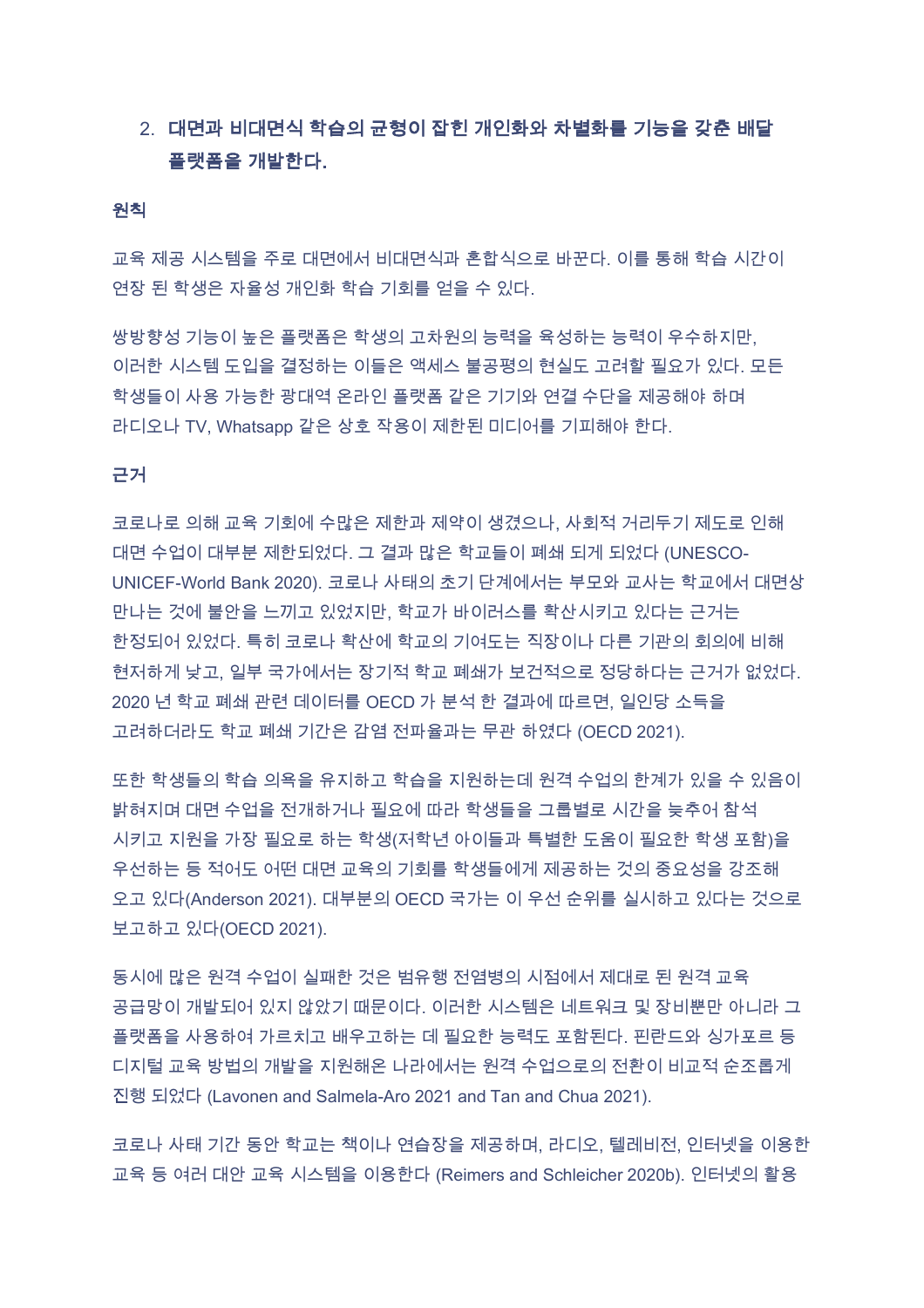방법은 디지털 카탈로그와 플랫폼으로서의 역할에서 부터 수업을 위한 매체, 쌍방향 형태의 교육 학습까지 여러 가지가 있었다.

전달 플랫폼을 선택하기 위해서는 학습자, 교사, 교재 간의 상호 작용을 촉진하는데 사용되는 물리적 매체로서의 측면뿐만 아니라. 그러한 상호 작용의 성질이나 그 같은 플랫폼이 어떻게 사용되는지에 대한 항목도 고려 한다. 즉, 교육자는 플랫폼에서 진행되는 교육 작업을 명확히 표시해야 한다. 온라인 교육의 설계 (Anderson 2021)를 위해서는, Anderson 과 Pesikan (2017)가 정리 한 같은 교육 작업 설계의 적절한 원칙을 사용한다.

코로나 사태 멕시코의 사례는 플랫폼의 학생 접근 보장의 필요성에 대한 교훈을 전달한다. 국가는 텔레비전이 거의 모든 가정에서 이용 가능하다는 가정하에 TV 를 기초로 한 코로나 원격 교육 전략을 선택했다. 또한 교육부가 교육 텔레비전 (Telesecundaria)을 제작 해 온 오랜 전통이 따르기도 하였다. 그러나 멕시코 정부 기관이 2020 년 6 월에 실시한 조사에 '따르면, 긴급 사태시 57.3%의 학생들이 컴퓨터, TV, 라디오, 휴대전화를 사용할 수 없다는 결과가 나왔다. 또한 52.8%의 교육 과정은 학생이 집에 없는 자료를 필요로 했다. (MEJOREDU 2020).

같은 조사에서는 51.4%의 학생들이 온라인이나 TV, 라디오 프로그램에서의 활동이 "재미없다" 라고 회답하고 있다 (MEJOREDU 2020). 학생들은 교사의 제한된 지원과 설명 부족, 활동 수행 전의 불투명한 설명, 완성된 업무에 부족한 피드백, 활동의 성공이나 실패에 대한 부족한 지식, 자신이 수행 하고 있는 활동에 대한 불충분한 이해 등 방해물을 보고했다. 이로 인해 학생들은 학습 효과가 줄고 자신이 다음 학년으로 진행할 수 없다는 자각을 하게 된다. 절반 이상의 학생 (초등 교육 단계에서 60%, 중등 교육 단계에서 44%)이 원격 교육 기간 이전에 배운 내용을 간단히 복습했을 뿐 더 이상의 배움을 얻지 못했다고 대답했다(MEJOREDU 2020).

#### 실천에 옮기려면 어떻게 해야할까?

학생, 학부모, 교사를 위한 디지털 교재 배포, 클라우드 기반 애플리케이션, 가상 교실, 화상 회의, 학습 관리 시스템, 스트리밍 기능, 학생 간, 학생과 교사, 교사 간의 교류를 지원하는 툴 학교를위한 기기와 네트워크망등 여러 기능을 통합 한 멀티미디어 플랫폼을 개발한다. 가능한 연결망과 장비를 필요로하는 모든 학생들에게 지원을 한다. 여기에는 에듀테크(EdTech)와 디지털 통신의 연결 업체(공급자)와 계약이 필요하게 될지도 모른다. 교육의 제공 형태는 대면을 기본으로하고, 게다가 디지털을 활용한 온라인 교육을 실시한다.

대면 수업과 디지털 수업을 통합한 균형 전략은 몇 가지 장점이 있다. 학습 시간을 연장하고 각 매체의 장점을 학생들에게 제공하며 동시에 대면 수업 기회가 제한되는 상황 대응 역시 확보 할 수 있다. 대면 수업의 제한이 없는 기간에도 디지털 수업을 도입하는 것은 의미가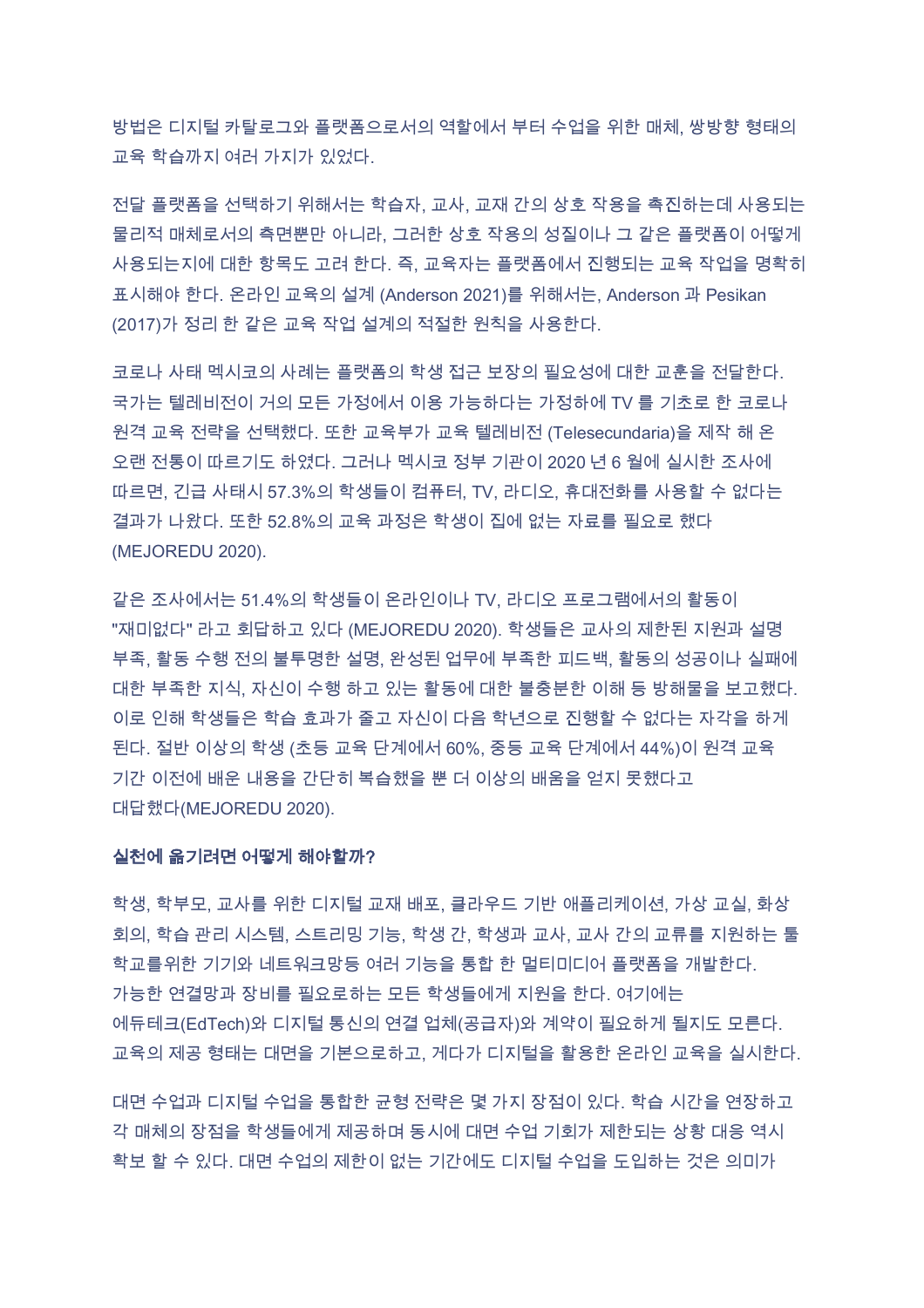있다. 디지털 수업은 학습의 개인화를 지원하고 배움 시간을 연장하며 학생들의 디지털 학습 능력을 높인다. 또한 학생의 21 세기 형 기술을 폭 넓게 키우게 되며 평생 학습의 기반이 된다. 사회적 거리 두기 조치가 지속 된다면 필요할 경우 디지털 플랫폼에서 이루어지는 수업의 비중을 늘리는 것이 수월해질 것이며 동시에 대면 수업 지도를 필요시 이용하게 한다 (학생들에 뛰어난 사회적, 정서적 혜택을 주기 때문).

멀티미디어 플랫폼은 교실에서 교육 과정을 보완하기 위해 학생들이 자주 임하는 교육 활동이나 자원을 포함 할 수 있다. 그러면 학생들은 구조화 된 수업이나 활동 및 게임화 된 학습 응용 프로그램에 자발적으로 종사 할 수 있다.

#### 추천 문헌

Anderson 2021, Anderson and Pesikan 2017, Lavonen and Salmela-Aro 2021,

MEJOREDU 2020, OECD 2021, Reimers and Schleicher 2020b, Tan and Chua 2021,

UNESCO-UNICEF-World Bank 2020.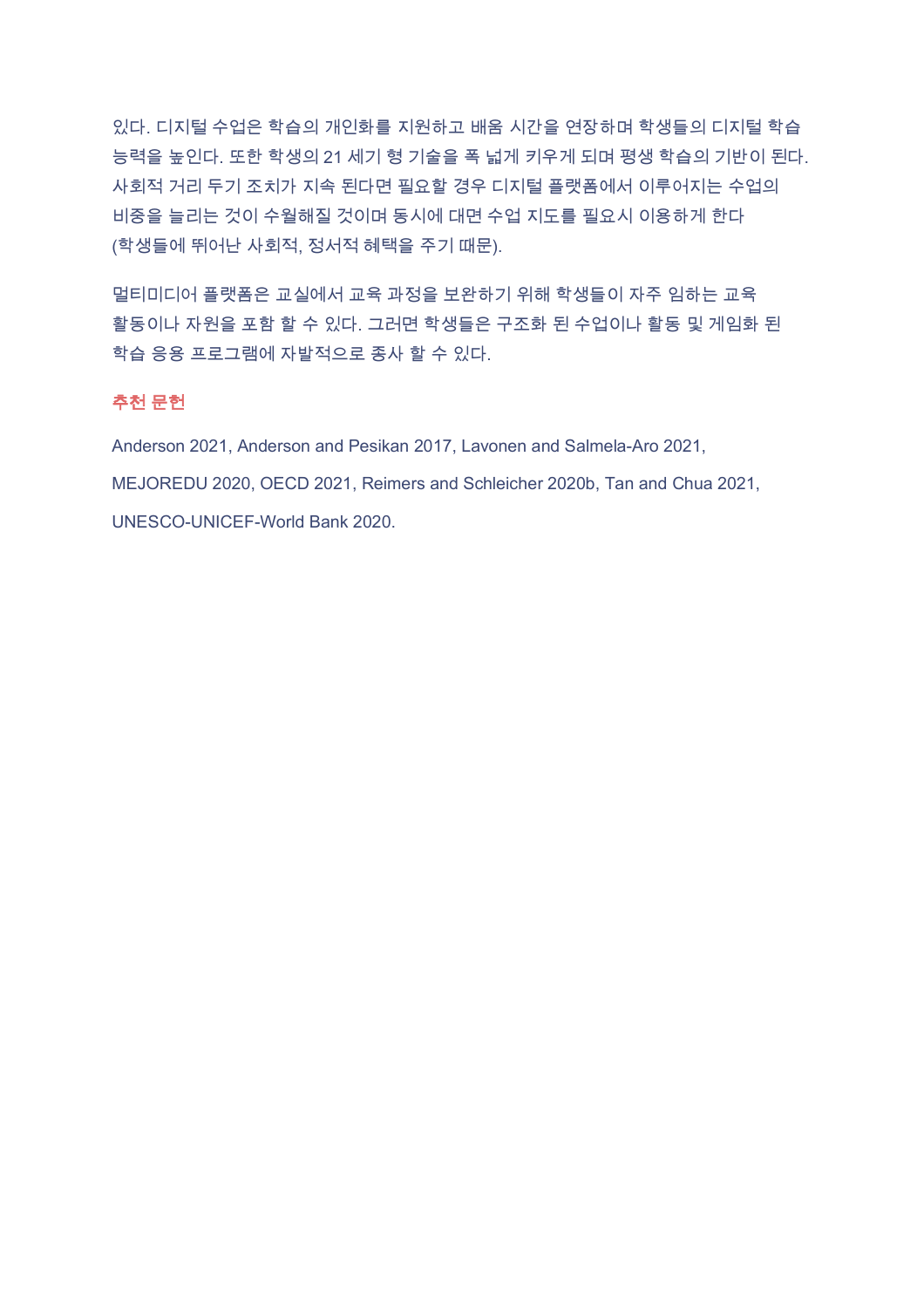## 3. 커리큘럼 (교육 과정) 에 우선 순위를 매긴다. 전인 아동 (whole child)교육을 실시하며 역량기반 교육에 중점을 둔다.

#### 원칙

교육 과정의 우선 순위 : 제공해야 할 내용보다 학습 성과 및 능력 개발에 초점을 맞추도록 한다. 인지적, 개인적, 대인 관계 역량 키우기 그리고 액티브러닝 학습에 종사한다.

#### 근거

학습 손실에 대처하는 방법에 대한 최근 분석은 "재이수" 또는 "학습 회복"에 초점을 두고 있다. 학습 "재이수"에 관한 분석은 그 것이 별로 효과가 없는 것으로 밝혀졌다. 한편, 가속 교육 모델은 교과 과정에 우선 순위를 두며, 기초에 중점을 두고, 복구 학습에 할애하는 시간을 줄이고 있어 효율성을 증명하고 있다 (Anderson 2021).

#### 실천에 옮기려면 어떻게 해야할까?

학교나 시스템 차원에서 각 학년 말까지 학생들이 지녀야 할 능력을 검토하고 단순히 "교육 과정을 모두 이수시키는" 것이 아니라 이러한 능력의 육성을 지원하는 데 중점을 둔다. 그에 대한 교과 과정의 합리화와 핵심 역량의 우선 순위를 매기기가 필요할 것으로 생각된다.

학교 차원에서는 학교로 복귀한 아이들을 평가하고 학년별이 아닌 학습 수준으로 아이들을 분류한다.

#### 추천 문헌

Anderson 2021.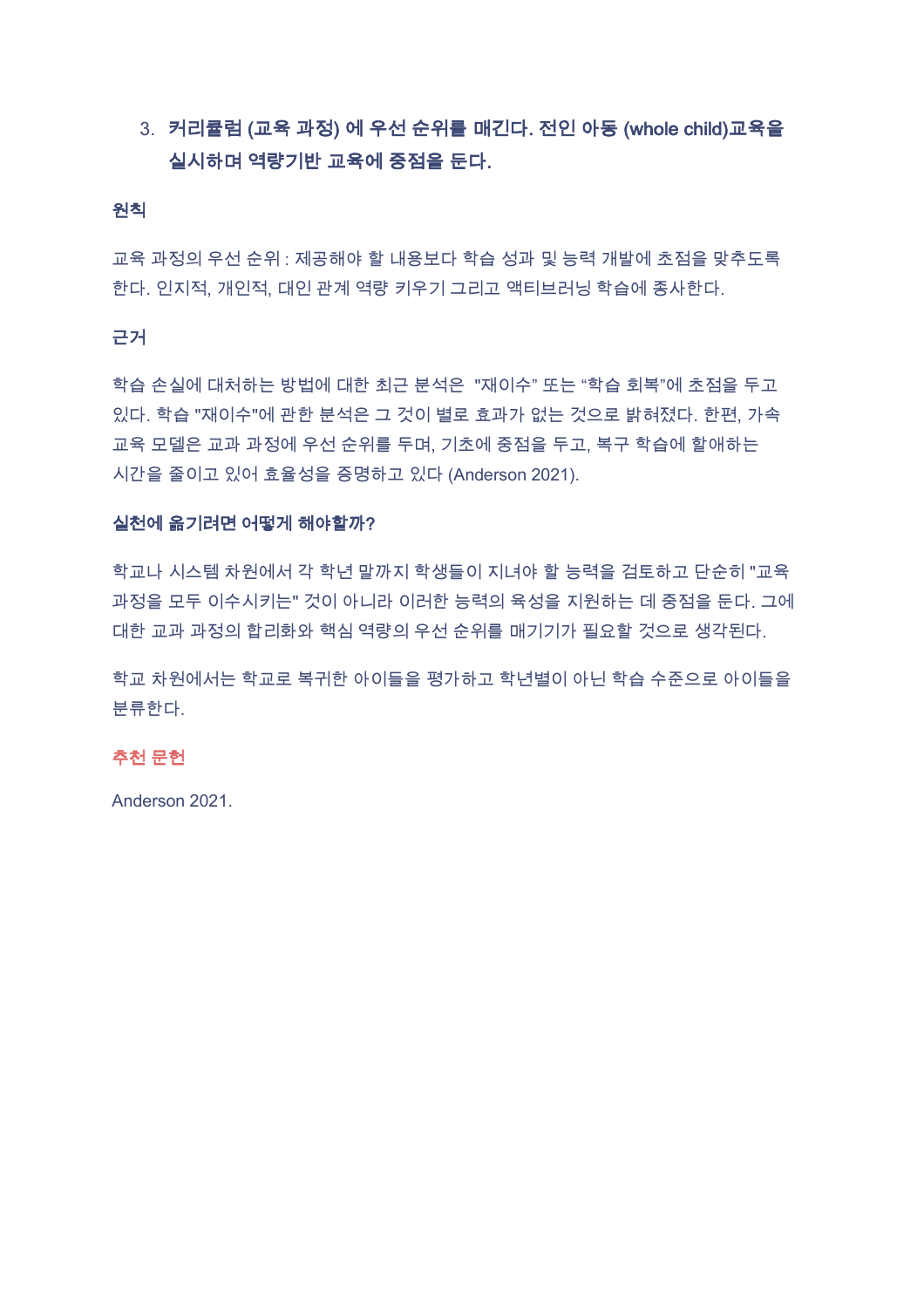#### 4. 학습 가속화와 개인화를 추구한다.

#### 원칙

학습 가속화를 우선으로 새로운 커리큘럼과 교육 활동을 설계한다. 학습 시간 연장 및 개별지도로 학습 개인화를 지원한다.

#### 근거

"가속화 교육"의 실시는 학습의 "재이수"와는 다르다. "가속 교육은 본질적인 능력에 초점을 두어 복습에 소요되는 시간을 줄이고 학생들이 보다 효율적으로 발전하는 것을 돕는다 (Anderson 2021).

조사 결과에 따르면, 가속 교육의 방법은 취약한 학생들의 학습 효과를 "학습 회복"보다도 크데 상승 시키고 있으며 가속 교육 방법을 중심으로 학교의 대규모 네트워크를 형성하는 것이 가능함을 나타내고 있다 (Levin 2005).

OECD 국가의 대부분의 교육 시스템은 가속 커리큘럼이 아니라 재이수를 통한 학습 손실에 대처하는 방법이 주류였다 (OECD 2021).

#### 실천에 옮기려면 어떻게 해야할까?

가속 프로그램과 개별지도를 통해 모든 학생들이 우선적으로 학습 능력을 늘릴 수 있도록 지원하는 방법을 선택한다.

학생들의 지식과 능력 평가를 바탕으로 적절한 수준에서 수업을 위한 개별지도 방법을 설계한다. 예를 들어, 같은 학년 동 능력을 지닌 학생들을 그룹화 하는 등. 또한 학습 가이드를(가급적 온라인으로 학생들에게 형성평가(formative)를 통한 피드백 기회를 자주 제공한다. 이런 피드백은 학생들의 자발적인 학습을 지원한다. 디지털 프로그램은 기초적인 국어국문은 물론 다양한 교과 학습에서 개인 맞춤 학습을 지원한다. 지속적인 연결망을 필요로 하지 않는 디지털 기기는 고도로 체계화 된 커리큘럼으로 학습 순서에 따라 구성된 독서, 책, 게임, 비디오 활동으로에 학생들에게 학습을 제공 할수 있다. 이러한 방법으로 지속적인 평가와 복습의 기회를 통해 학습의 개별화를 도모 할 수 있다.

인지 기능 활성화 촉진 같은 과제를 설정하고 학생들이 협력하여 문제 해결형 학습을 하도록 도모한다. 학생들은 어려운 문제에 오랫동안 종사 할 수 있게 된다.

#### 추천 문헌

Anderson 2021, Levin 2005, OECD 2021.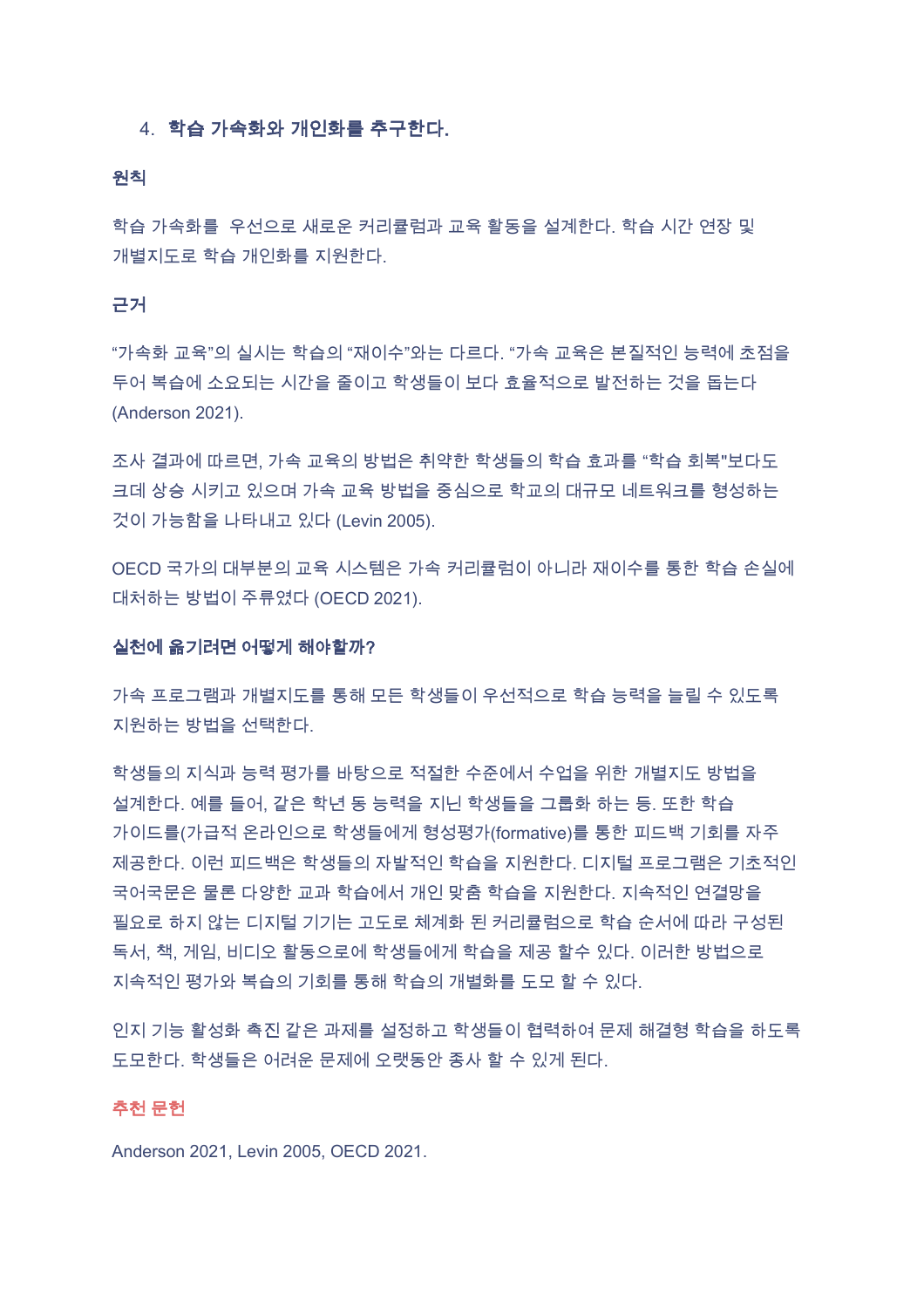#### 5. 학생의 정신 건강과 정서적 행복을 지원.

#### 원칙

학생들의 정신 건강과 정서적 행복을 돕기 위해 학생들을 재교육한다.

학생들의 마음의 발달에 대한 교육 과정에서 분리 된 것으로 취급하는 것이 아니라 커리큘럼 전체에 초점을 맞춘다.

#### 근거

코로나 사태 사회적 거리의 조치에 의해 장기적으로 동료 및 친구들과의 분리와 이탈 상황은 학생들에게 마음의 상처를 주고 있다. 이러한 조치는 학습에 필요한 집중과 몰입에 피해를 주며, 학생들의 정신 건강에도 장기적인 영향을 미칠 수 있다 (MEJOREDU 2020, Ritz 2020).

코로나가 세계적인 정신 건강에 미치는 영향에 대한 정보는 아직 충분하지 않지만. 학교에서의 교육이 학생들의 웰빙을 지원할 수 있는 것으로 밝혀지고 있다. 따라서 학생의 정신 건강 지원은 모든 영역에서 필수적인 요소이다(Aspen Institute 2019, Pekrun 2014).

#### 실천에 옮기려면 어떻게 해야할까?

사회 정서 학습 (socioemotional learning) 커리큘럼을 채용하고 정서 인식, 감정 이입, 스트레스 관리, 책임 있는 의사 결정, 긍정적 자아 형성, 자기 관리 등의 능력 기르기에 초점을 맞춘다. 이러한 역량 육성을 위해 매주 전용의 시간을 할애 하며 명확한 지도와 화합을 도입한다. 교과 과정과 교외 과정에도 도입한다.

학생의 정서를 지원하는 능력을 개발할 수있는 기회를 교사에게 제공한다.

학교 레벨에서는 학생을 종합적으로 평가하는 기회를 마련한다. 예를 들어, 학생의 포트폴리오를 작성하고 모든 교직원이 볼 수 있도록 하고, 정기적으로 교직원 회의를 열어 학문적, 개인적, 사회적 등 다양한 측면에서 학생들의 성장을 토론한다.

#### 추천 문헌

Aspen Institute2019. Pecrun2014.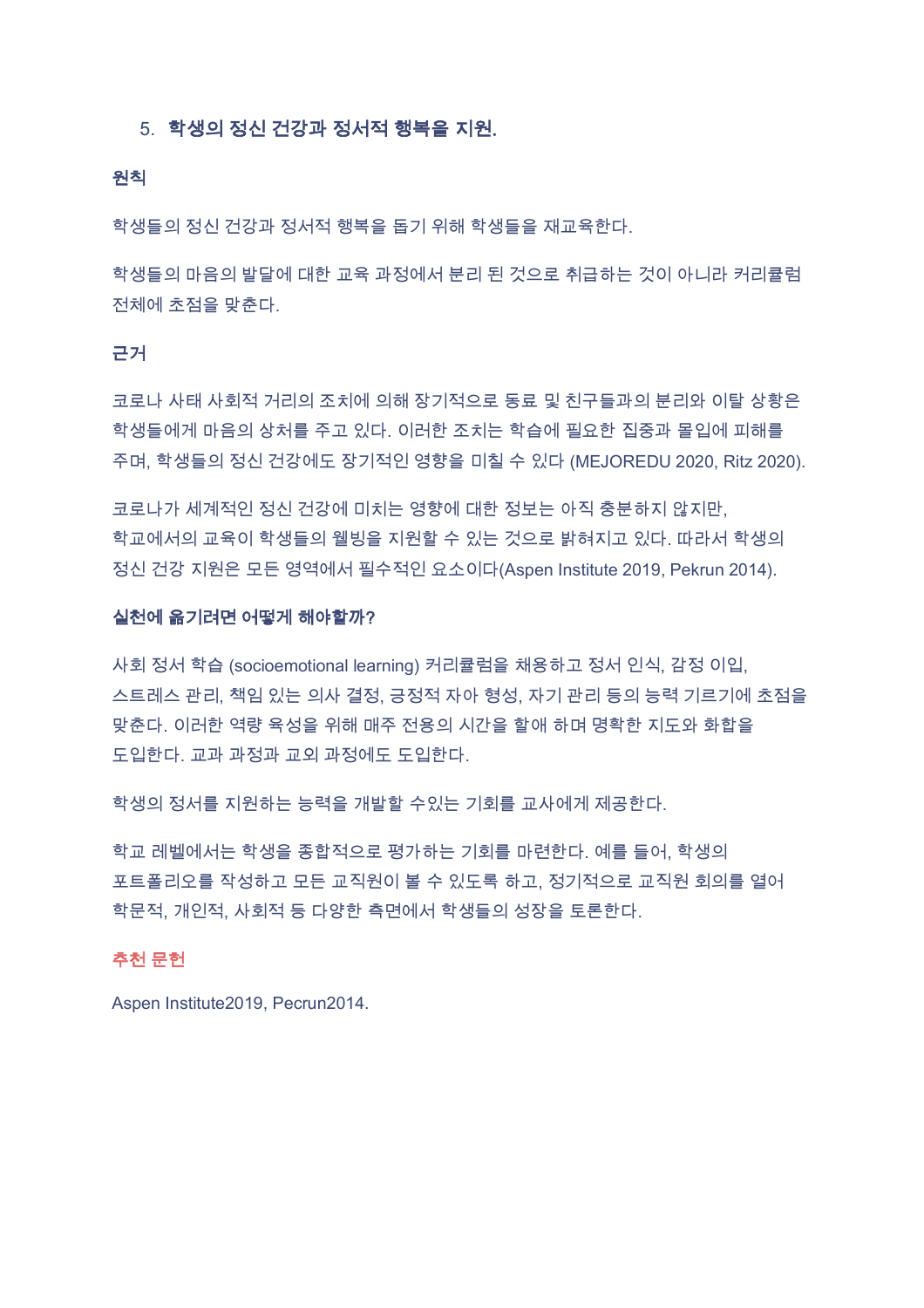#### 6. 혁신의 효율성을 측정하기.

#### 원칙

팬데믹 이후의 교육 분야의 혁신과 개선을 지원하고 코로나 사태에서 실시 된 정책과 실천의 성공 사례와 실패 사례를 연구한다.

#### 근거

코로나 사태로 인해 많은 손실이 발생 했음에도 불구하고, 교육자 및 학교 커뮤니티가 학습 제공 유지를 위해 혁신을 지속해 만들어 나갔다(Reimers and Schleicher 2020b). 이러한 혁신은 교사가 개발한 새로운 교수법, 교사 간의 새로운 협력의 형태, 새로운 조직 및 관리 형태가 포함되어 있으며, 대체적인 교육 방법을 개발하고, 피드백에 기반하여 궤도 수정이 가능하게 되었다.

혁신이 만들어 낸 가치(innovation dividend)를 기반으로 하는 방식은 쌍 변화를 강점에 따라 실시하는 방법이며 긍정탐구(appreciative inquiry)와도 동일하다 (Cooperrider, Whitney and Stavros 2004).

#### 실천에 옮기려면 어떻게 해야할까?

학교 차원에서 실시 된 교육 연구를 검토하고 반영하기 위해 정기적인 회의를 마련한다. 실시 된 대안적인 교육 방법물로 인해 학생들이 어떤 역량을 추가로 길렀는지 평가 가능하도록 교사의 역량을 개발한다. 이 같은 회의에서의 분석과 학습을 이용하여 커리큘럼을 개발을 가속화하고 모든 학생들의 종합적인 성장을 지원한다. 타학교와 동료간 학습 교류를 통합하여 혁신 및 개선을 공유하는 것을 촉진한다.

#### 추천 문헌

Cooperrider, Whitney and Stavros 2004 Reimers and Schleicher 2020b.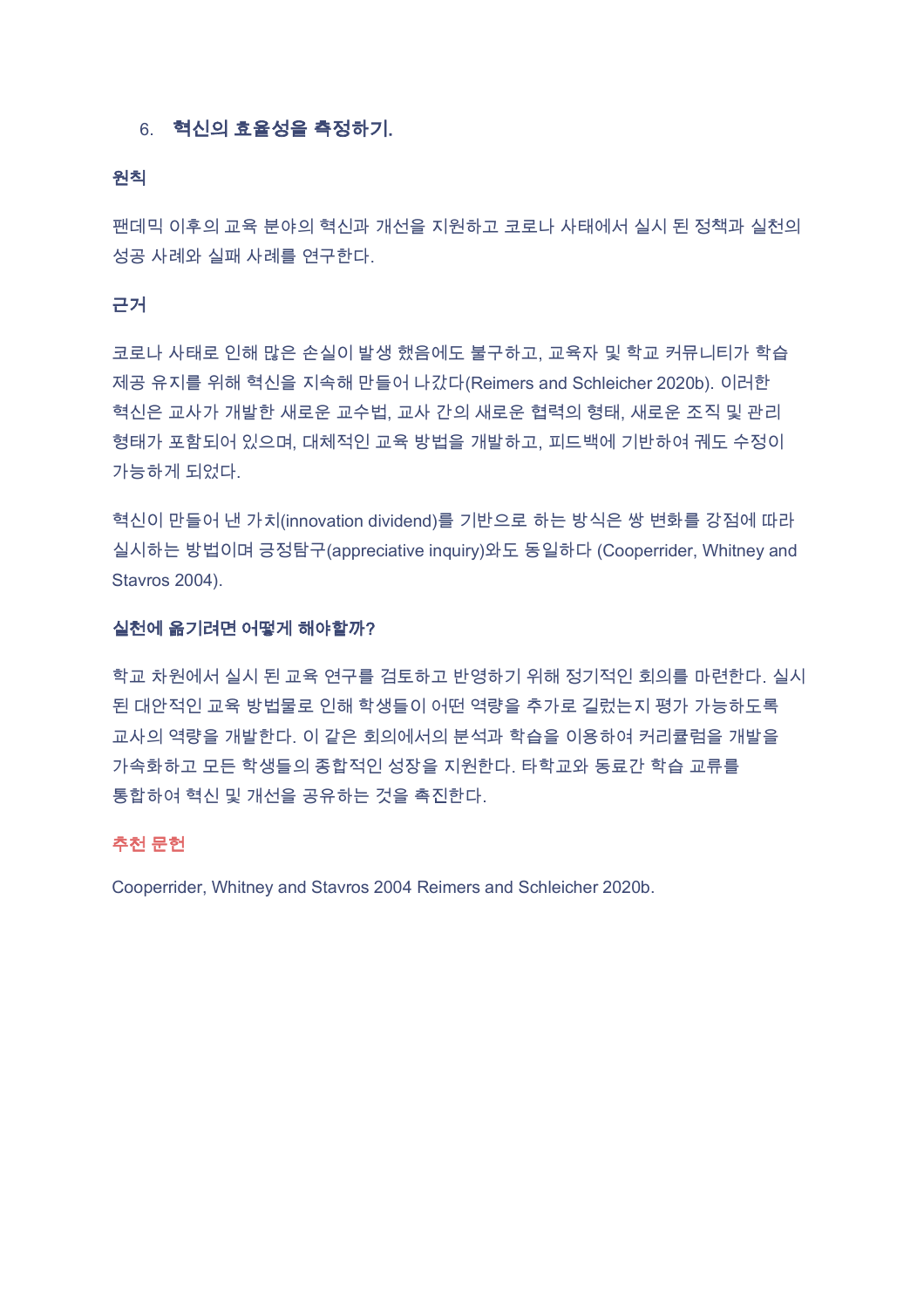#### 7. 학생을 지원하는 서비스 (건강, 영양)를 통합한다.

#### 원칙

학생과 가족이 학생들의 학습에 필수적인 건강, 영양, 정신 건강, 사회 서비스를 사용할 수 있도록 지원한다.

#### 근거

학생이 가정에서 경험하는 환경과 관심, 안정적인 식량 자원, 신체적 · 심리적 안정 등 다양한 요소들이 학생들의 생활에 영향을 미친다. 학생이 배가 고프거나 가정 내 고통과 폭력을 경험할 수 있을 경우 학업에 집중할 수 없다. 학교에서는 급식 제공 및 심리적 서비스 제공 등 학생들의 정신 건강을 직접적으로 지원하기 위해 서비스를 제공하는 경우가 많다.

미국의 "칠드런 하렘 존 (Children 's Harlem Zone)"(Croft and Whitehurst 2010), 프랑스의 "우선 순위 액션 존 (priority action zone)" 영국의 교육 액션 존 (education action zone)"(Dickson and Power 2001) 등 다양한 프로그램과 접근 방식이 학생들에게 통합적인 서비스를 제공하기 위해 시도 되고 있다. 최근의 연구 리뷰에 따르면 학생 지원의 통합적인 방법이 학업 향상에 크게 기여를 하였다. 출석률 증가, 참여의 개선, 학업 성적 향상, 고등학교 중퇴율 저하, 사회적 · 정서적 성과 향상에 기여 하였다 (Wasser Gish 2021).

#### 실천에 옮기려면 어떻게 해야할까?

시스템 차원에서 교육, 보건, 사회 보호 각 기관의 어린이와 가족에 대한 정보를 데이터베이스에 통합한다. 가족에 대한 설문 조사에서 얻는 응답율과 정보의 질을 높이기 위해 설문 실시 횟수를 최소화하고 같은 설문 조사에서 다양한 기관의 요구에 부응 할 수 있도록 조정한다.

학교 차원에서는 각 학생의 정기적인 재검토를 실시한다. 이 검토는 사회 복지사, 카운슬러, 기타 관계자 등이 참여해야한다. 학생의 사회적 지원 시스템을 이해함으로 교육자는 학생들의 건강과 행복 모두 지켜지고있는 것을 보장 할 수 있다.

학생들이 필요로하는 의료. 영양, 사회적 지원을 확실하게받을 수 있도록 다른 사회 복지 기관과 연계하는 구조를 만든다.

학교 수업은 교육, 건강, 복지의 통합을 촉진 할 수 있다. 예를 들어 학생 자신의 건강과 공중 건강에 대한 지식을 얻을 경우 등이다. 최근에는 COVID-19 에 관련 지식과 바이러스 확대를 억제하는 방법 등 예로 들 수 있다. 또한 학교는 코로나 사태 이후에도 학생들이 자신의 권리를 주장하고 학교 밖에서 건전한 인간 관계를 구축하기 위한 사회 능력 역시 육성하도록 후원을 할 것이다.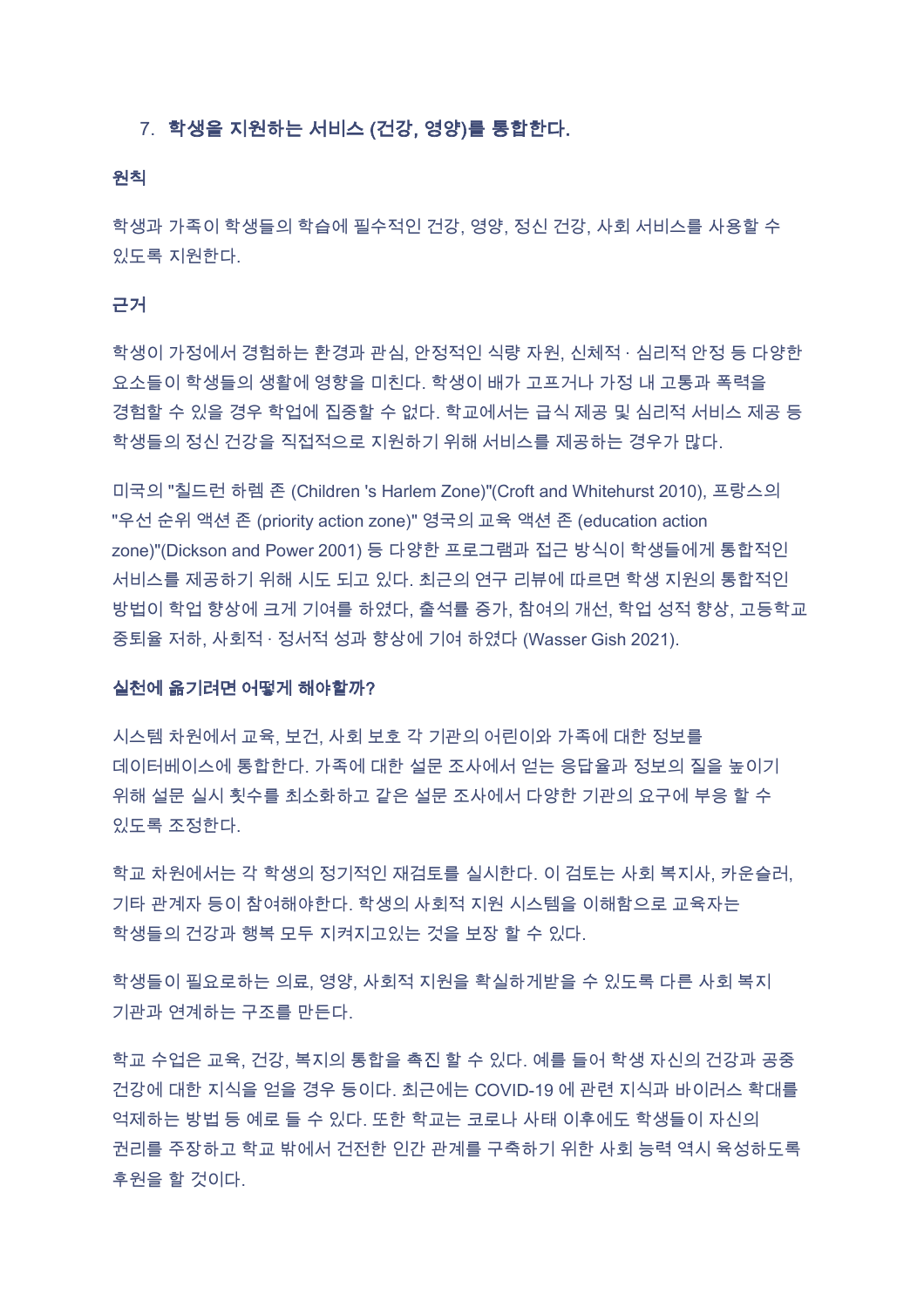## 추천 문헌

Croft and Whitehurst 2010 Dickson and Power 2001, Wasser Gish 2021.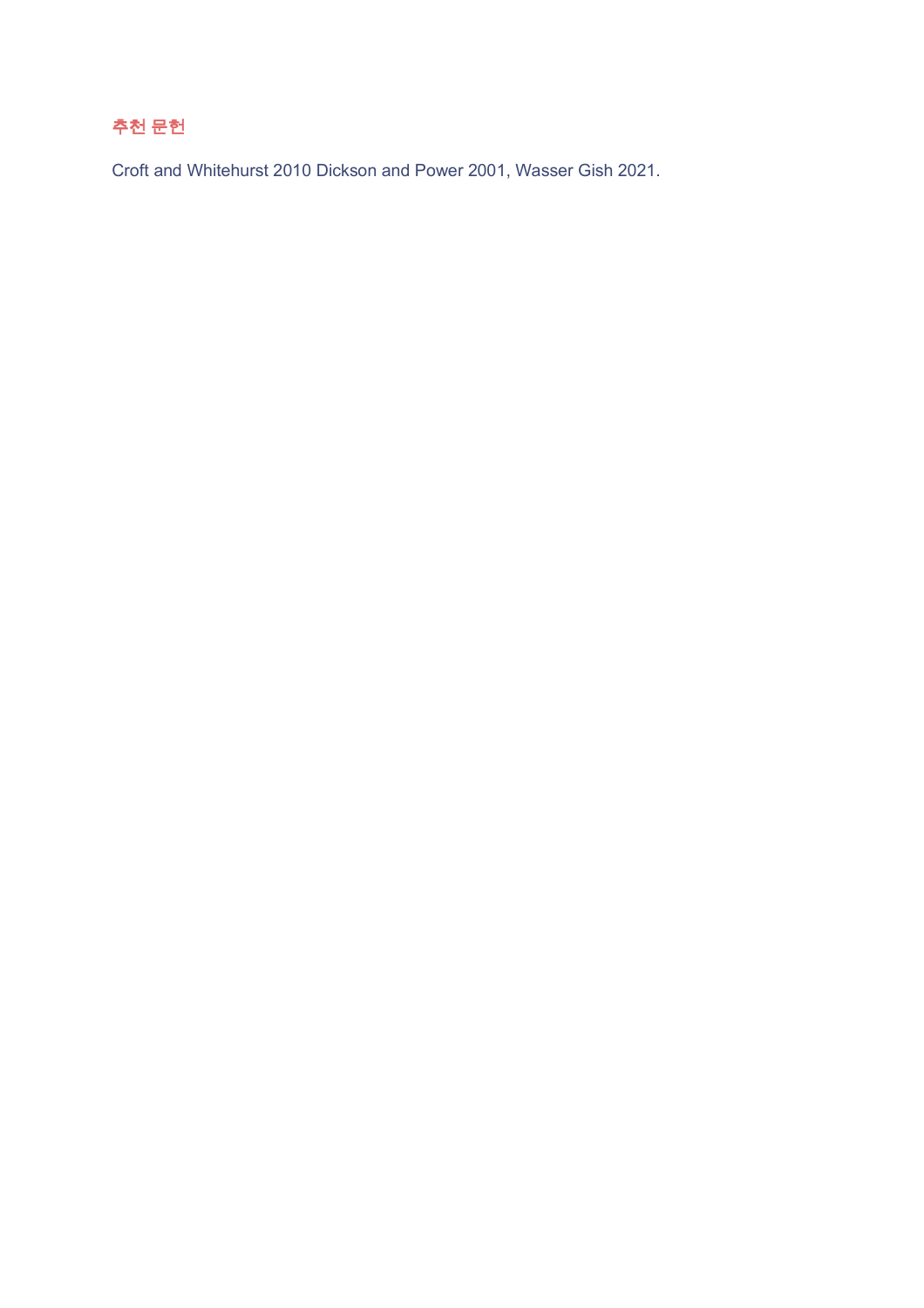#### 요약

코로나 사태가 학생과 지역 사회 교육 시스템에 어떤 영향을 주었는지에 대해. 사실에 근거한 구체적인 이해를 바탕으로 교육적 대응에는 다음의 7 가지 원칙에 입각한 행동이 필요하다. 1) 모든 학습자를 지원하기로 한다\_2) 필요에 따라 원격 수업을 원활하게 이행 할 수 있는 능력을 갖춘 혼합형 딜리버리 시스템 개발, 3) 어린이 전체를 지원하는 폭 넓은 능력 개발을 교육 과정 선호 4) 학습의 가속적 접근 5) 정신 건강과 정서적 행복에 대한 지원, 6) 팬데믹 대응에 의해 창조된 혁신적인 배당 평가 7) 학생의 전인적 성장과 교육을 지원하기 위한 서비스 간의 통합 강화.

이 7 가지 원칙은 교육 분야에서 확립되어 지지되는 개념을 기반으로 하지만, "블렌디드 수업으로 전통적인 (대면시에도) 시스템을 대체 하자" 라는 주장은 예외이다. 이 개념은 새로운 것이 있는데 (주로 고등 교육 레벨의 연구에서 입증되고있다) 코로나 사태가 계속 진화하여 교육 시스템에 영향을 미치는 한 필요한 수업 방식이다. 또한 학생들이 온라인으로 학습 할 수 있도록 준비하는 것은 평생 학습의 기초가 된다. 오늘날 더욱더 강력한 디지털 기술은 학습자의 자율성을 높이기 위해 중요해지고 있다.

이 7 가지 원칙은 통합되고 서로 보완적인 것이다. 교육 관계자는 원칙을 개별적으로 대응하지 않고 목표간의 여계된 행동으로 추진해야 한다.

이러한 원칙을 정리해 보면, 대부분의 학교와 교육 시스템에 있어서는 높은 장애물인 셈이며 바로 "더 굳건하게 세운다"라는 호소와 일치한다. 이러한 목표를 달성 할 수 있을지의 여부는 실행의 구체적 내용과 구현 능력에 달려있다.

개혁을 성공시키기 위한 역량은 매우 중요하며, 그것을 전제로 하거나 당연하다고 생각을 하면 안되고 의도적으로 육성 할 필요가있다. 다음 장에서는 팬데믹 대응교육 지원에 3 번째 이자 매우 중요한 단계에 대해 설명한다.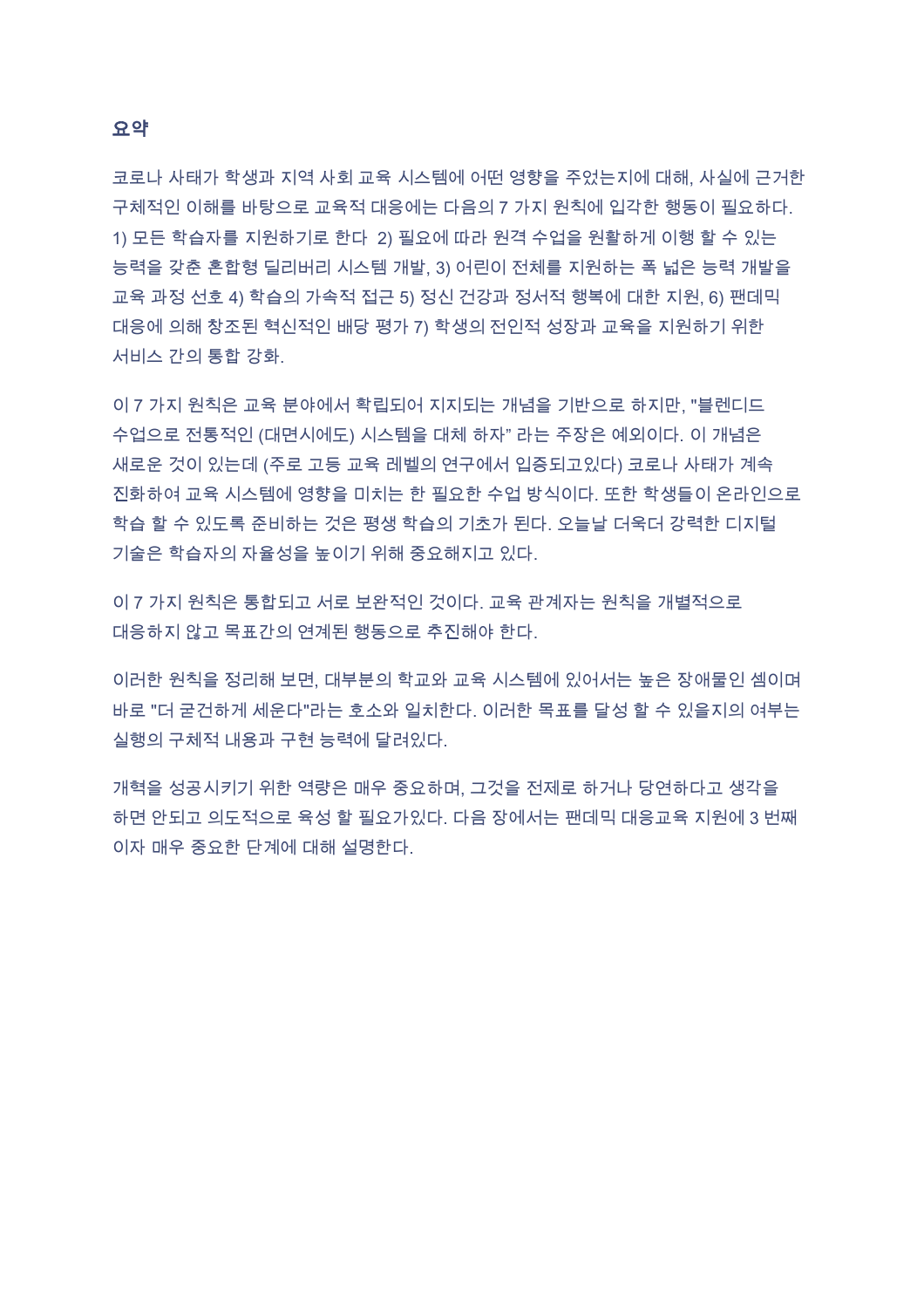#### Ⅲ. 역량을 향상

학생들이 팬데믹으로 인해 경험한 학습 손실과 마음의 상처에서 회복하는 것을 돕고 미래 혼란을 극복하기 위해 학생, 교사, 학교 시스템의 복원력을 높이기 위해서는 학교의 역량을 향상할 필요가 있다. 이것은 교육자가 새로운 지식과 기술을 익힐 수 있도록 지원하는 동시에 복구에 필요한 활동을 수행하기 위해 다른 관계자를 동원하는 것을 의미한다.

우리는 주로 5 가지 방법으로 역량을 높일 수있다. 1) 학교에서 일하는 직원들의 능력을 향상 시키기 2) 학교에서의 역할과 책임을 조정 · 재구성하여 학생들의 성장을 통합적으로 파악할 수 있도록 하기 3) 학교 및 기타 기관과의 협력 관계를 구축, 4) 학부모와 지역 사회를 활용 5) 학교의 네트워크를 구축한다.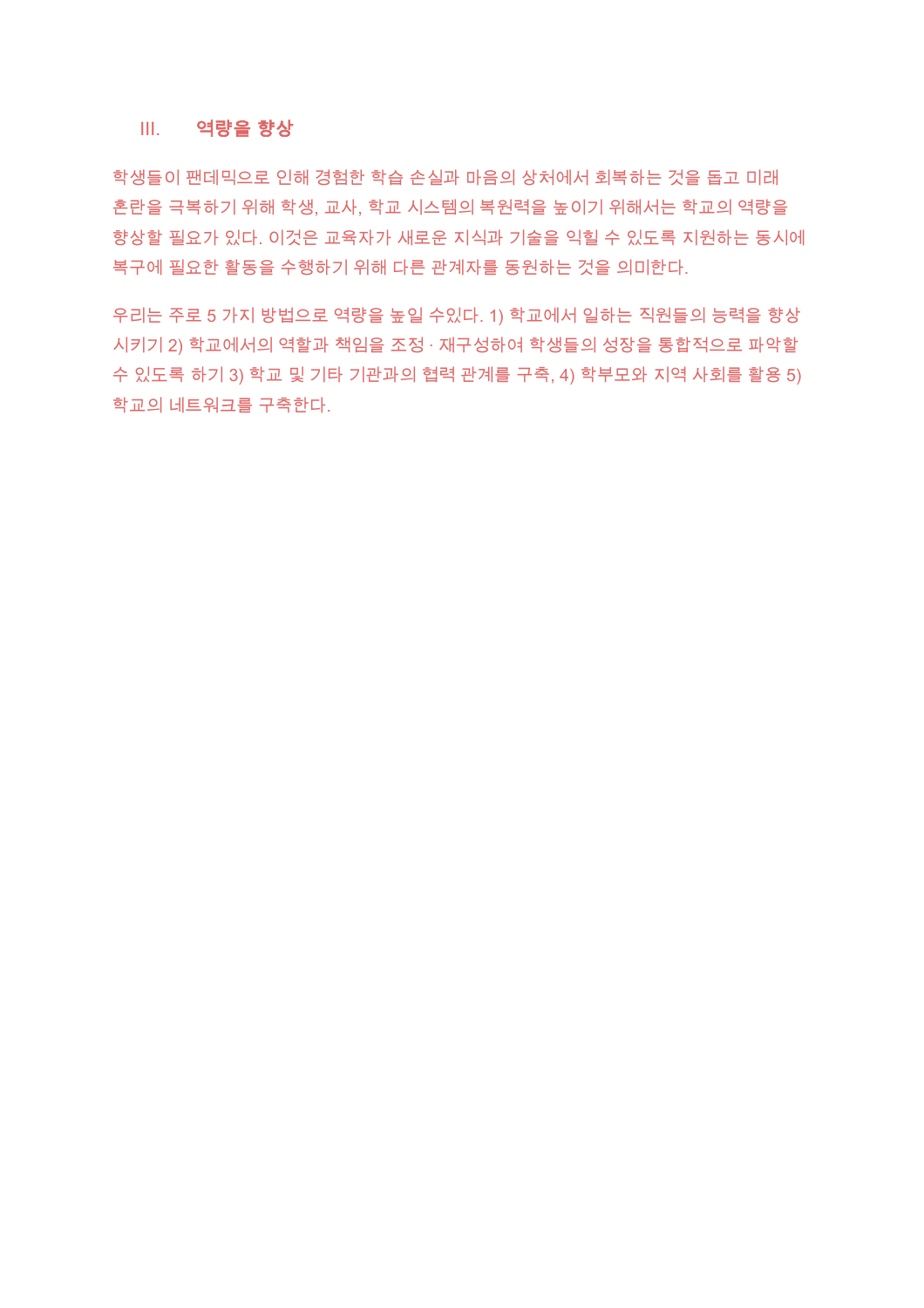## 1. 학교의 역량을 개발한다. 교직원의 역할과 책임을 조정하여 학생들의 종합 발전이라는 목적에 부합하도록 한다.

#### 원칙

학교가 학습하는 조직이 될 수 있도록 지원하고 전문가의 협력을 통해 모든 학생들의 학습 지원을 높은 수준으로 달성되도록 한다.

#### 근거

개혁의 실행에 있어서 시스템의 역량의 중요성에 대한 연구가 풍부하게 존재한다. 현재 개혁의 대부분의 방식은 조직과 교사의 역량을 증가하는데 집중 되어 있다 (Ehren and Baxter 2020 and Fullan 2010). 학교는 본고에서 소개 한 전략 요소를 잘 수행하기 위해 자율성과 지원을 필요로 하고있다. 대부분의 경우엔 교육 행정 구조의 행정 계층이 너무 많고 규제 틀의 기능 장애로 학교의 역량을 제한하고 있다. 이번 코로나 사태 도중 많은 나라에서 정부와 교육 당국, 보건 당국 사이에 너무나도 역부족한 조정이 이루어졌다. 이러한 행정적 제한은 학교가 학습하는 조직이 될 수 있음의 여부나 코로나 사태 도중과 이후 효과적인 학습 지원 전략을 실행하는 것을 방해하는 요인이 된다. 한편, 코로나 기간 동안 많은 상황에서 학교의 역량을 보충하기 위해 높은 행정 수준 차원에서 학교 감독과 관리 방법을 재설계하는 혁신적인 대처를 실행했다. 전통적인 관리 형태를 뒤집어 관리 계층의 최상위에 학교를 두고 학교를 행정 지원의 중심으로 두었다. 교육 행정은 교실에서 시작하여 학교 외부의 행정 조직으로 나아가 "교사와 교장이 학생의 성장을 지원하기 위한 각 각의 차원/ 단계에서 최선의 일이 무엇이 될 것인가" 라는 질문을 지속적으로 실시하며 행정 형태를 계속하기 위해 이러한 혁신과 성과를 연구해야한다.

학교가 학습조직이 되기 위해 지속적인 분석, 반성, 그리고 변화의 과정이 새로운 상식이 될 것이다

학습조직은 높은 수준의 효과를 발휘한다. 학습 조직으로서의 학교에 대한 연구는 다음의 7 가지 특징을 강조하고있다<sup>.</sup>

- 1) 모든 학생의 학습을 중심으로 한 비전을 수립하고 공유한다.
- 2) 모든 교직원을 위해 지속적인 학습 기회를 만들고 지원한다.
- 3) 교직원 간의 팀 학습과 협력을 촉진한다.
- 4) 탐구, 혁신, 탐구의 문화를 확립한다.
- 5) 지식과 학습을 수집 · 교환하는 시스템을 구축한다.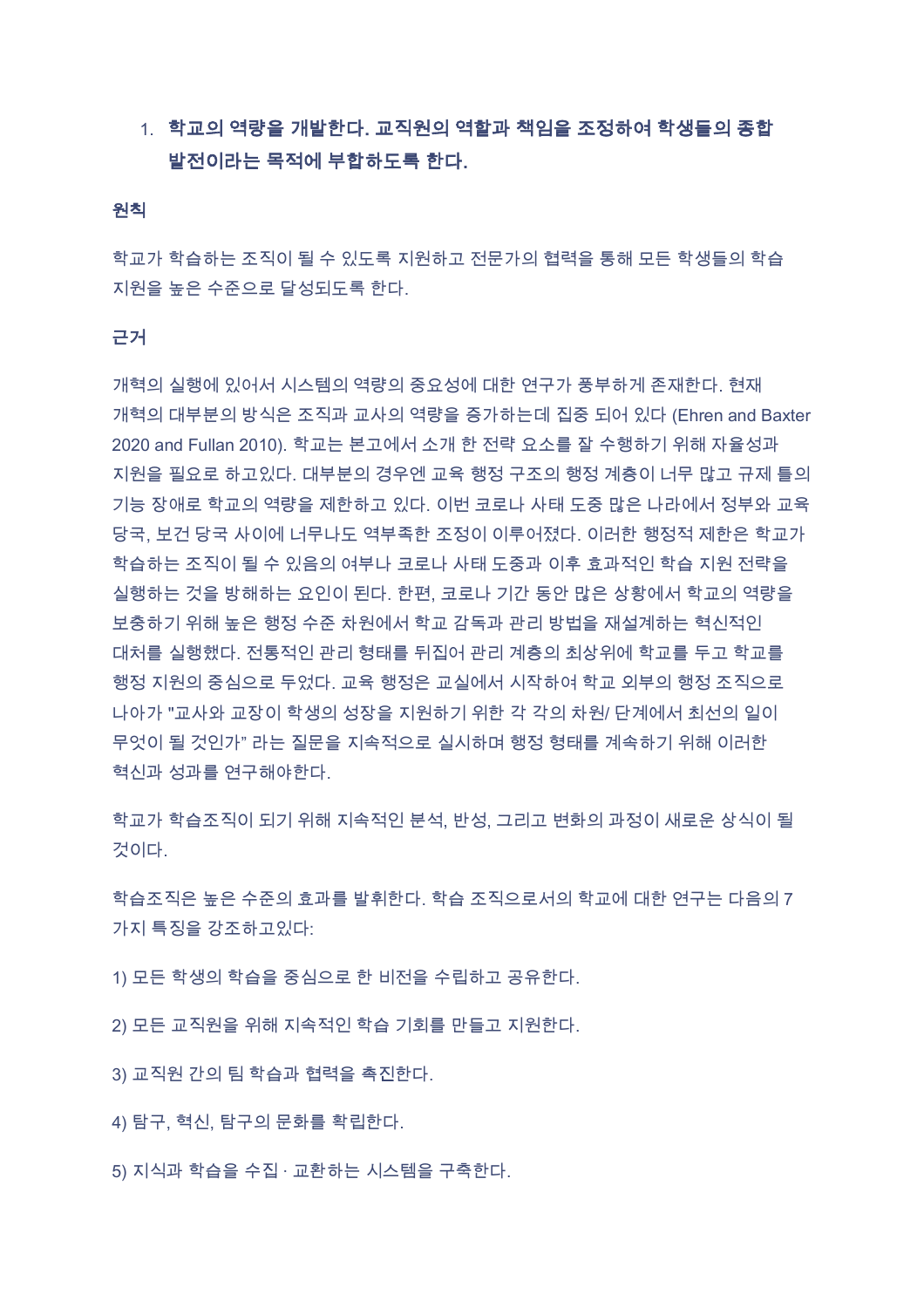6) 외부 환경이나 대규모 학습 시스템을 배우고, 같이 배운다.

7) 학습 리더십을 모델링하고 육성한다. (Kools and Stoll 2016, 3)

#### 실천에 옮기려면 어떻게 해야할까?

학교 교직원의 기존 역할을 점검하고 학생들의 전인적 성장을 지원하기 위해 필요한 역할 할당을 구성한다. 예를 들어, 교사가 학생 건강 상태를 체크하고 정서적인 성장 역시 지원 한다. 정신 건강 상담 및 사회 복지사 등 전문가들의 전문적인 지식을 학교에 도입하여 학생의 정서적 발달을 지원하기 위해 필요하다. 학교는 학생들의 정서적 건강에 초점점을 맞추어 각 학생 한명씩 매일 체크하는 등 간단한 규칙을 학교 일상 생활에 통합 할 수 있다.

교육 시스템의 딜리버리 체인과 규제의 틀을 점검하고 규제 및 행정 과정을 합리화 하여 교육의 관리가 적절한 학교의 자주성을 지원하고 정책의 실시에 있어 효과적인 지원과 감독을 실시하도록한다.

정부의 각 수준에서 교육 · 보건 · 금융 당국간 정책 대응을 조정한다. 이러한 조정 없이는 학교는 모순 된 규제 속에서 궁지에 빠져 중요한 자원을 잃게된다.

역량의 개발은 기존 재원을 보다 효율적으로 사용하는 것도 포함되지만, 새로운 재원 없이 달성 할 수 있는 것에는 한계가 있다. 예를 들어, 모든 학생들에게 기기와 연결망을 제공하기 위해서는 상당한 금전적 자원이 필요하며 이를 취득하기 위한 적절한 도입 과정과 복잡한 후방 지원 업무의 관리가 필요하다. 이러한 자원을 확보 함과 동시에 혼합 학습을 위한 인프라를 제공하기 위해. 낭비없는 효과적인 딜리바리 체인이 필요하다. 팬데믹의 영향으로 정부가 사용할 수 있는 자원에는 한계가 있으나 학교와 교육 시스템은 시민 사회 단체와의 협력 관계를 구축함으로써 조직 · 재정적 역량을 높일 수있다. 이러한 제휴 관계를 효과적으로 활용하기 위해서는 학생과 학교가 무엇을 필요로하고 있는지를 명확하게 파악하고 이를 전략과 딜리버리 체인의 일부로 통합 합칠 필요가있다.

효과적인 배달 체인과 전략을 지원하기 위하여 교육 기관 측의 명확한 커뮤니케이션 전략은 필수적이다. 전략의 요소는 교육 시스템의 모든 이해관계자에게 잘 이해되고 있어야 모호함이 없어야 한다. 예를 들어, 학교가 대면 수업으로 돌아간다는 방침이 있으면, 홍보 전략은 정책의 과학적 근거, 장점과 비용, 감염의 위험을 최소화 하는 구조를 학부모, 교사, 직원에 명확히 전달하며 신뢰 관계를 구축하는 것을 목표로 해야 한다. 홍보 활동은 학생, 학부모, 교사, 그리고 사회에 학교에서의 낮은 코로나 감염율, 학교 결석시 학생 개인의 악영향 등을 명확히 저달해야 한다.

효과적인 홍보 전략은 교육 기관의 다양한 수준의 관리자 와 다양한 섹터에서(예를 들면 공중 보건)의 연계가 필수적이다.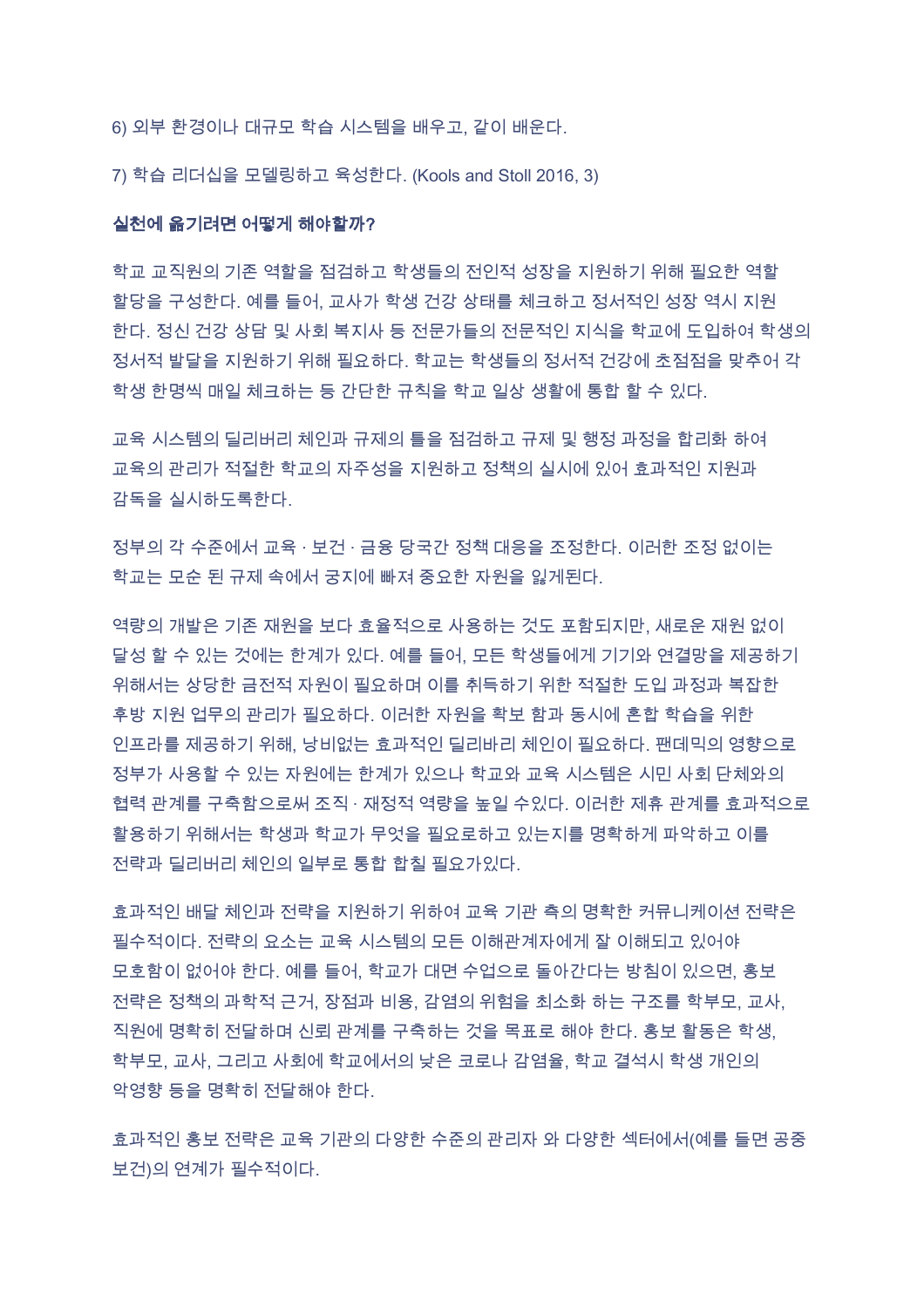학교와 교육 시스템은 인프라와 디지털 교육법 등 디지털 교육을 위한 역량 개발에 지속적으로 투자 할 필요가 있다.

### 추천 문헌

Ehren and Baxter 2020, Furan 2010 Kools and Stoll 2016.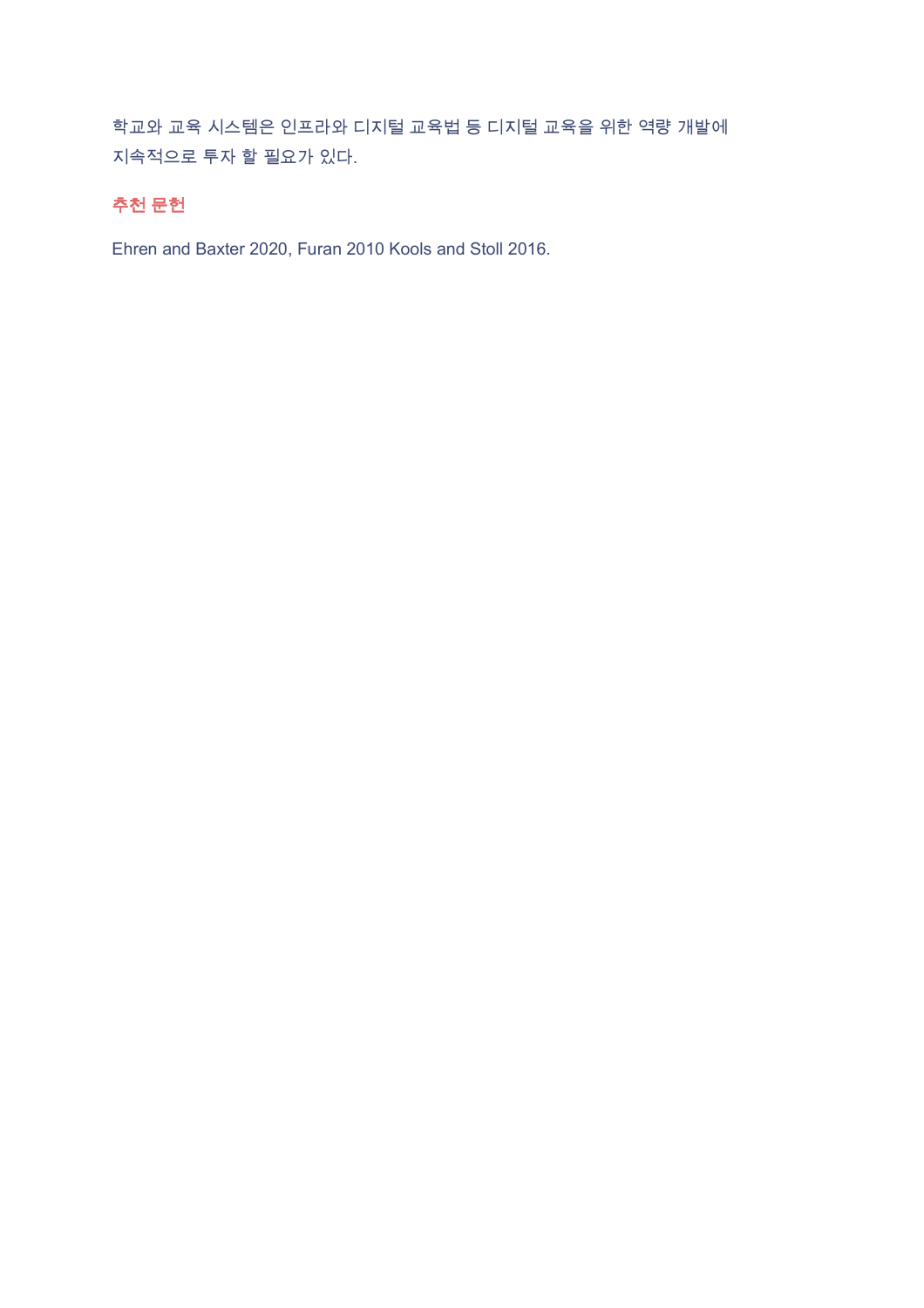#### 2. 교사, 학교 지도자, 직원의 역량을 기른다. 교사의 전문성 제고, 학습그룹,

#### 원칙

학생을 종합적으로 지원하고 효과적인 원격 교육 과정을 만드는 데 필요한 지식과 스킬을 교사에게 제공한다. 학교 교장에게 배움의 장을 제공하며 교사 전문 능력 개발 기회를 지원하게 하여, 조직적인 학습을 가능하게 한다.

#### 근거

교사의 전문 능력 개발은 교수법을 바꿀수 있으며 즉 학생들의 학습 수준을 크게 향상시킬 수 있다 (Timperley 2008). 그러나 기존의 교사 교육 대부분은 효과가 별로 없었다. 효과적인 연수를 집행하기 위해서는 학교가 교사에게 기대하는 교육 능력과 지식, 그리고 학생들이 수업에서 개발해야 할 역량에 따른 교육을 실시 할 필요가 있다. 또한 교사는 학생의 진도를 평가하는 방법을 배우고 교실내 실천하는 교수법이 효과적인지 스스로 확인할 수 있도록 해야 한다 (Timperley 2008).

교사가 학생을 종합적으로 가르칠 수 있도록 제작된 프로그램은 학교 팀과 연계되어 교실 내에서 다양한 학습 기회 제공하며 학교의 통합 전문 지식을 제공하는 조직과의 일체화를 통해 네트워크 효과의 확대에 초점을 맞추고있다 (Reimers 2020). 팬데믹 사태에 원격으로 가르칠 수 있는 적절한 전문 능력 개발의 기회를 교사에게 제공함으로써, 많은 교사들이 효과적으로 원격 수업으로 전환 할 수 있었다 (Lavonen and Salmela-Aro 2021).

#### 실천에 옮기려면 어떻게 해야할까?

교사의 디지털 교육법의 능력 향상을 지원한다. 교사의 전문 능력 개발을 위한 온라인 프로그램은 학교 간의 교사가 공통의 과제에 현력하여 공동체를 형성 할 수 있도록 해야 한다.

교사의 디지털 능력을 평가하고 교사의 구체적인 필요에 따른 전문적인 개발 프로그램 설계에 도움.

교사 자신이 필요한 개별 교육 과정, 가속화된 교육 커리큘럼을 이용할 수 있도록 지원한다. 여기에는 교사 역량을 개발할 수 있도록 학생 역량과 진도 평가 능력 개발 등도 포함된다.

학교를 기반으로 교사의 요구에 상이하는 교사의 전문 능력 개발 프로그램을 개발한다. 따라서 교사에게는 학습, 실천, 반성의 학습 사이클이 반복 되고 장기간 여러 형태의 지속적인 학습이 제공 될 수 있다.

학교가 각각의 단계에서 채택 할 수 있는 방법 중 1) 실천 조언 커뮤니티 2) 동반자 상호 학습. 3) 공동 실험 4) 실천 연구 등이 있다. 또한, 교육 당국은 학교를 더 큰 네트워크에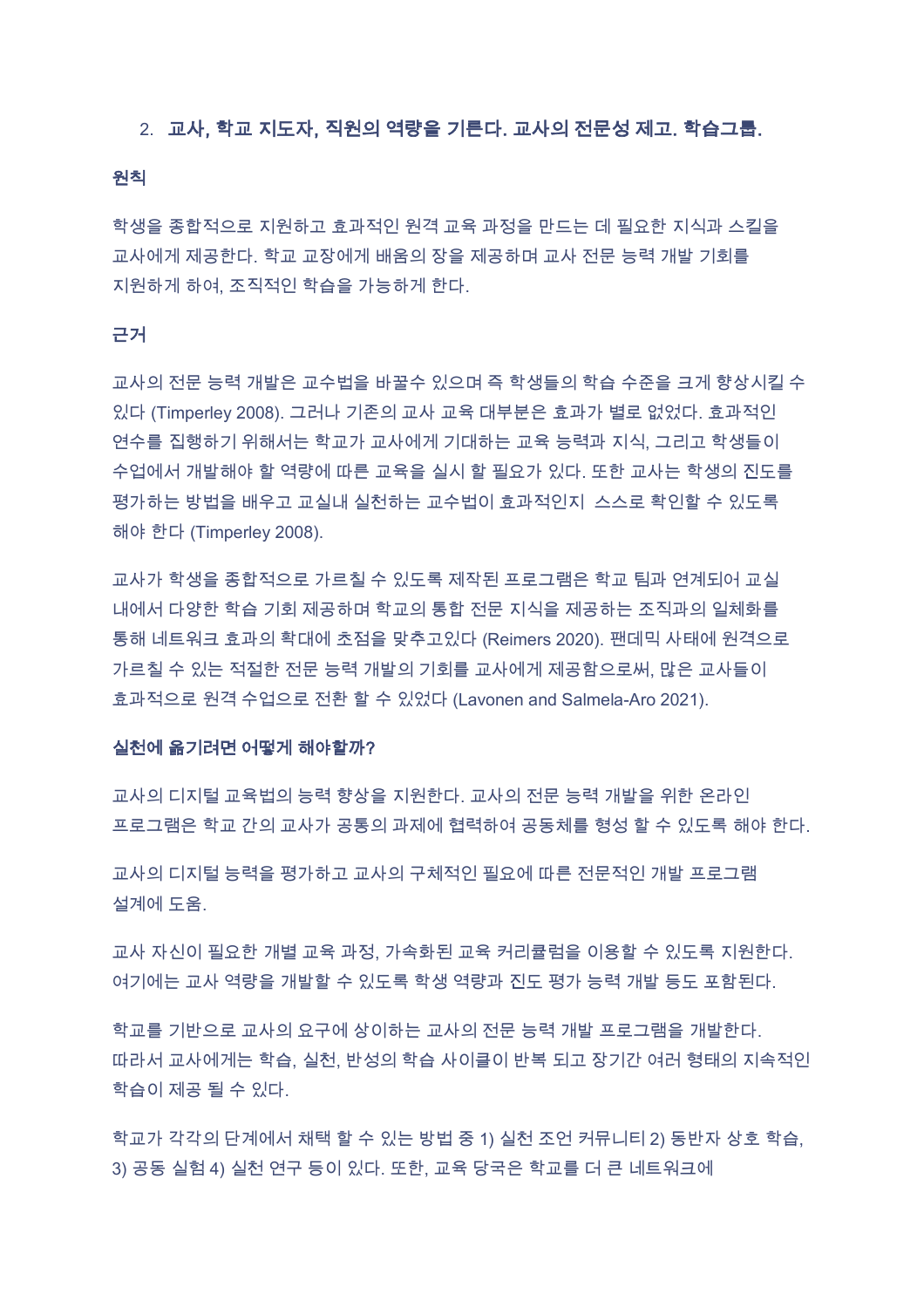통합함으로써, 혁신, 대학, 외부 전문가의 도움을 받을 수 있는 전문 기관에 의해 학교 간 커뮤니케이션을 지원 할 수도 있다. 이러한 시스템은 교사가 동료의 지원을 위한 공동 커뮤니티에 가입하거나 공통의 교육 과제를 해결하는 데 필수적이다.

멀티미디어 플랫폼 전문 역량 개발을 지원하기 위한 중요한 자원이된다. 멀티미디어 플랫폼은 과제 별 전문가 집단의 참여를 가능하게하고, 교사를 위한 자원을 제공하여 수업 계획을 수집 · 관리하고 교육 과정을 지원하기 위해 필요한 교육 자원을 제공한다.

#### 추천 문헌

Lavonen and Salmela-Aro 2021, Reimers 2020, Timperley 2008.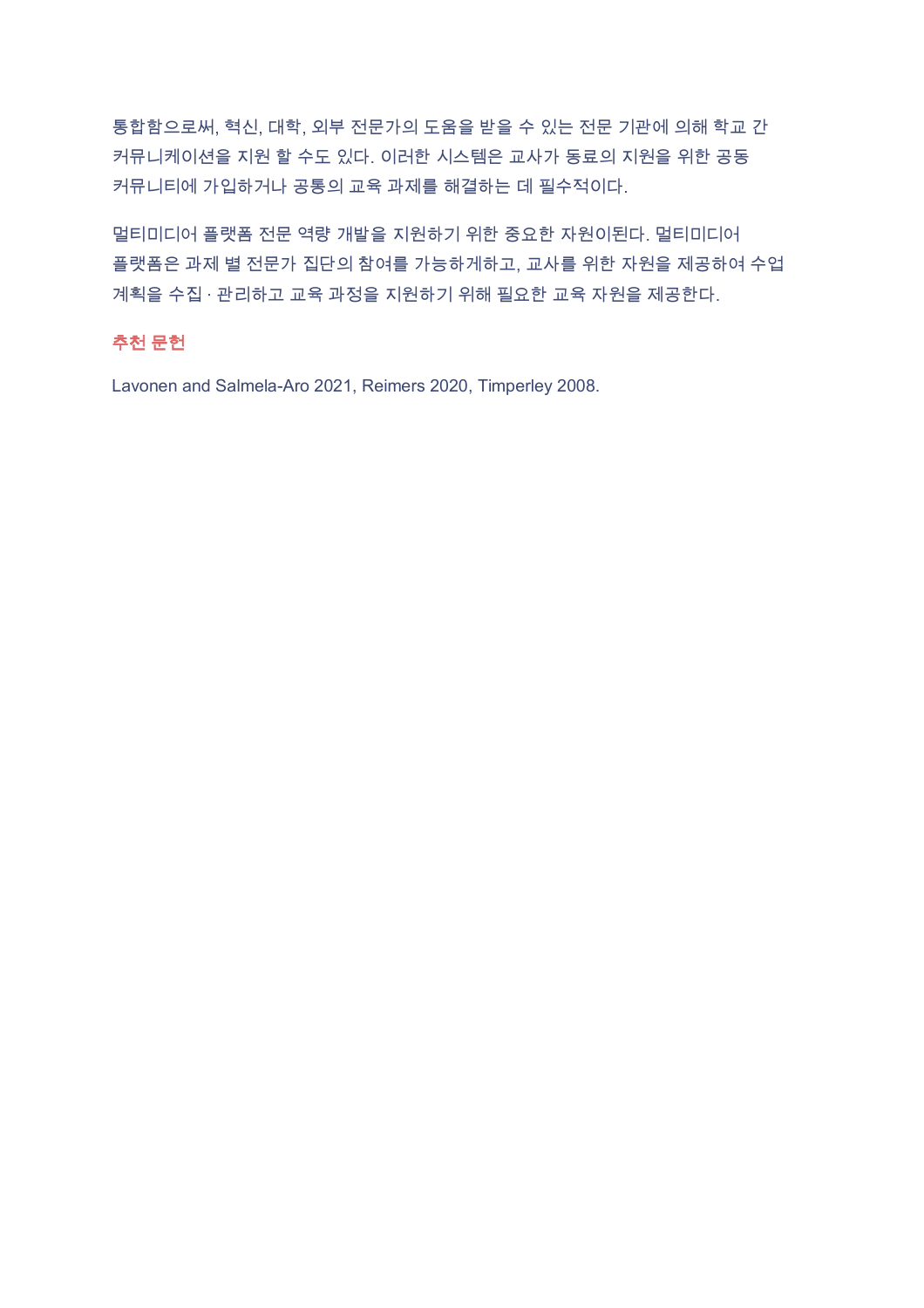#### 3. 학교와 다른 조직과의 협력 관계 구축.

#### 원칙

학교 및 다른 조직 사이에 협력 관계를 구축하고 교육 목표와 동시에 의료 요구에 대응함으로써 학교가 학생을 종합적으로 지원하는 역량을 기른다. 예를 들어, 대학과 협력하여 학생이 자원 봉사로 교사와 교사의 보조를 할 수 학생들의 개별 학습 지원을 할 수 있다.

#### 근거

팬데믹 기간 동안 많은 교육 시스템은 원격 수업을 위한 기술 혁신을 지원을 제공했다. 이러한 형태는 에듀테크 기관, 출판사, 통신 회사, 교사의 전문 능력 개발 지원 조직 등의 다양한 조직과의 협력 관계에 의존하는 경우가 많았다 (Reimers and Schleicher 2020b and Reimers and Marmolejo 2021).

#### 실천에 옮기려면 어떻게 해야할까?

코로나 사태가 특정 교육 시스템에 어떤 영향을 미치는지, 연구 결과에 따라 어떤 전략을 실시해야 할지는 시간이 지남에 따라 더 분명해 질것이다. 시스템 리더와 학교 교장은, 지역 이해관계자 단체를 파악하며 교육 전략을 성공적으로 실천 가능하게 할 자산 역시 식별할 수 있다. 따라서 교육 지도자들은 이러한 이해관계 그룹의 자문과 협의 과정을 구축하며 더욱 더 강력한 교육 시스템의 설계 및 구현을 실행할수 있다. 코로나로 인해 생긴 교육의 위기를 보다 더 효율적으로 해결할 수 있겠다.

#### 추천 문헌

Reimers and Schleicher 2020b, Reimers and Marmolejo 2021.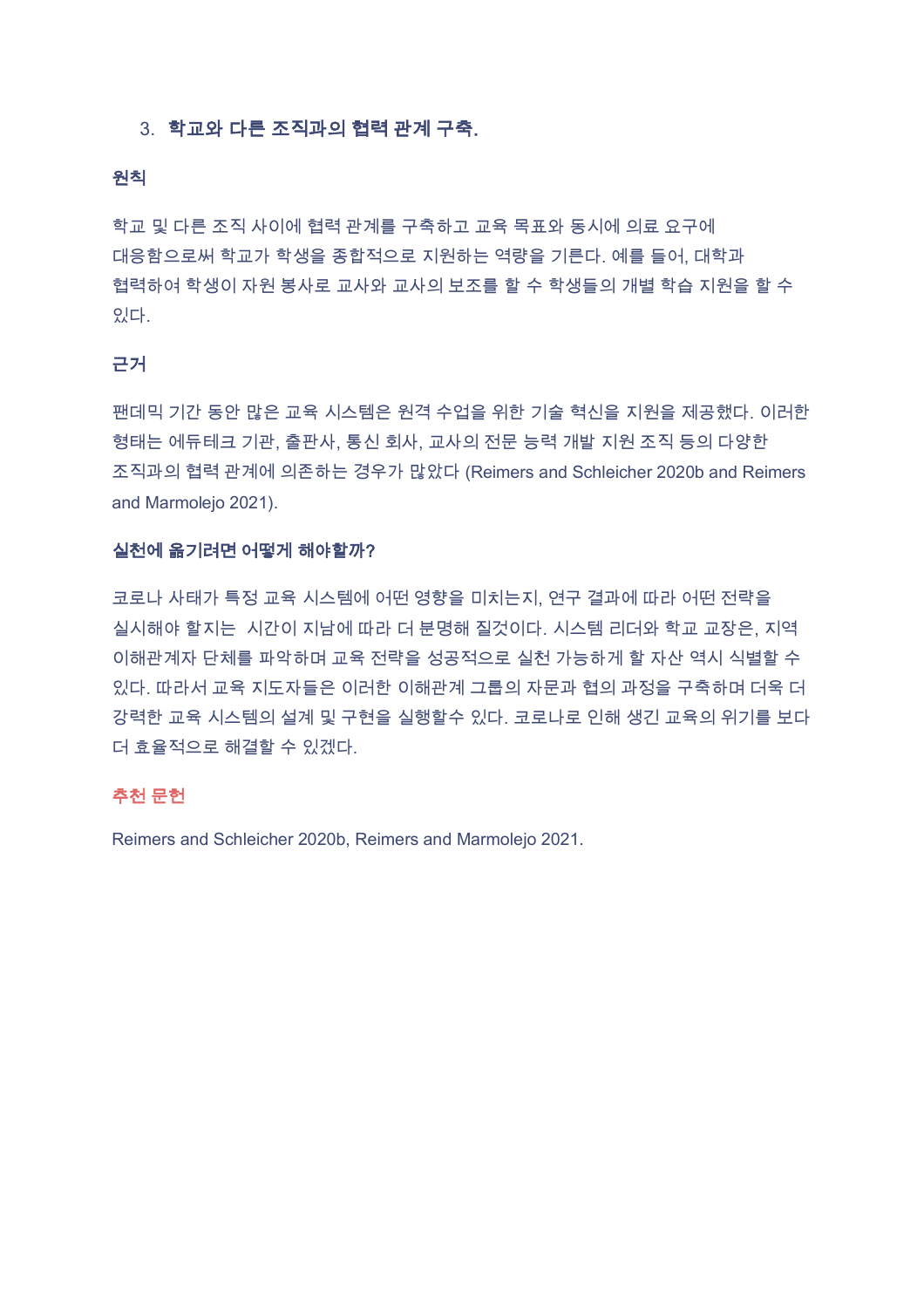## 4. 학부모와의 커뮤니케이션을 도모하고, 부모의 양육 기술 (페어렌트 능력)을 향상시키기.

#### 원칙

보호자가 원격 교육을 지원하기위한 기술을 익힐 수 있도록 지원한다.

#### 근거

아이의 발달과 학교 입학 준비 지원을 위한 부모의 역할, 그리고 교육을 통한 부모의 양육기술향상이 가능하다는설득력 있는 근거들이 많다 (Brooks-Gunn and Markman 2005 DeBord and Matta 2002 Family Strengthening Policy Center 2007).

#### 실천에 옮기려면 어떻게 해야할까?

보호자가 자녀의 성장을 효과적으로 촉진 할 수 있도록 보호자를 지원하는 고품질 프로그램을 개발 · 제공한다. 예를 들어, 기초적인 읽고 쓰기 및 계산 능력, 사회성 발달에 초점을 맞춘 체계적인 조기 교육 학습 프로그램이 효과적이라는 연구 결과가있다. 학교는 모바일 기술을 사용하여 이러한 프로그램을 보호자에게 제공 할 수있다.

#### 추천 문헌

Brooks-Gunn and Markman 2005 DeBord and Matta 2002 Family Strengthening Policy Center 2007.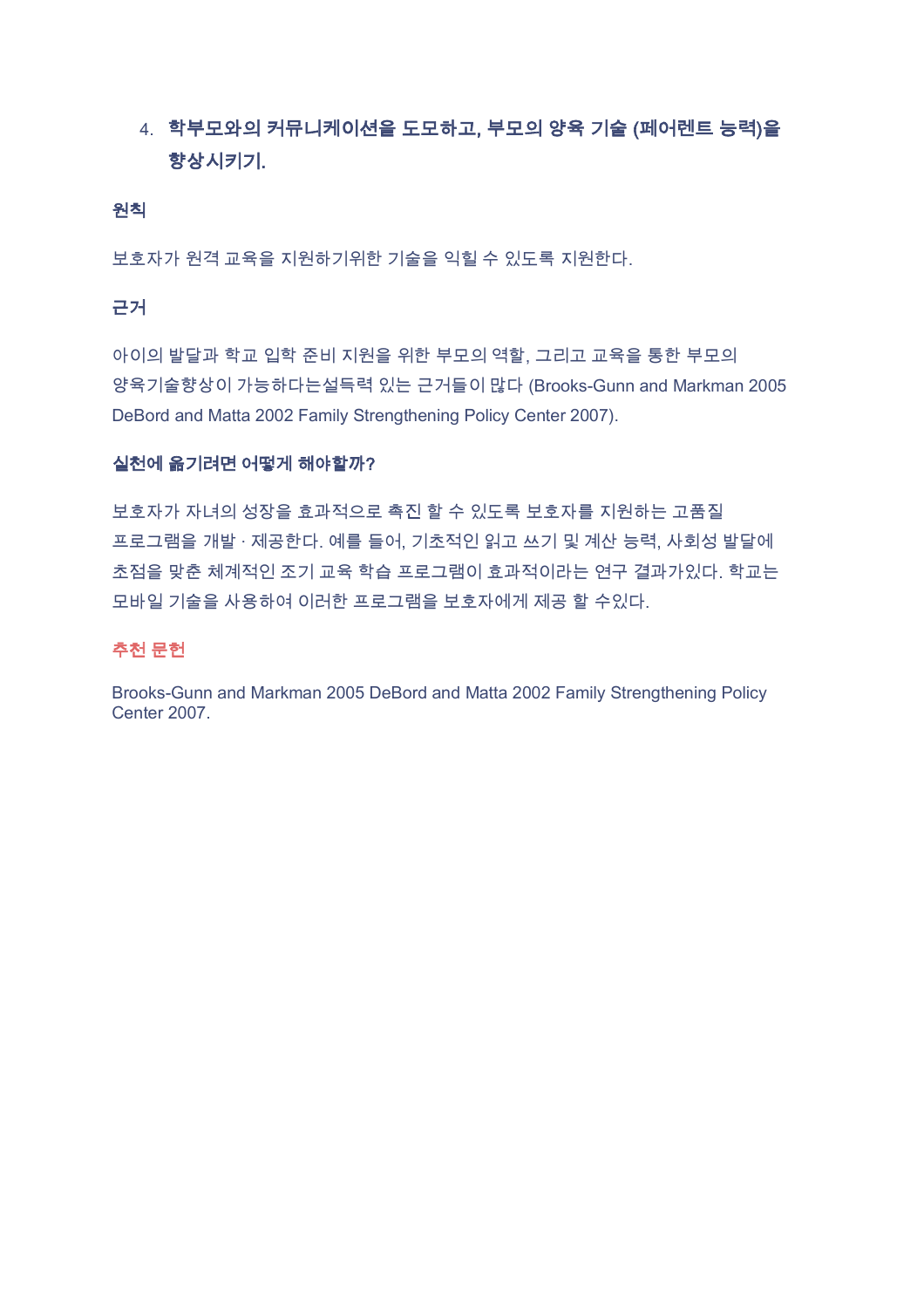#### 5. 학교 네트워크 구축.

#### 원칙

학교의 역량을 높이고, 공동 학습과 문제 해결의 기회를 확대하고 학교를 다른 학교와의 네트워크에 통합한다.

#### 근거

Bryk 와 그 동료들에 의거하면 학교를 네트워크에 통합함으로써 공동의 문제 해결과 공동 학습을 촉진하는 학교 개선 방법을 개발 한다 (Bryk et al 2015).

코로나 사태시에는 많은 교사가 원격 교육 전략을 개선하기 위해 학교 시스템을 넘어 다양한 교사들과 협력 한 것이 연구에서 밝혀졌으며, 이러한 비공식적인 네트워크가 많은 혁신을 지원했다 (Reimers and Schleicher 2020b). 최근 연구에 따르면 많은 학교 시스템이나 네트워크가 대학과 효과적으로 협력하여 원격 교육에 대한 접근을 강화하고있는 것이 밝혀졌다 (Reimers and Marmolejo 2021).

학교 네트워크 간의 협력 관계를 공식화하여 교사 능력 개발을 지원 하며 학습 손실을 회복하고 미래 위기를 대처하기 위해 학생, 교사, 학교의 회복력을 강화하기 위한 전략을 지원할 수있다.

#### 실천에 옮기려면 어떻게 해야할까?

학교의 지도자들은 협동과 디지털 교육 교사 능력 향상을 목적으로 한 학교 네트워크 형성을 지원한다. 이러한 네트워크는 이후 서로의 문제를 공유하고 규모의 경제를 실현하기 위해서도 도움이 된다. 또한 대학이나 민간 교육 단체 등 다른 조직을 통합함으로써 이러한 네트워크의 활동 능력을 향상시킬 수있다.

#### 추천 문헌

Bryk et al 2015, Reimers and Schleicher 2020b, Reimers and Marmolejo 2021.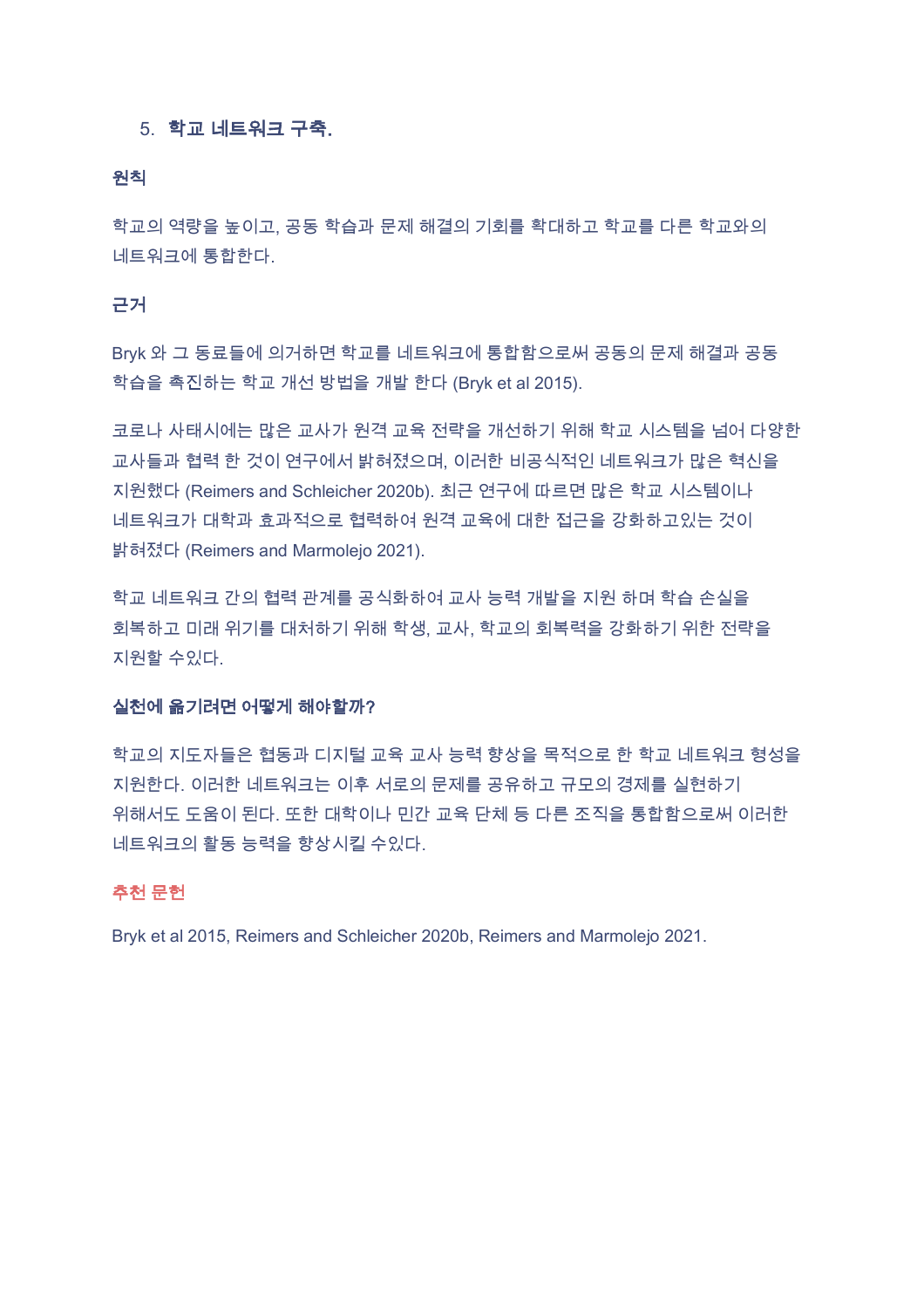#### 요약

코로나 사태에 의한 엄청난 피해에도 불구하고 교육 현장에는 "더 굳건하게 나아가기"를 향한 큰 기회들이 존재한다. 이 기회들은 아이디어 단계에서 멈추는게 아니라 그 아이디어를 실행할 수 있는 여부에 달려있다. 그리고 그 실행은 시스템의 능력 개발과 재원에 달려있다. 그런 의미에서 교육 전략의 핵심은 시스템 역량을 개발할 수있는 기회이다.

시스템 역량을 개발하기 위해서는 학교의 역량을 육성하고 재설계하는 것이 필요하며, 교육 관료 조직의 행정 유통 체인을 최적화 할 필요가 있다. 또한 교육 전문가의 역할을 지원하는 것으로이 책자의 앞부분에서 설명한 7 가지 전략적 원칙을 일관되게 추진할 수있다.

역량을 향상시키기 위해서는, 교사, 학교 지도자, 직원의 역량을 높인다는 것이다. 이를 위해 능력 개발, 교재 개발 등에 정통한 대학 및 전문 기관 등 기관과의 협력 관계 구축이 중요하다.

보호자와의 협력 관계는 이 재건 과정에서 특히 중요하다. 보호자는 학생의 성장과 교육을 지원하기 위해 지금까지 항상 중요한 역할을 담당해왔다. 그러나 원격 교육을 통해 학습 장소가 가정으로 옮겨지면서 보호자의 역할은 더욱 중요해진다.

마지막으로 학교를 단순히 단독 조직이 아닌 자원과 지식을 공유하고 기존의 과제에 해결책을 공동으로 고안 할 수있는 네트워크의 일원으로 파악하여 그 역량을 향상 시킨다.

일관된 전략은 기존 재원을 보다 효율적으로 활용하는 것을 의도하고 있지만, 자본의 근원이 없으면 아무것도 실행할 수 없는 것은 분명하다. 즉, 교육 시스템은 뛰어난 지도력과 유능한 운영만으로는 코로나 사태에 대한 효과적인 교육 지원을 진행할 수 없다. 효과적인 전략을 실행 하기 위해서는 무엇보다도 자금이 필요하다. 코로나 사태 위기 대응이라는 맥락에서 전략없이 교육 시스템에 새로운 재원을 투입해야한다고 말하는 것은 현명하다고 말할 한편. 건전한 전략을 실행하기 위한 자원의 시스템을 고갈시켜 버리는 것도 어리석은 일이다. 왜냐하면 코로나로 의해 긴장된 위기의 결과로 사라져가는 교육 기회는 확실히 경제적 번영의 상실, 빈곤과 불평 등을 줄이는 수단의 상실로 이어져 사회적 응집력과 안정된 인간의 번영과 발전을 지원하는 기회 상실 등으로 이미 존재하는 심각한 문제를 더욱 악화시킬 것이기 때문이다.

본 책자의 중요한 메시지: 코로나에 대한 교육적 대응의 3 개의 기둥은 평가, 전략, 역량이며, 이러한 기둥 사이에는 일관성이 필요하다. 이 일관성이야 말로 높은 수준의 효율성과 포괄성을 갖춘 시스템을 구축하는 데 필요한 상호 작용을 만들어내는 것이다.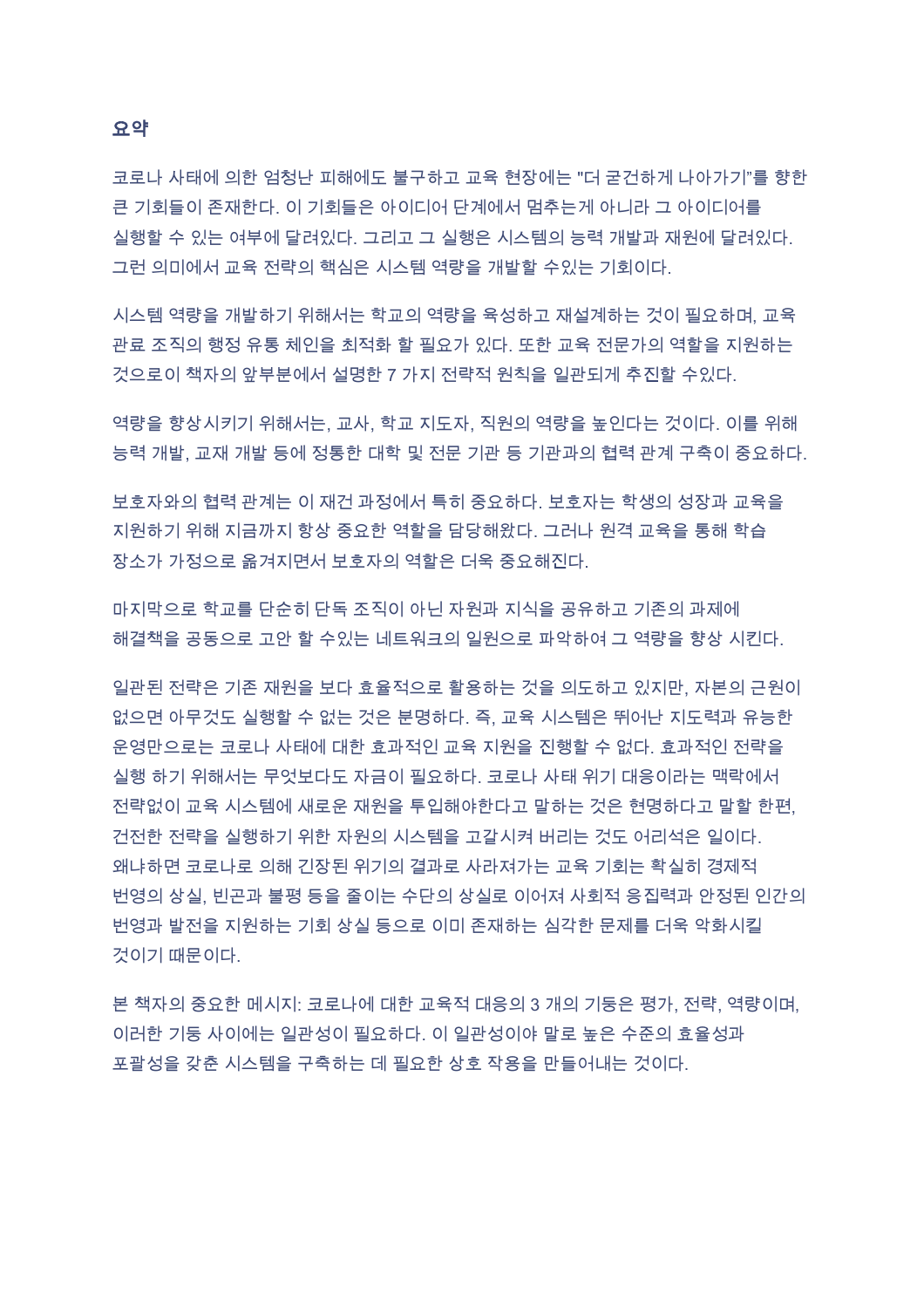#### 결론

코로나 팬데믹은 교육 시스템에 타격을 가하고, 학생과 가정의 상황을 변화시켜 보다 광범위한 사회적 과제를 낳았다. 교육 시스템은 신속하게 대응했지만, 다양한 방법을 이용해 그 효과는 제각각이었다. 코로나가 지속되는 가운데 교육 시스템은 미래에 더 타격을 받을 가능성이 있다. 이런 상황에서는 지금 까지와는 다른 방식으로 학생들을 교육하는 방법의 효율성 향상이 필수적이다.

코로나 사태 발생시 및 후속 교육의 일관된 접근이 필요하다. 이를 위해 코로나가 학생과 지역 사회 교육 시스템에 미치는 영향을 파악하는 것부터 시작한다. 미래의 교육 시스템이 무엇을 어떻게 가르칠 것인가를 파악하여 밝혀진다. 이를 위해서는 대면과 비대면 수업을 융합시킨 유연한 시스템을 구축할 필요가있다. 아마도 학교에 모이는 것이 가능한지 여부에 따라 두 가지 방법 중 한 쪽으로 더 많은 수업을 실시하게된다.

이러한 전략은 교과 과정을 우선시하여 학습을 촉진하고 어린이 전체의 교육에 중점을 두어야한다. 이러한 전략을 실시하기 위해서는, 교육자 및 정책 입안자는 학교, 교사, 시스템, 학생. 가족의 역량을 강화할 필요가 있다. 그러기 위해서는 교사의 전문 능력 향상, 학교 네트워크 구축, 학교의 학습 조직으로의 전환 지원 등 다양한 방안을 생각할 수있다.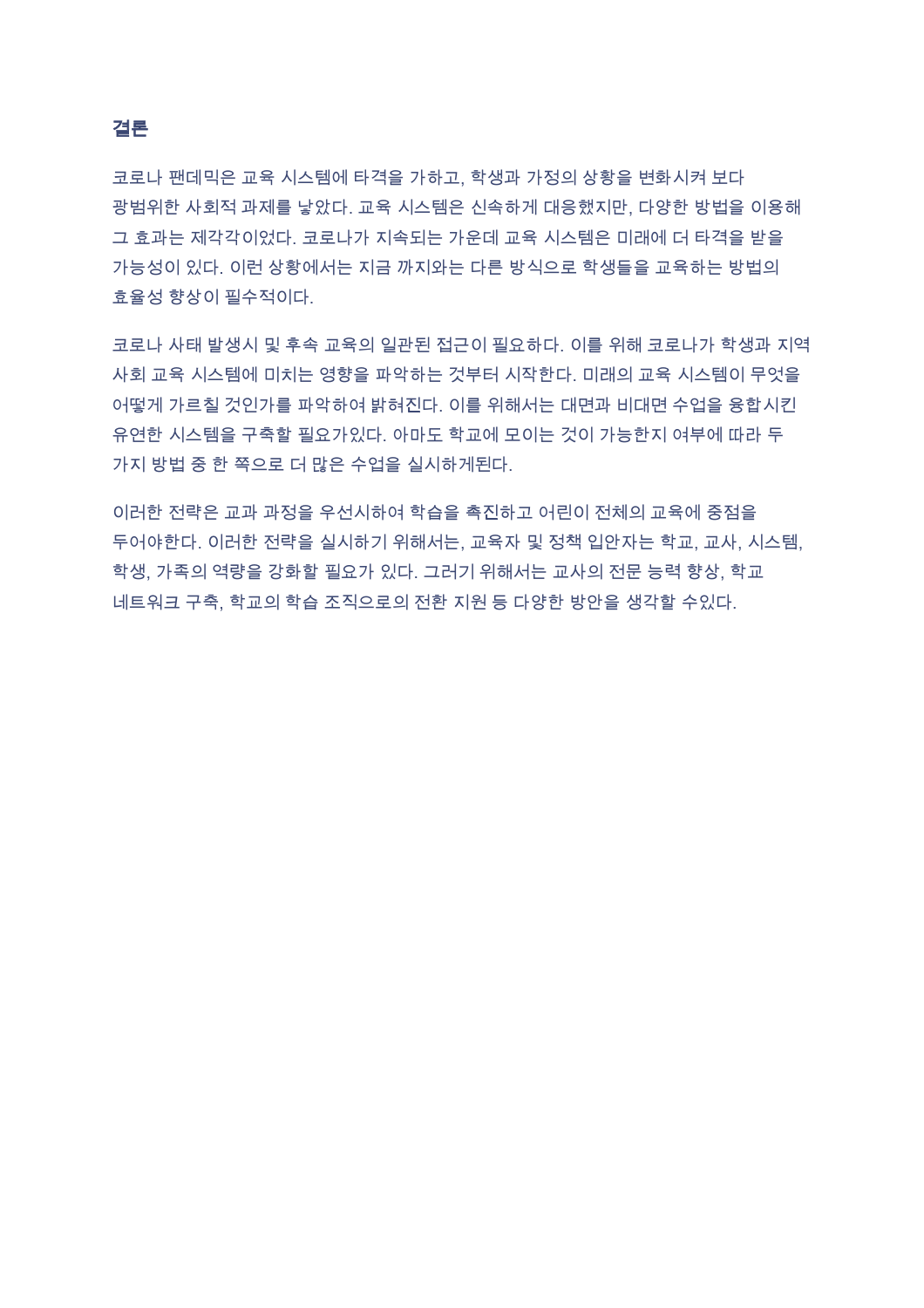## 참고문헌

Anderson, L. (2021). Schooling interrupted: Educating children and youth in the COVID-19 Era. Center for Educational Policy Studies Journal, 11.

Aspen Institute. (2019). From a nation at risk to a nation at hope. https://www.aspeninstitute.org/programs/national-commission-on-socialemotional-andacademic-development/

Atanda, K., & Cojocaru, A. (2021, March 31). Shocks and vulnerability to poverty in middle income countries. World Bank Blogs. https://blogs.worldbank.org/developmenttalk/shocks-and-vulnerability-povertymiddle-incomecountries

Audrain, R. L., Weinberg, A. E., Bennett, A., O'Reilly, J., & Basile, C. G. (2021). Ambitious and sustainable post-pandemic workplace design for teachers: A portrait of the Arizona teacher workforce. In F. Reimers (Ed.), Primary and secondary education during Covid-19. Springer.

Bellei, C., Contreras, M., Ponce, T., Yañez, I., Díaz, R., & Vielma, C. (2021). The fragility of the school-in-pandemic in Chile. In F. Reimers (Ed.), Primary and secondary education during Covid-19. Springer.

Brooks-Gunn, J., & Markman, L. B. (2005). The contribution of parenting to ethnic and racial gaps in school readiness. Future of Children, 15(1), 130-168. https://doi.org/10.1353/foc.2005.0001

Bryk, A. S., Gomez, L., Grunow, A., & LeMahieu, P. (2015). Learning to Improve: How America's schools can get better at getting better. Harvard Education Press.

CAEd/UFJF. (2021). Avaliação diagnóstica amostral da rede estadual de São Paulo. Relatório

técnico. Supervisão de Medidas Educacionais. Centro de Políticas Públicas e Avaliação da Educação and Universidade Federal de Juiz de Fora.

Cárdenas, S., Lomelí, D., & Ruelas, I. (2021). COVID-19 and post-pandemic educational policies in Mexico. What is at stake? In F. Reimers (Ed.), Primary and secondary education during Covid-19. Springer.

Cooperrider, D., Whitney, D., & Stavors, J. (2004). Appreciative inquiry handbook: For leaders of change (2nd ed.). Crown Custom Publishing.

Costa, E., Baptista, M., & Carvalho, C. (2021). The Portuguese educational policy to ensure equity in learning in times of crises. In F. Reimers (Ed.), Primary and secondary education during Covid-19. Springer.

Croft, M., & Whitehurst, G. J. (2010, July 20). The Harlem Children's Zone, promise neighborhoods, and the broader, Bolder Approach to Education. Brookings Institution. https://www.brookings.edu/research/the-harlem-childrens-zone-promiseneighborhoods-andthe-broader-bolder-approach-to-education/

DeBord, K., & Matta, M. (2002). Designing professional development systems for parenting educators. Journal of Extension, 40(2). https://archives.joe.org/joe/2002april/a2.php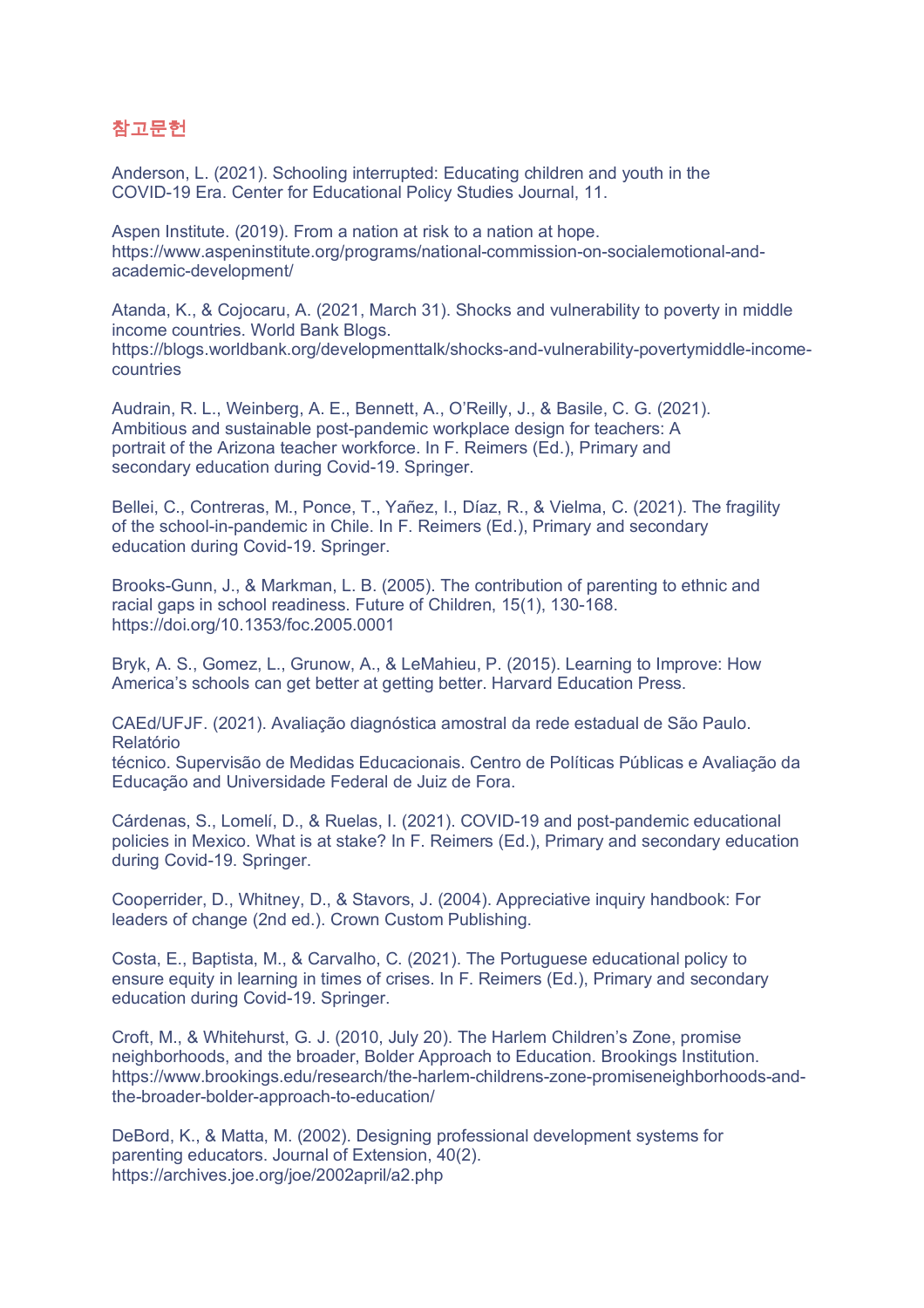Dickson, M., & Power, S. (2001). Education Action Zones: A new way of governing education? Foreword. School Leadership and Management, 21(2), 137-141. https://doi.org/10.1080/13632430120054727

Donnelly, R., & Patrinos, H. (2021). Learning loss during COVID-19: An early systematic review. Covid Economics, 77, 145-153. https://cepr.org/file/10833/download?token=nYfXEviJ

Ehren, M., & Baxter, J. (2020). Trust, accountability and capacity in education system reform: Global perspectives in comparative education. Routledge.

Family Strengthening Policy Center. (2007). The parenting imperative: Investing in parents so children and youth can succeed (Policy brief No. 22).

Fullan, M. (2010). All systems go: The change imperative for whole system reform. Corwin. G20 High Level Independent Panel. (2021). A global deal for our pandemic age. https://pandemic-financing.org/report/foreword/

Hamilton, L. S., & Ercikan, K. (2021). COVID-19 and U.S. schools: Using data to understand and mitigate inequities in instruction and learning. In F. Reimers (Ed.), Primary and secondary education during Covid-19. Springer.

Hanushek, E., & Woessmann, L. (2020). The economic impacts of learning losses. OECD. https://www.oecd.org/education/The-economic-impacts-of-coronavirus-covid19-learninglosses.pdf

INEED. (2021). Aristas 2020. Primer informe de resultados de tercero y sexto de educación primaria.

https://www.ineed.edu.uy/images/Aristas/Publicaciones/Aristas2020/Aristas2020-Primerinforme-de-resultados-de-tercero-y-sexto-de-educacionprimaria.pdf

Instituto Rodrigo Mendes. (2021). Protocols on inclusive education during the Covid-19 pandemic an overview of 23 countries and international organizations. https://institutorodrigomendes.org.br/wp-content/uploads/2020/08/researchpandemicprotocols.pdf

Iwabuchi, K., Hodama, K., Onishi, Y., Miyazaki, S., Nakae, S., & Suzuki, K. H. (2021). Covid-19 and education on the front lines in Japan: What caused learning disparities and how did the government and schools take initiative? In F. Reimers (Ed.), Primary and secondary education during Covid-19. Springer.

Kools, M., & Stoll, L. (2016). What makes a school a learning organization? A guide for policy makers, school leaders and teachers. OECD. https://www.oecd.org/education/school/school-learning-organisation.pdf

Kosaretsky, S., Zair-Bek, S., Kersha, Y., & Zvyagintsev, R. (2021). General education in Russia during COVID-19: Readiness, policy response, and lessons learned. In F. Reimers (Ed.), Primary and secondary education during Covid-19. Springer.

Lavonen, J., & Salmela-Aro, K. (2021). Experiences of moving quickly to distance teaching and learning at all levels of education in Finland. In F. Reimers (Ed.), Primary and secondary education during Covid-19. Springer.

Levin H. M. (2005) Accelerated Schools: A decade of evolution. In M. Fullan (Ed.)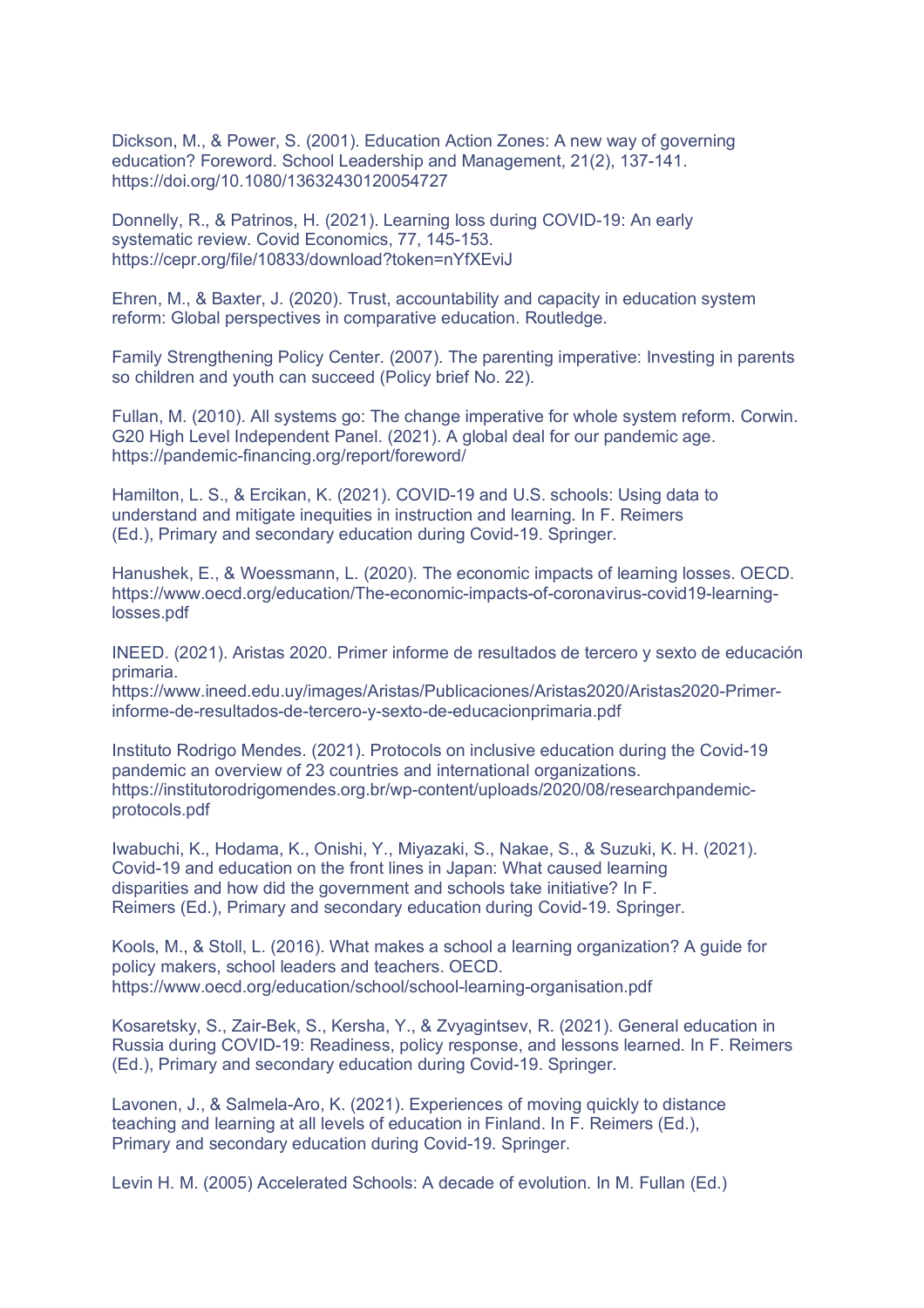Fundamental change (pp. 137-160). Springer. https://doi.org/10.1007/1-4020- 4454-2\_9

Maldonado, J. E., & De Witte, K. (2020). The effect of school closures on standardised student test outcomes. Department of Economics, KU Leuven. https://lirias.kuleuven.be/retrieve/588087

Comisión Nacional para la Mejora Continua de la Educación [MEJOREDU]. (2020). Experiencias de las comunidades educativas durante la contingencia sanitaria por COVID-19. Educación básica. Informe Ejecutivo. https://editorial.mejoredu.gob.mx/ResumenEjecutivo-experiencias.pdf

OECD. (2021). The state of school education. One year into the COVID pandemic. https://www.oecd-ilibrary.org/docserver/201dde84 en.pdf?expires=1625493605&id=id&accname=guest&checksum=2C0A46048D912 73CF88B392975054583

Osterhom, M., & Olshaker, M. (2021, March 8). The pandemic that won't end: COVID-19 variants and the peril of vaccine inequity. Foreign Affairs. https://www.foreignaffairs.com/articles/world/2021-03-08/pandemic-wont-end

Pekrun, R. (2014). Emotions and learning. Educational Practices Series 24. International Academy of Education and International Bureau of Education, UNESCO. http://www.ibe.unesco.org/en/document/emotions-and-learning-educationalpractices-24

Reimers, F. (2020). Empowering teachers to build a better world: How six nations support teachers for 21st century education (1st ed.). Springer.

Reimers, F. (Ed.) (2021). Primary and secondary education during Covid-19. Springer.

Reimers, F. (2021b). Learning from a pandemic. The impact of COVID-19 on education around the world. In F. Reimers (Ed.), Primary and secondary education during Covid-19. Springer.

Reimers, F., & Schleicher, A. (2020b). Schooling disrupted, schooling rethought. How the COVID-19 pandemic is changing education. OECD. https://globaled.gse.harvard.edu/files/geii/files/education\_continuity\_v3.pdf

Reimers, F., & Schleicher, A. (2020a). A framework to guide an education response to the COVID-19 pandemic of 2020. OECD. https://www.aforges.org/wpcontent/uploads/2020/04/framework.pdf

Reimers, F., & Marmolejo, F. (Eds). (2021). University school collaborations during a Pandemic. Springer.

Ritz, D., O'Hare, G., & Burgess, M. (2020). The hidden impact of COVID-19 on child protection and wellbeing. Save the Children International. https://resourcecentre.savethechildren.net/node/18174/pdf/the\_hidden\_impact\_o f\_covid-19

Soudien, C., Reddy, V., & Harvey, J. (2021). The impact of COVID-19 on a fragile education system: The case of south africa. In F. Reimers (Ed.), Primary and secondary education during Covid-19. Springer.

Tan, O. S. &, Chua, J. (2021). Science, social responsibility, and education: The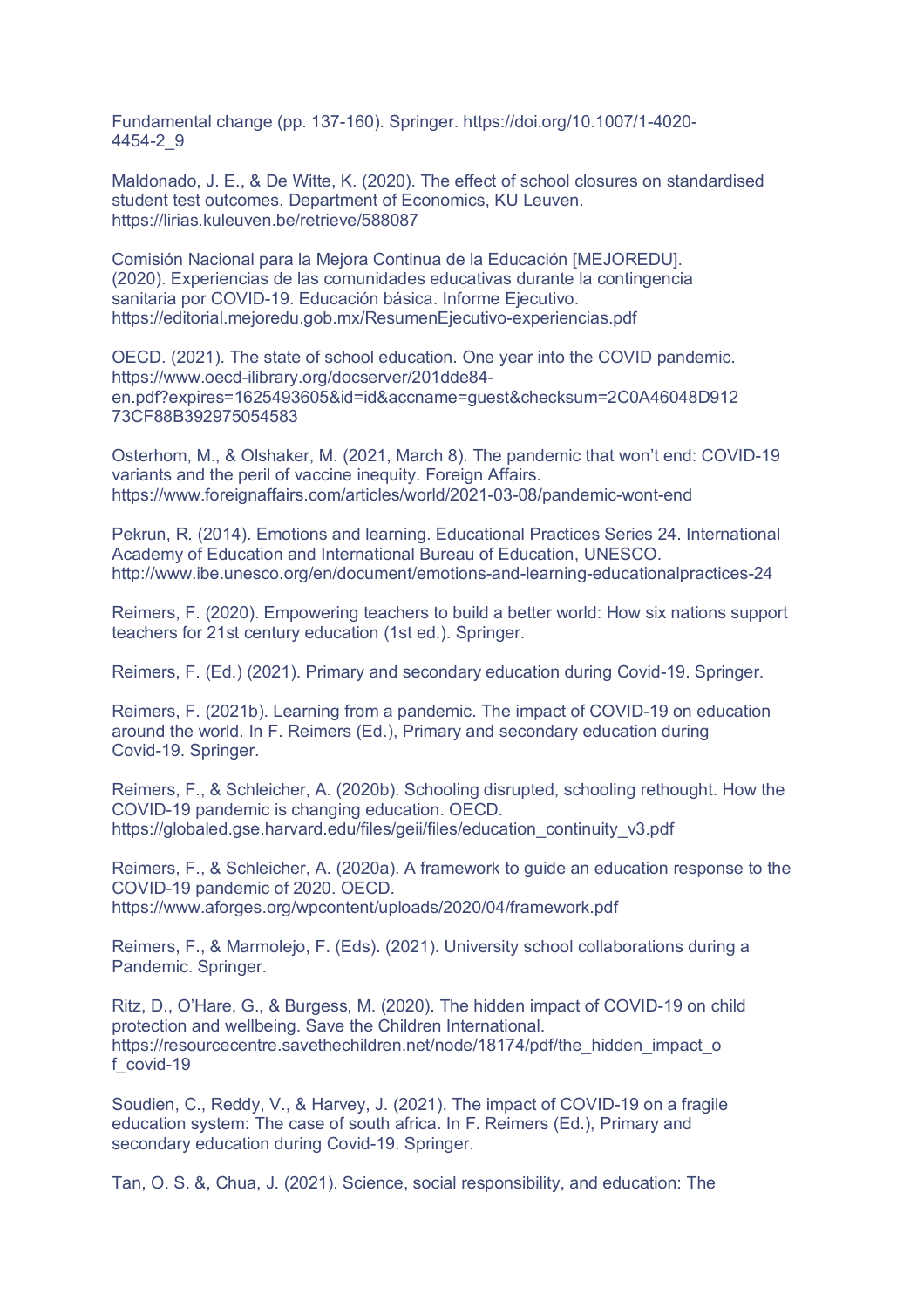experience of singapore during the COVID-19 pandemic. In F. Reimers (Ed.), Primary and secondary education during Covid-19. Springer.

Timperely, H. (2008). Teacher professional learning and development. Educational Practices Series 18. International Academy of Education and International Bureau of Education, UNESCO. http://www.ibe.unesco.org/en/document/teacherprofessional-learningand-development-educational-practices-18

UNESCO, UNICEF, & World Bank. (2020). What have we learnt? Overview of findings from a survey of Ministries of Education on national responses to COVID-19. https://openknowledge.worldbank.org/handle/10986/34700

UNICEF. (2021a). Ready to come back: Teacher preparedness package. https://www.unicef.org/mena/media/9601/file/UNICEF\_MENA\_TTP\_total\_0.pdf %20.pdf

UNICEF. (2021b). Practical guide to blended/remote learning and children with disabilities. https://www.unicef.org/media/100986/file/PRACTICAL%20GUIDE%20To%20ble nded.pdf

UNICEF. (2021c). Teaching and learning resources for professionals and parents working with children with disabilities. https://www.unicef.org/media/101006/file/RESOURCES%20CATALOGUE.pdf

Wasser Gish, J. (2021). Building systems of integrated student support: A policy brief for federal leaders. Center for Optimized Student Support, Boston College. https://www.bc.edu/content/dam/bc1/schools/lsoe/sites/coss/FederalPolicyBrief\_ v4.pdf

Willms, D. (2020). The learning bar's framework for assessing student well-being. The Learning Bar. https://thelearningbar.com/downloads/Thriving\_%20TheLearning-Barsframework-for-assessing-student-well-being\_May-2020.pdf